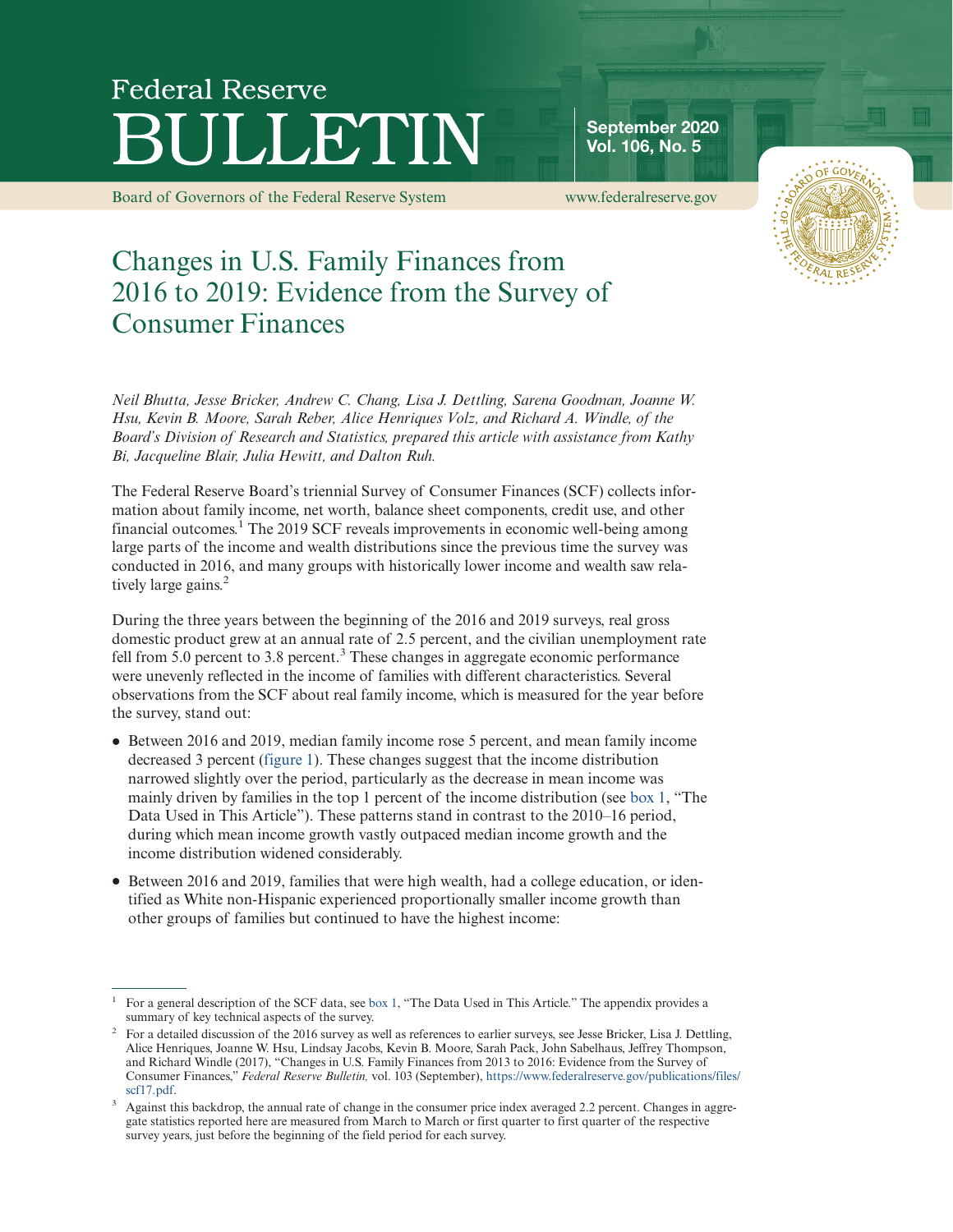<span id="page-1-0"></span>

- In grouping families by wealth, families at the top of the distribution experienced a sharp decline in average income (following particularly outsized gains over the 2010–16 period), whereas families in the lower and middle portions of the wealth distribution all saw modest gains.
- In grouping families by the reference person's educational attainment, those with a college degree experienced relatively large declines in both median and mean income, whereas those with a high school diploma and those with some college experience saw gains. More broadly, the income gaps between families with a college degree and those without one decreased.
- Black non-Hispanic families and White non-Hispanic families experienced similar growth in median income, but mean income fell for White non-Hispanic families and rose slightly for Black non-Hispanic families.

The improvements in economic activity along with rising house and corporate equity prices combined to support continued increases in median and mean family net worth (wealth) between 2016 and 2019.<sup>4</sup> The national CoreLogic Home Price Index increased at an annual rate of 5.2 percent between early 2016 and early 2019, exceeding the rate of consumer price inflation. The value of corporate equity holdings, as measured by a broad stock price index, grew at around an 11.5 percent annual rate between the two surveys, leading to large inflation-adjusted increases in equity holdings.<sup>5</sup> These price trends contributed to the following changes in the distribution of household net worth:

- ‰ Between 2016 and 2019, median net worth grew 18 percent, and mean net worth rose a modest 2 percent [\(figure 2\)](#page-2-0). In contrast, the 2010–16 period saw outsized gains in mean net worth relative to median net worth, driven by growth between 2013 and 2016.
- ‰ Families at the top of the income and wealth distributions experienced very little, if any, growth in median and mean net worth between 2016 and 2019 after experiencing large gains between 2013 and 2016.
- ‰ Families near the bottom of the income and wealth distributions generally continued to experience substantial gains in median and mean net worth between 2016 and 2019.

<sup>4</sup> Changes in aggregate statistics reported here are measured from March to March—and, for Standard & Poor's (S&P) 500 stock price index, using the monthly average—of the respective survey years, just before the beginning of the field period for each survey.

<sup>5</sup> Between March 2019 and March 2020, roughly the 2019 SCF field period, the national CoreLogic Home Price Index grew an additional 4.3 percent and the S&P 500 stock price index decreased 5.4 percent. These price changes emphasize the need to evaluate SCF findings in the appropriate time frame.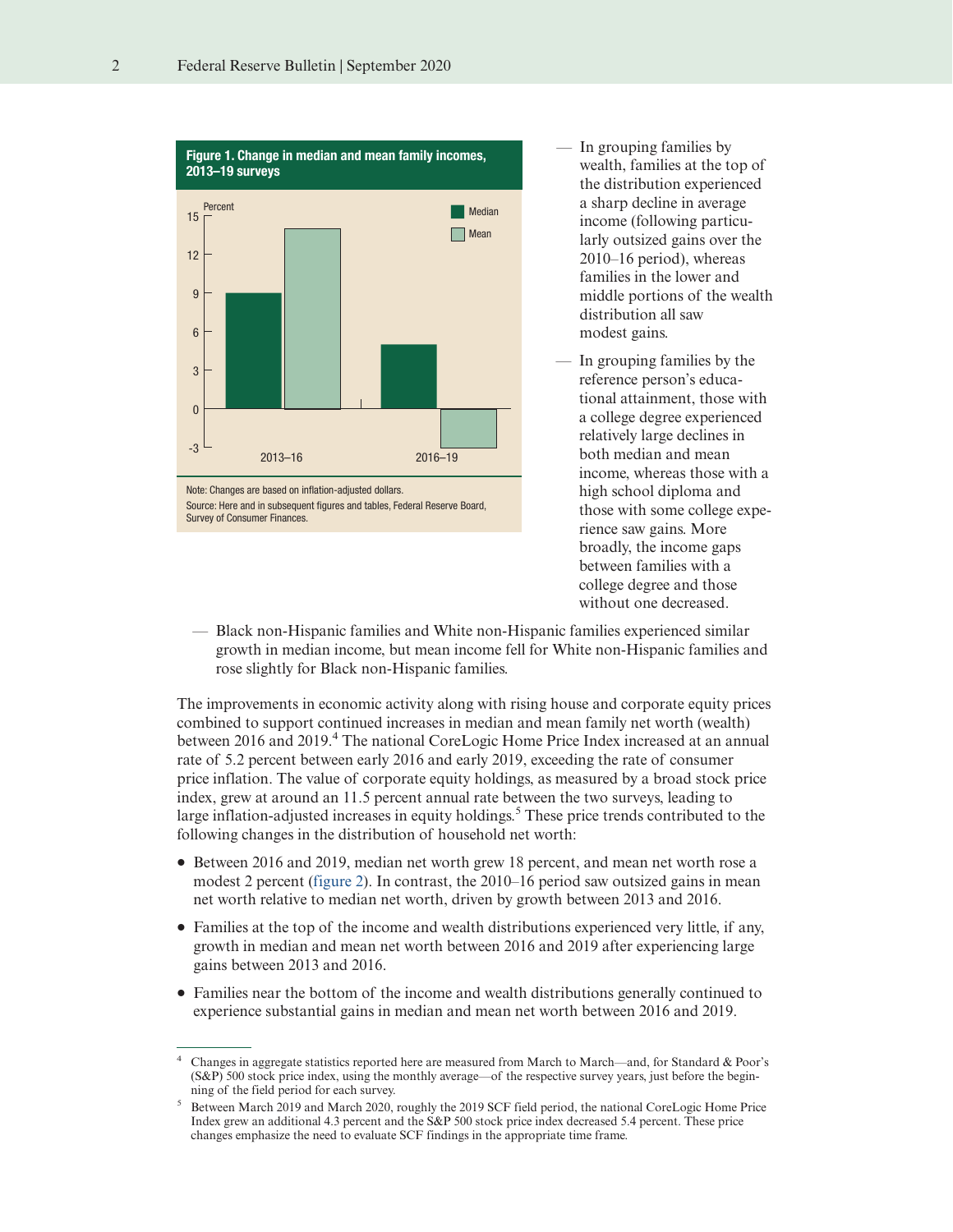- <span id="page-2-0"></span>• Wealth continued to increase among families with either a high school diploma or some college. However, families without a high school diploma, which saw the largest proportional gains in median and mean net worth between 2013 and 2016, saw the largest drops between 2016 and 2019.
- The homeownership rate increased between 2016 and 2019 to 64.9 percent, a reversal of the declining trend between 2004 and 2016. For families that own a home, the median net housing value (the value of a home minus home-secured debt) rose to about \$120,000 from about \$106,000 in 2016.



- ‰ Nearly two-thirds of working-age families participated in retirement plans in 2019, down slightly from 2016. Participation continued to be uneven across the income distribution. Less than 40 percent of families in the bottom half of the income distribution were in a retirement plan, compared with more than 80 percent of upper-middle-income families and more than 90 percent of families in the top decile of income.
- ‰ Ownership rates of corporate equities increased between 2016 and 2019, driven by families in the lower half of the income distribution. Still, less than one-third of lowerincome families in 2019 were participating in the stock market, compared with about 70 percent of upper-middle-income families and more than 90 percent of families in the top decile of the income distribution.
- ‰ About 13 percent of families in the 2019 SCF owned a privately held business, similar to 2016. Business ownership increases with income, and nearly 40 percent of families in the top decile of the income distribution owned a business.

Between 2016 and 2019, average consumer loan interest rates for major types of debt increased: The average 30-year, fixed-rate mortgage interest rate rose from 3.7 percent to 4.3 percent, the average new vehicle loan interest rate rose from 4.2 percent to 5.5 percent, and the average credit card interest rate rose from 12.3 percent to 15.1 percent.<sup>6</sup> While the fraction of families with any kind of debt basically held steady between 2016 and 2019, debt balances among families with debt increased:

- ‰ Overall, debt obligations increased modestly between 2016 and 2019. Among families with debt, median debt rose 2 percent, and mean debt increased 7 percent.
- ‰ Debt secured by residential property increased substantially between 2016 and 2019. About 42 percent of families in both 2016 and 2019 had debt secured by their primary residence, and the median value of this debt increased 14 percent to \$134,800.

<sup>6</sup> Changes in the mortgage interest rate are measured from March to March of the respective survey years using the contract rate on 30-year, fixed-rate conventional home mortgage commitments published by the Federal Home Loan Mortgage Corporation, while changes in the vehicle loan and credit card interest rates are measured from the first quarter to the first quarter of the respective survey years using the G.19 data on commercial bank interest rates published by the Federal Reserve Board.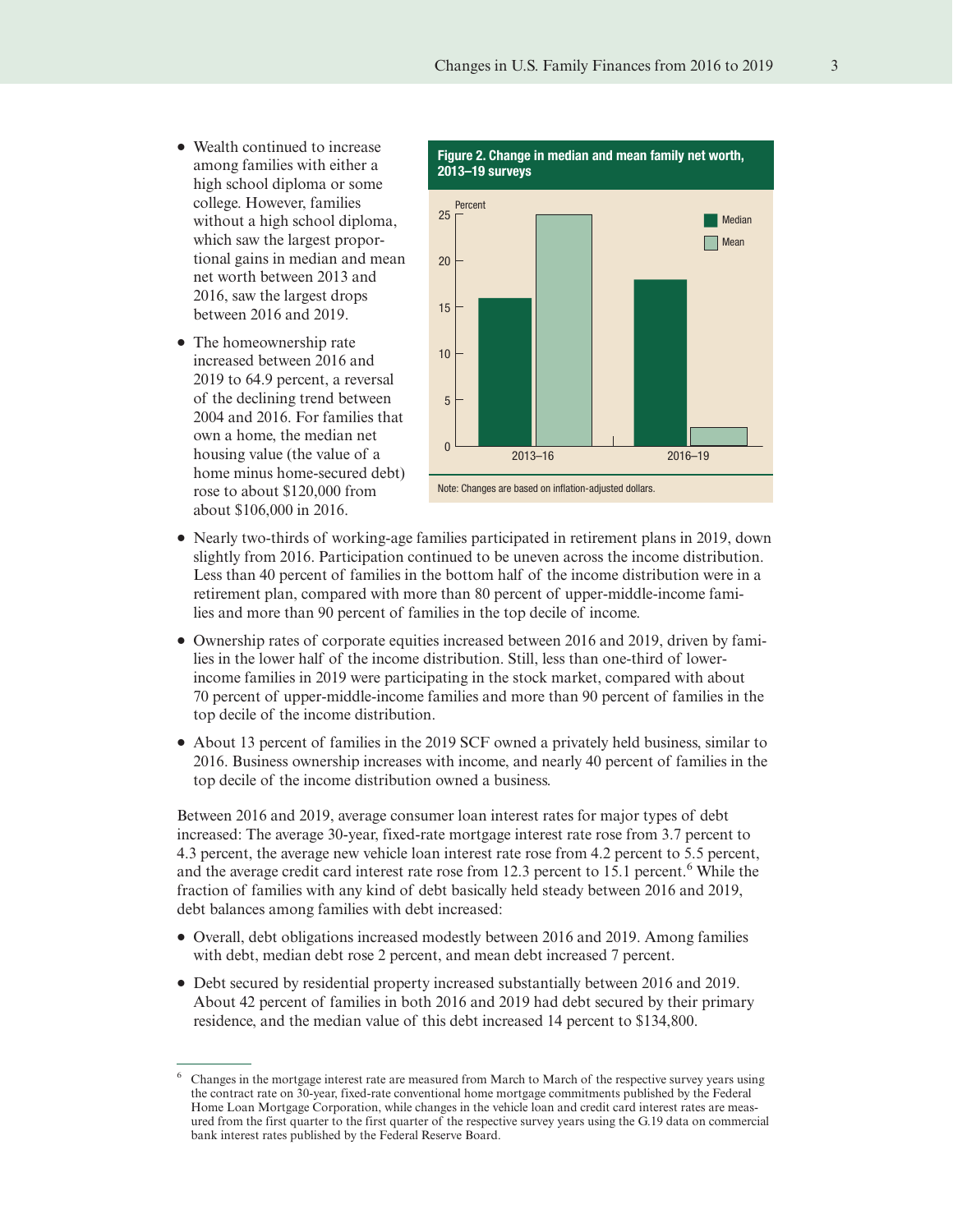# <span id="page-3-0"></span>Box 1. The Data Used in This Article

Data from the Survey of Consumer Finances (SCF) are the basis of the analysis presented in this article. The SCF is a triennial interview survey of U.S. families sponsored by the Board of Governors of the Federal Reserve System with the cooperation of the U.S. Department of the Treasury. Since 1992, data for the SCF have been collected by NORC, a research organization at the University of Chicago. Although the majority of the data are collected between May and December of each survey year, a small fraction of the data collection occurs in the first four months of the next calendar year. In the 2019 SCF, this portion of the data collection overlapped with early months of the COVID-19 pandemic, with about 9 percent of interviews conducted between February and April 2020.

The majority of statistics included in this article describe the characteristics of "families." As used in this article, the SCF definition of "family" is more comparable with the U.S. Census Bureau definition of "households"—which can include one-person families—than with its use of "families." The appendix provides full definitions of "family" for the SCF and the associated family "reference person," along with information about how demographic and economic groups are constructed for this article.

The survey collects information on families' total income before taxes for the calendar year preceding the survey. However, the majority of the data cover the status of families as of the time of the interview, including detailed information on their balance sheets and use of financial services as well as on their pensions, labor force participation, and demographic characteristics. Most of the core survey questionnaire has changed in only minor ways relevant to this article since 1989. However, when the questionnaire has been modified at various points to enhance and update the survey, every effort was made to ensure the maximum degree of comparability of the data over time.

The need to measure financial characteristics imposes special requirements on the sample design for the survey. The SCF is expected to provide reliable information on both attributes that are broadly distributed in the population (such as homeownership) and attributes that are highly concentrated in a relatively small part of the population (such as closely held businesses). To address this requirement, the SCF employs a sample design consisting of two parts: a standard, geographically based random sample and a special oversample of relatively wealthy families. Weights are used to combine information from the two samples to construct estimates for the full population. In the 2019 survey, 5,783 families were interviewed, and in the 2016 survey, 6,254 families were interviewed.

This article draws principally on the final data from the 2019 and 2016 surveys. To provide a larger context, some information is also included from the final versions of earlier surveys.<sup>1</sup> Differences between estimates from earlier surveys as reported here and as reported in earlier Federal Reserve Bulletin articles are attributable to additional statistical processing, correction of minor data errors, revisions to the survey weights, conceptual changes in the definitions of variables used in the articles, and adjustments for inflation. In this article, all dollar amounts from the SCF are adjusted to 2019 dollars using the "current methods" version of the consumer price index for all urban consumers. The appendix provides additional detail on the adjustments.

The principal detailed tables (tables 1 through 5) describing income, net worth, and asset and debt holdings focus on the percentage of various groups that have such items and the median and mean holding for those that have them.<sup>2</sup> Generally, when one deals with data that exhibit very large values for a relatively small part of the population—as is the case for many of the items considered in this article—estimates of the median are often statistically less sensitive to such outliers than are estimates of the mean. At the same time, means are generally more useful for comparing across population subgroups, because every member of the group contributes equally to the overall average.

As an example of the effect of outliers on mean values, consider mean income. Between 2016 and 2019, the opposite signs of the median and mean changes in income, together with the changes observed along the usual income distribution, suggest that outliers may be responsible for the negative change in mean income. Figures A and B help examine this continued on next page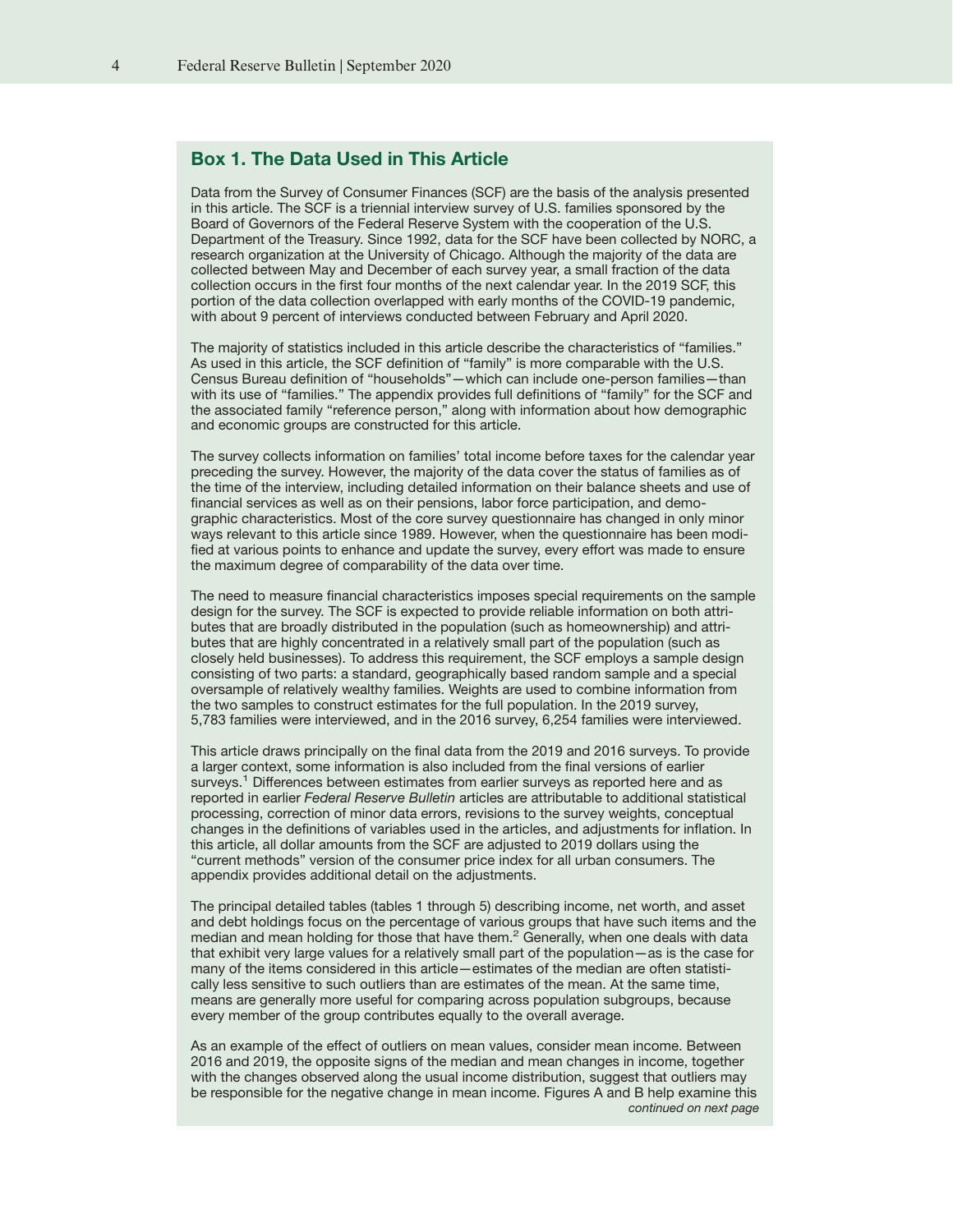# Box 1. The Data Used in This Article—continued

possibility and illustrate the influence of outliers. Figure A graphs the changes in median income over each survey interval since 2001 for all observations, excluding families in the top 1 percent of the income distribution. Changes between surveys are quite similar whether or not the top 1 percent of the income distribution is included. Figure B graphs the changes in mean income over each survey interval since 2001 for all observations, excluding families in the top 1 percent of the income distribution. In contrast to figure A, changes are often quite dissimilar with and without families in the top 1 percent. Indeed, excluding these families reverses the sign of the change in mean income between 2016 and 2019 to a 3.1 percent gain.<sup>3</sup> This pattern implies that the overall decline in mean income is driven by families in the top 1 percent of the income distribution.



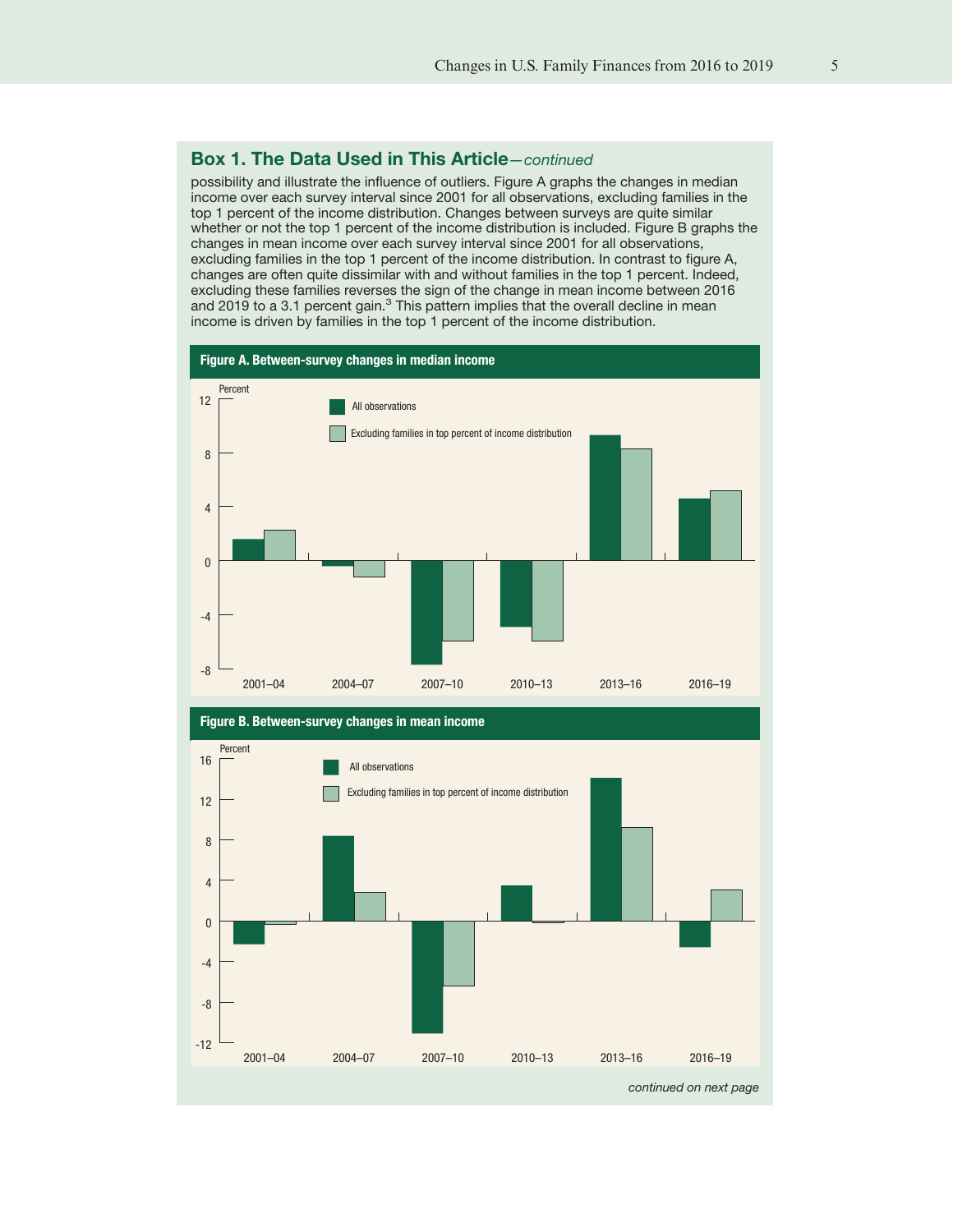# Box 1. The Data Used in This Article—continued

One liability of using the median as a descriptive device is that medians are not additive that is, the sum of the medians of two items for the same population is not generally equal to the median of the sum (for example, median assets minus median liabilities will generally not equal median net worth). In contrast, means for a common population are additive. In the context of this article, where a comparable median and mean are given, the gain or loss of the mean relative to the median may usually be taken as indicative of the relative change at the top of the distribution; for example, when the mean decreases more rapidly than the median, it is typically taken to indicate that the values in the upper part of the distribution fell more than those in the lower part of the distribution.

To provide a measure of the statistical significance of the developments discussed in this article, standard errors caused by sampling and imputation for missing data are given for selected estimates. Space limits prevent the inclusion of the standard errors for all estimates. Although the statistical significance of the results generally is not addressed, the article highlights findings that are significant or are interesting in a broader context. Standard errors for all estimates in [tables 1](#page-6-0) and [2](#page-10-0) are available on the SCF website.

- ‰ Between 2016 and 2019, the fraction of families with credit card debt increased. In addition, median and mean balances for families with credit card debt increased, to \$2,700 and \$6,300, respectively.
- ‰ About 22 percent of families owed student loan debt in 2019, similar to the fraction in 2016. Median balances among families owing such debt rose 10 percent between 2016 and 2019, to more than \$22,000.
- ‰ Amid rising balances and interest rates, median debt payment-to-income ratios among families with debt increased slightly between 2016 and 2019. The fraction of families with payment-to-income ratios greater than 40 percent increased 0.4 percentage point to 7.4 percent. These increases reversed declining trends observed from 2007 through 2016.

#### Income

Median and mean inflation-adjusted before-tax family income moved modestly in different directions between 2016 and 2019 [\(table 1\)](#page-6-0).<sup>7</sup> Median income rose 5 percent, from \$56,000 to \$58,600. Mean income decreased 3 percent, from \$109,300 to \$106,500. The decrease in mean income was mainly driven by families in the top 1 percent of the income distribution (for details, see [box 1,](#page-3-0) "The Data Used in This Article"). Altogether, these changes are consistent with a slight narrowing of the income distribution over this period.<sup>8</sup>

<sup>1</sup> Additional information about the survey is available on the Board's website at [https://www.federalreserve.gov/](http://www.federalreserve.gov/econresdata/scf/scfindex.htm) [econresdata/scf/scfindex.htm.](http://www.federalreserve.gov/econresdata/scf/scfindex.htm)

 $2$  The median of a distribution is defined as the value at which equal parts of the population considered have values that are larger or smaller.

<sup>&</sup>lt;sup>3</sup> This reversal is perhaps unsurprising, as the standard errors in [table 1](#page-6-0) make clear the decline in mean income is not statistically significant at conventional levels.

<sup>7</sup> To measure income, the interviewers request information on the family's income, before taxes, for the full calendar year preceding the survey. The components of income in the SCF are the following: wages, selfemployment and business income, taxable and tax-exempt interest, dividends, realized capital gains, food stamps and other related support programs provided by government, pensions and withdrawals from retirement accounts, Social Security, alimony and other support payments, and miscellaneous sources of income for all members of the primary economic unit in the household.

<sup>8</sup> An upcoming FEDS Note explores recent trends in the distribution of wealth and income in more detail and can be found at [https://www.federalreserve.gov/econres/notes/feds-notes/default.htm.](https://www.federalreserve.gov/econres/notes/feds-notes/default.htm)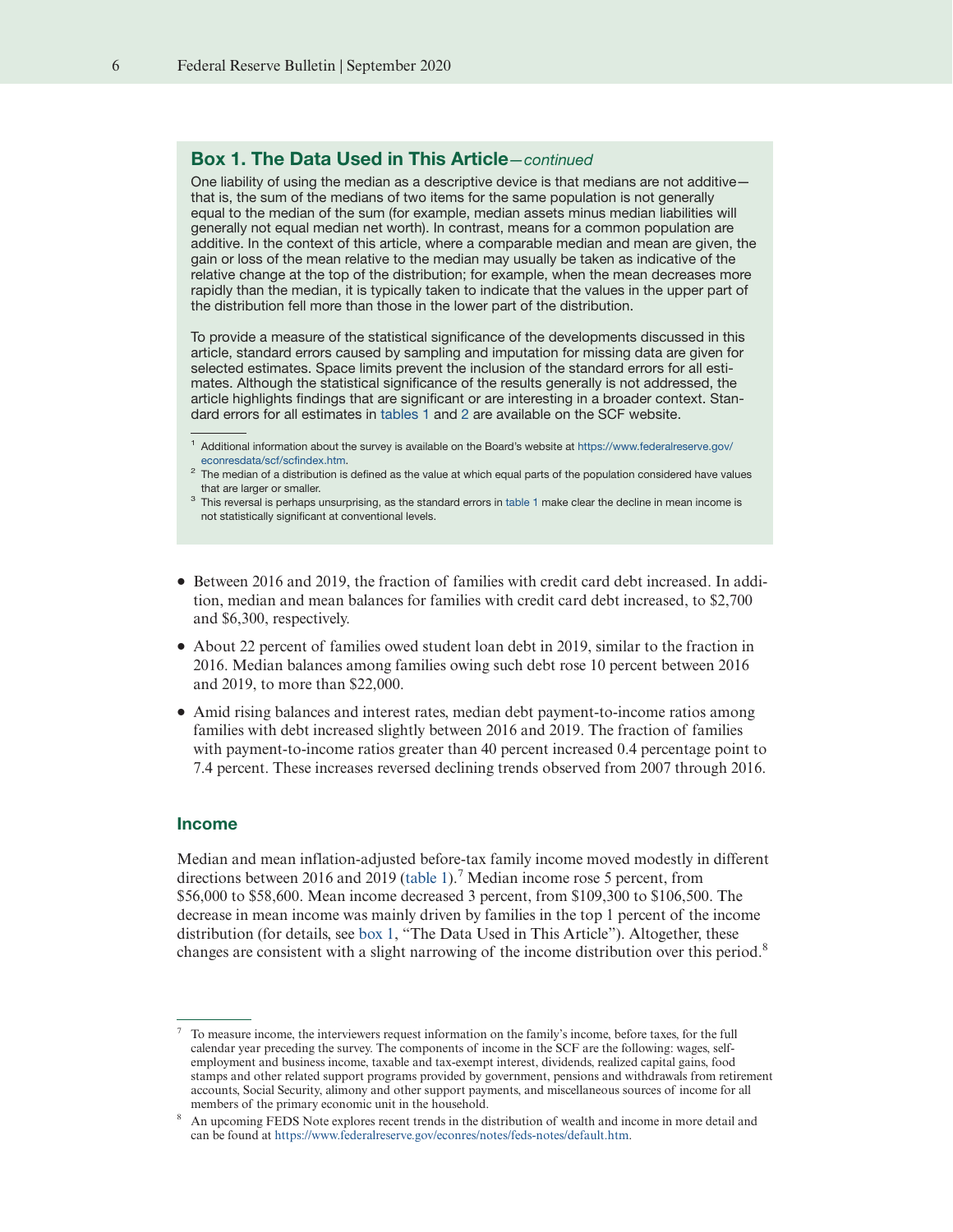# <span id="page-6-0"></span>Table 1. Before-tax median and mean family income, by selected characteristics of families, 2016 and 2019 surveys

Thousands of 2019 dollars, except as noted

|                                      | Median income |       |                                  | Mean income |       |                                  |
|--------------------------------------|---------------|-------|----------------------------------|-------------|-------|----------------------------------|
| Family characteristic                | 2016          | 2019  | Percentage change<br>$2016 - 19$ | 2016        | 2019  | Percentage change<br>$2016 - 19$ |
| <b>All families</b>                  | 56.0          | 58.6  | 5                                | 109.3       | 106.5 | $-3$                             |
|                                      | (.7)          | (1.0) |                                  | (2.1)       | (1.7) |                                  |
| <b>Percentile of usual income</b>    |               |       |                                  |             |       |                                  |
| Less than 20                         | 17.2          | 17.7  | 3                                | 18.2        | 18.0  | $-1$                             |
| $20 - 39.9$                          | 35.2          | 36.7  | $\overline{4}$                   | 36.4        | 37.3  | $\overline{2}$                   |
| $40 - 59.9$                          | 57.5          | 59.1  | 3                                | 58.3        | 59.9  | 3                                |
| 60-79.9                              | 91.6          | 94.9  | $\overline{4}$                   | 100.1       | 96.8  | $-3$                             |
| $80 - 89.9$                          | 144.0         | 150.4 | $\overline{4}$                   | 148.3       | 152.9 | 3                                |
| $90 - 100$                           | 267.6         | 283.0 | 6                                | 518.6       | 487.6 | $-6$                             |
|                                      |               |       |                                  |             |       |                                  |
| Age of reference person (years)      |               |       |                                  |             |       |                                  |
| Less than 35                         | 43.1          | 48.6  | 13                               | 60.0        | 65.1  | $\overline{9}$                   |
| $35 - 44$                            | 70.0          | 74.3  | $6\phantom{1}$                   | 103.3       | 111.0 | $\overline{7}$                   |
| $45 - 54$                            | 73.9          | 77.8  | $\overline{5}$                   | 139.8       | 145.3 | $\overline{4}$                   |
| $55 - 64$                            | 64.9          | 63.6  | $-2$                             | 150.3       | 130.6 | $-13$                            |
| $65 - 74$                            | 53.3          | 50.2  | $-6$                             | 113.4       | 107.8 | $-5$                             |
| 75 or more                           | 42.6          | 43.1  | $\mathbf{1}$                     | 82.0        | 74.9  | $-9$                             |
| <b>Education of reference person</b> |               |       |                                  |             |       |                                  |
| No high school diploma               | 28.2          | 30.8  | 9                                | 41.3        | 39.6  | $-4$                             |
| High school diploma                  | 43.1          | 45.8  | 6                                | 60.9        | 63.8  | 5                                |
| Some college                         | 50.8          | 51.2  | $\mathbf{1}$                     | 71.7        | 79.0  | 10                               |
| College degree                       | 98.0          | 95.7  | $-2$                             | 201.8       | 176.5 | $-13$                            |
| Race or ethnicity of respondent      |               |       |                                  |             |       |                                  |
| White non-Hispanic                   | 65.1          | 69.0  | 6                                | 131.3       | 122.8 | $-6$                             |
| <b>Black or African American</b>     |               |       |                                  |             |       |                                  |
| non-Hispanic                         | 37.6          | 40.3  | $\overline{7}$                   | 57.5        | 59.6  | $\overline{4}$                   |
| Hispanic or Latino                   | 40.9          | 40.7  | $-1$                             | 61.0        | 58.5  | $-4$                             |
| Other or multiple race               | 53.9          | 55.7  | 3                                | 92.5        | 112.0 | 21                               |
| <b>Housing status</b>                |               |       |                                  |             |       |                                  |
| Owner                                | 75.7          | 77.4  | $\overline{2}$                   | 142.6       | 136.7 | $-4$                             |
| Renter or other                      | 33.6          | 35.6  | 6                                | 50.9        | 50.5  | $-1$                             |
|                                      |               |       |                                  |             |       |                                  |
| <b>Urbanicity</b>                    |               |       |                                  |             |       |                                  |
| Metropolitan statistical area (MSA)  | 58.7          | 61.1  | $\overline{4}$                   | 116.7       | 112.4 | $-4$                             |
| Non-MSA                              | 41.1          | 43.2  | 5                                | 57.5        | 62.9  | 9                                |
| <b>Percentile of net worth</b>       |               |       |                                  |             |       |                                  |
| Less than 25                         | 26.9          | 29.9  | 11                               | 36.5        | 37.9  | 4                                |
| $25 - 49.9$                          | 44.7          | 46.5  | 4                                | 54.1        | 58.2  | $\overline{7}$                   |
| $50 - 74.9$                          | 68.9          | 70.3  | $\overline{2}$                   | 79.7        | 80.6  | $\mathbf{1}$                     |
| $75 - 89.9$                          | 96.6          | 101.8 | 5                                | 120.7       | 129.9 | 8                                |
| $90 - 100$                           | 229.7         | 236.2 | 3                                | 486.0       | 427.9 | $-12$                            |

Note: Income is measured for the year before the survey. See the appendix for details on standard errors (shown in parentheses below the first row of data for the medians and means).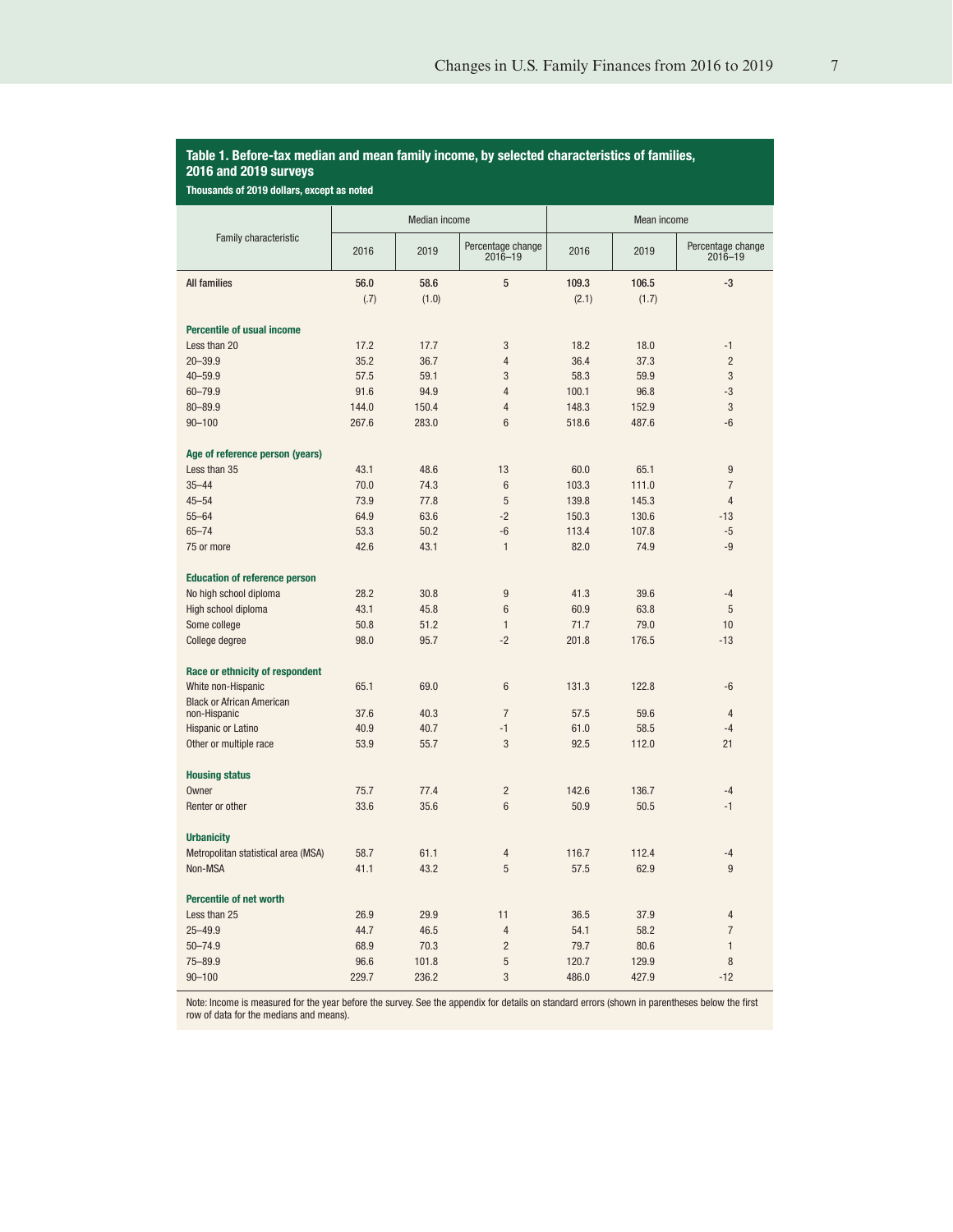The income distribution widened considerably over the 2010–16 period, as a sharp 18 percent increase in mean income far outpaced a more moderate 4 percent growth in median income. Further, the changes over the most recent survey period suggest that, despite an initial bounceback in income growth between 2013 and 2016 to the robust pre-crisis rates, the United States has yet to return to the general pattern of sustained increases in income between surveys that had dated back to the early 1990s.<sup>9</sup>

Some predictable patterns in income levels across demographic groups are observed in the 2019 SCF, and those patterns are largely consistent with previous surveys.<sup>10</sup> Across age groups, income shows a life-cycle pattern, rising to a peak for families in which the reference person is in one of the middle age groups and then declining for those in which the reference person is older and increasingly likely to be retired.<sup>11</sup> Income also shows a strong positive association with education; in particular, income among families in which the reference person has a college degree tends to be substantially higher than for those with less schooling. Mean income among college-educated families in the 2019 SCF was more than twice that of families in any other education group.

Among families in which the survey respondent identifies as White non-Hispanic, income is substantially higher than for all three other race and ethnic groups—Black non-Hispanic, Hispanic, and other or multiple race families.<sup>12</sup> Income is also considerably higher for homeowners and for families living in urban areas than for other families.<sup>13</sup> Finally, family income is positively correlated with net worth.

#### Changes in Income by Family Characteristics

With few exceptions, median income displayed broad-based gains between 2016 and 2019 across different types of families, whether grouped by economic characteristics such as usual income, wealth, urbanicity, or homeowner status, or by demographic characteristics such as age, education, or race and ethnicity.<sup>14</sup> However, with respect to mean income, some types of families saw gains, while many others saw losses.

A family's income at a particular time may not be indicative of its "usual" income.<sup>15</sup> A recent spell of unemployment, a bonus from an employer, a capital loss or gain on invest-

<sup>9</sup> From 2013 to 2016, both median and mean income increased substantially—9 percent and 14 percent, respectively—retracing combined losses seen over the 2007–10 and 2010–13 periods. Between 1992 and 2007, mean and median income generally increased between survey waves. Mean income increased, on average, 8.0 percent between survey waves, and median income increased, on average, 4.2 percent between survey waves. The 2001–04 period is the only exception, when mean income fell modestly.

<sup>10</sup> Tabulated data from the survey beyond that presented in this article are available at [https://www.federalreserve](https://www.federalreserve.gov/econres/scfindex.htm) [.gov/econres/scfindex.htm.](https://www.federalreserve.gov/econres/scfindex.htm) This information includes some alternative versions of the tables in this article, including tables that match the structure used in earlier versions of this publication. For those who wish to make further alternative calculations, this website provides a variety of data files, a data visualization tool, and access to online tabulation software that may be used to create customized tables based on the variables analyzed in this article.

<sup>&</sup>lt;sup>11</sup> To reflect changes in societal norms regarding family formation, composition, and responsibilities as of the 2019 survey, the term "head" has been replaced by "reference person.

<sup>&</sup>lt;sup>12</sup> The appendix provides information on racial and ethnic identification in the SCF.

<sup>&</sup>lt;sup>13</sup> In this article, a family is considered a homeowner if at least one person in the family owns at least some part of the family's primary residence.

<sup>&</sup>lt;sup>14</sup> Changes in the experiences of families with particular characteristics can reflect shifts in the demographic composition of the survey population. The appendix provides information on evolutions in the survey's racial and ethnic composition, as well as the educational composition and the age composition, since 2004 and, in particular, indicates drift in the composition of the survey population away from families identifying as White non-Hispanic toward those identifying as one of the other racial and ethnic groups (partially on account of changes in the survey question), a more-educated survey population, and an older survey population over time.

<sup>&</sup>lt;sup>15</sup> Usual income is measured in the survey after actual income has been reported, if respondents indicate they experienced a temporary deviation in income from what they would earn in a "normal year." Over the past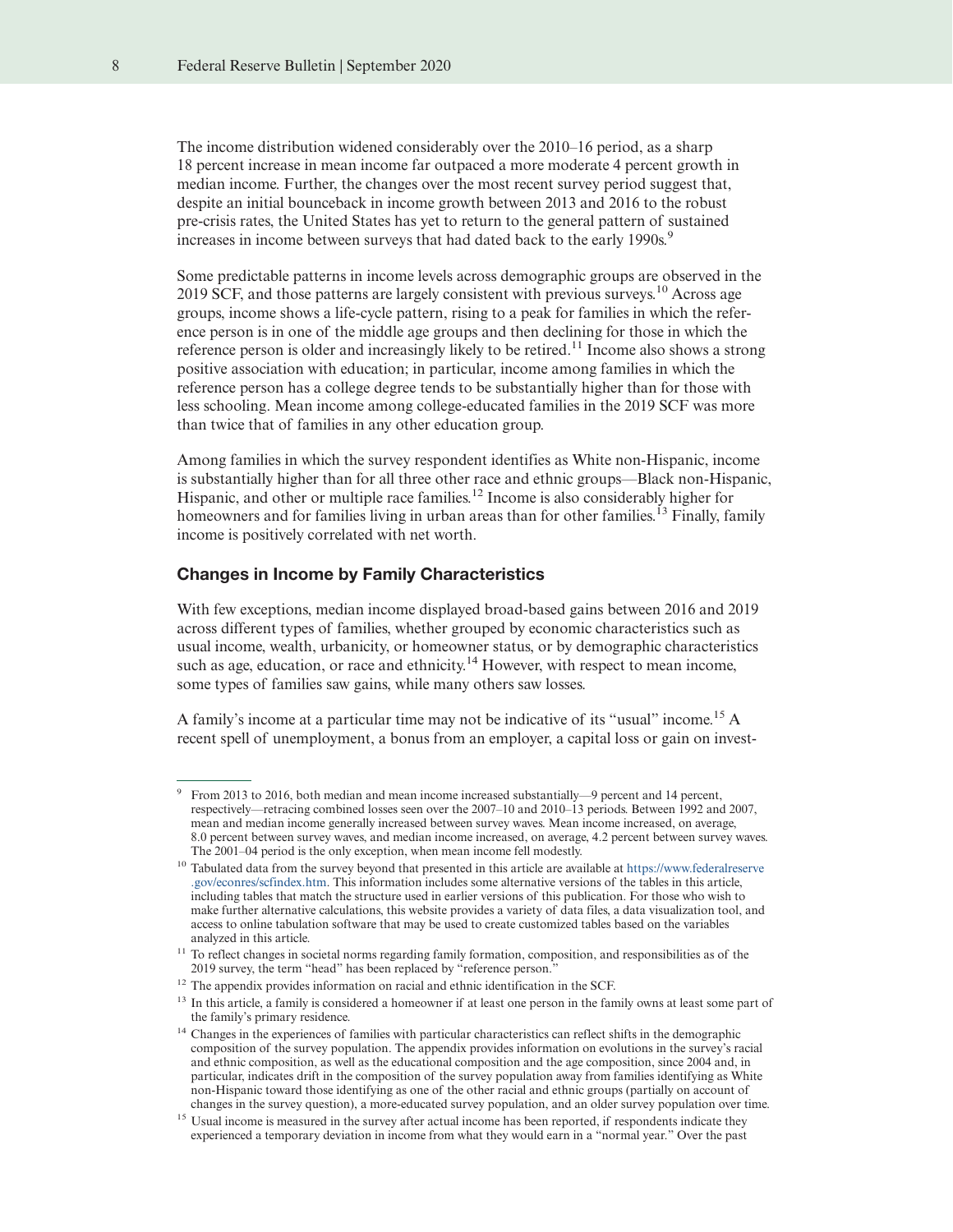ments, or other factors may cause income to deviate temporarily from the usual amount. Across the distribution of families grouped by their usual level of income, all quintiles saw increases in median income between 2016 and 2019. While there was little variation across income groups, families in the top decile saw the largest proportional gain.<sup>16</sup> However, with respect to mean income, several income groups saw declines: Although changes in either direction were relatively modest for the bottom four quintiles, the top decile posted a notable 6 percent decrease, consistent with some narrowing of the income distribution between 2016 and 2019.<sup>17</sup>

All prime working-age groups (that is, those younger than age 55) saw increases in median and mean income between 2016 and 2019, ranging from 4 to 13 percent. The youngest families saw the largest gains in both median and mean income—13 percent and 9 percent, respectively. Except for the 75 and older age group, which saw a very modest increase in median income, both median and mean income decreased for all groups 55 and older, with mean income dropping 13 percent for the 55 to 64 age group.<sup>18</sup> Notably, these groups all experienced exceptionally large growth in mean income between 2010 and 2016.

Between 2016 and 2019, growth in median income decreased with educational attainment. Families without a high school diploma saw a 9 percent increase in their median income, while families with a college degree saw a 2 percent decrease. Growth in mean income by attainment group exhibited less consistency, with both the most and least educated groups experiencing decreases. Mean income decreased 4 percent among families that did not complete high school and dropped 13 percent among families that completed college. Those with a high school diploma and those with some college saw increases of 5 percent and 10 percent, respectively. These patterns indicate that the gaps in income between families with a college degree and those without one decreased between 2016 and 2019. This change, to some extent, reflects compositional changes among families with a college degree over this period, as there was a decrease in the share of families aged 45 to 64—which, as previously noted, tend to have relatively high income—and a modest increase in the share of families that are retired.<sup>19</sup> That said, families with a college degree experienced relatively robust growth in median and mean income between 2010 and 2016.

Over the 2016–19 period, median income rose for nearly all families grouped by race or ethnicity, with the exception of Hispanic families, which experienced a slight decline.<sup>20</sup> With respect to mean income, both Hispanic and White non-Hispanic families saw declines, while Black non-Hispanic families and families that identified as other or multiple races saw gains.<sup>21</sup> Indeed, despite Black non-Hispanic families and White non-Hispanic families experiencing similarly robust growth in median income, White non-Hispanic families saw the largest drop in mean income of all the groups. That said, this drop comes on

several surveys, an increasing share of families have reported that their actual income aligned with their usual income, rising from 70 percent of families in the 2010 SCF to 77 percent of families in the 2019 SCF.

<sup>&</sup>lt;sup>16</sup> Each quintile represents 20 percent of the population. See the appendix for information about distribution group cutoffs.

<sup>&</sup>lt;sup>17</sup> Mean income for the top decile of usual income increased 30 percent over the 2010–16 period.

<sup>&</sup>lt;sup>18</sup> There were no noticeable changes in the share working among families in age groups older than 55; instead, decreases in various components of income are driving these changes.

<sup>&</sup>lt;sup>19</sup> Among families with a college degree in 2019, 34.2 percent were between ages 45 and 64, down from 37.9 percent in 2016. In 2019, 22.2 percent of families with a college degree were retired, up from 20.8 percent in 2016.

<sup>&</sup>lt;sup>20</sup> An upcoming FEDS Note discusses differences in income and wealth holding by race and ethnicity in more detail and can be found at [https://www.federalreserve.gov/econres/notes/feds-notes/default.htm.](https://www.federalreserve.gov/econres/notes/feds-notes/default.htm)

<sup>&</sup>lt;sup>21</sup> While the change in the value of mean income for families identifying as other or multiple race was quite large—21 percent—it was not statistically significant at conventional levels, as the small size of the group makes the mean particularly sensitive to extreme values. Relative to 2016, families in this group were more educated, slightly older, and more likely to be in the top usual income decile in 2019.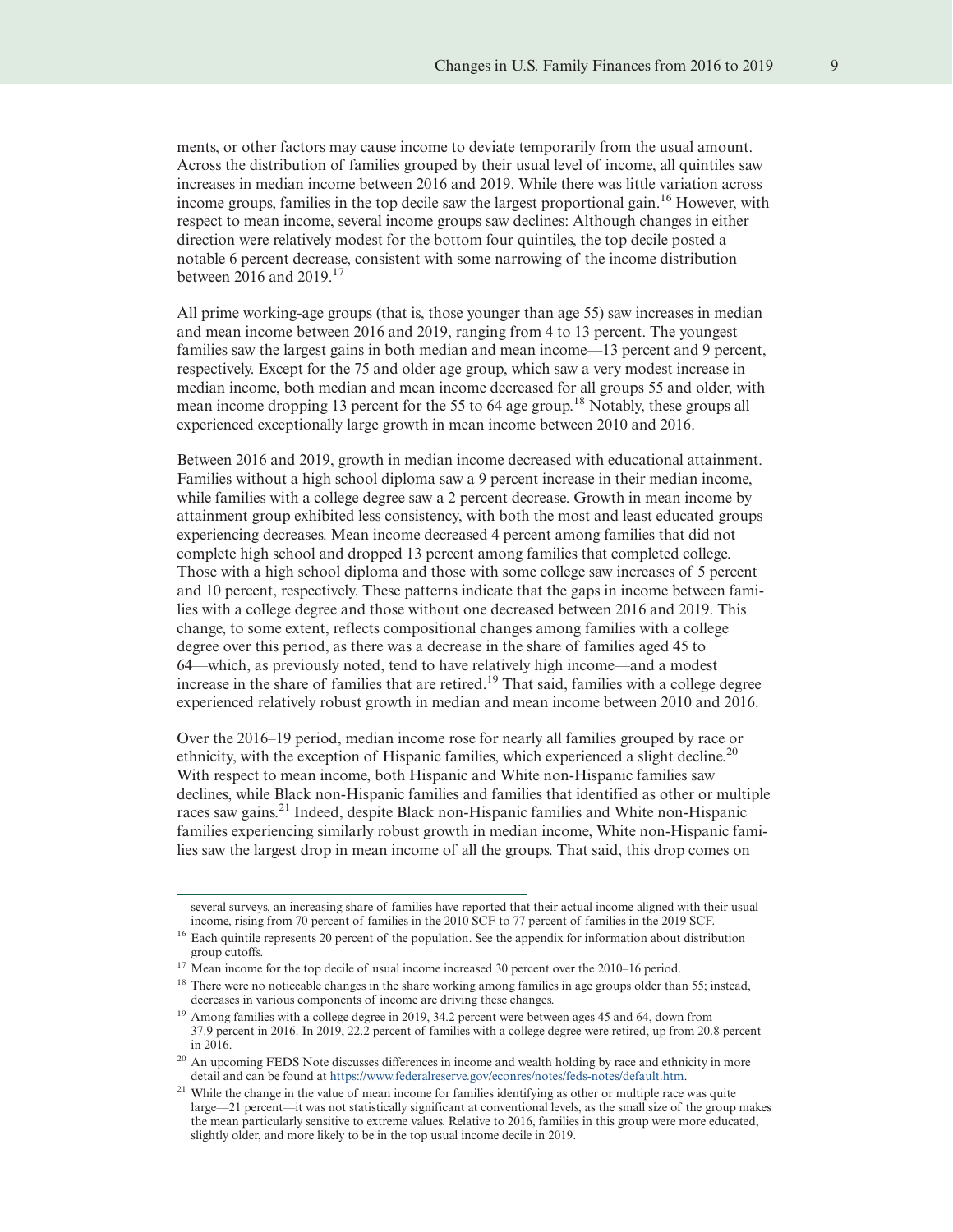the heels of a 24 percent surge in mean income among families in this group between 2010 and 2016.

Reflecting the top-line changes, both homeowners as well as renters and other non-owners experienced median income growth but mean income losses between 2016 and 2019. The median income gap between families living in a metropolitan statistical area (MSA) and those living in a non-MSA widened slightly between 2016 and 2019 as median income grew similarly among families in both types of areas (and the level of median income is lower for those in non-MSAs). However, the mean income gap between the two groups shrank.

In grouping families by percentile of net worth (as measured concurrently in the SCF), both median and mean income rose almost throughout the distribution between 2016 and 2019. The one exception is the mean income of families in the top decile of net worth, which dropped 12 percent, marking the first decline in either median or mean income for that group since 2010.<sup>22</sup> Over the 2010–16 period, growth in both median and mean income among families in the top decile of the wealth distribution was exceptionally strong—19 percent and 38 percent, respectively. For families in the lowest quartile of net worth, median income jumped 11 percent to \$29,900, and mean income grew 4 percent to \$37,900 between 2016 and 2019. Families in the middle quartiles saw growth in median and mean income ranging from 1 to 8 percent over this period.

#### Net Worth

Median and mean inflation-adjusted net worth—the difference between families' gross assets and their liabilities—increased between 2016 and 2019 [\(table 2\)](#page-10-0). Specifically, the median net worth of all families rose 18 percent to \$121,700, and the mean net worth increased a modest 2 percent to \$748,800. These patterns continued growth seen over the 2013–16 period, although the gain in mean net worth over that period was a much larger 25 percent. Median and mean net worth over the 2010–13 period were effectively stagnant despite the recovery in house and other asset prices that followed the large declines in the  $2007-10$  period amid the Great Recession.<sup>23</sup>

Net worth tends to rise systematically with income, as higher-income families have higher levels of saving, which results in a feedback effect of higher income from the accumulated assets.<sup>24</sup> In addition, net worth generally increases with age until it plateaus (or decreases modestly) for the oldest age groups as they retire, a pattern reflecting the fact that individuals usually save for retirement throughout their working career and then spend those savings in retirement. Finally, net worth exhibits strong differentials across groups defined in terms of education, racial or ethnic background, urbanicity, and housing status; these differentials generally mirror those for income, but the wealth differences are larger.

### Changes in Net Worth by Family Characteristics

Families with higher levels of usual income reported greater levels of net worth, but changes in net worth varied substantially across the usual income distribution. On the one

<sup>&</sup>lt;sup>22</sup> To investigate whether the COVID-19 pandemic influenced the families included in the top decile of net worth and generated this decrease, removing interviews completed after March 1, 2020—before any state or Washington, D.C., declared a state of emergency—from the top decile reveals a larger decrease in mean income between 2016 and 2019.

<sup>&</sup>lt;sup>23</sup> Between the 2010 and 2013 surveys, median net worth increased 2 percent and mean net worth did not change. Between 2007 and 2010, median net worth declined 39 percent and mean net worth declined 15 percent.

<sup>&</sup>lt;sup>24</sup> For a discussion of patterns of saving by usual income, see [box 2,](#page-12-0) "Saving Behavior."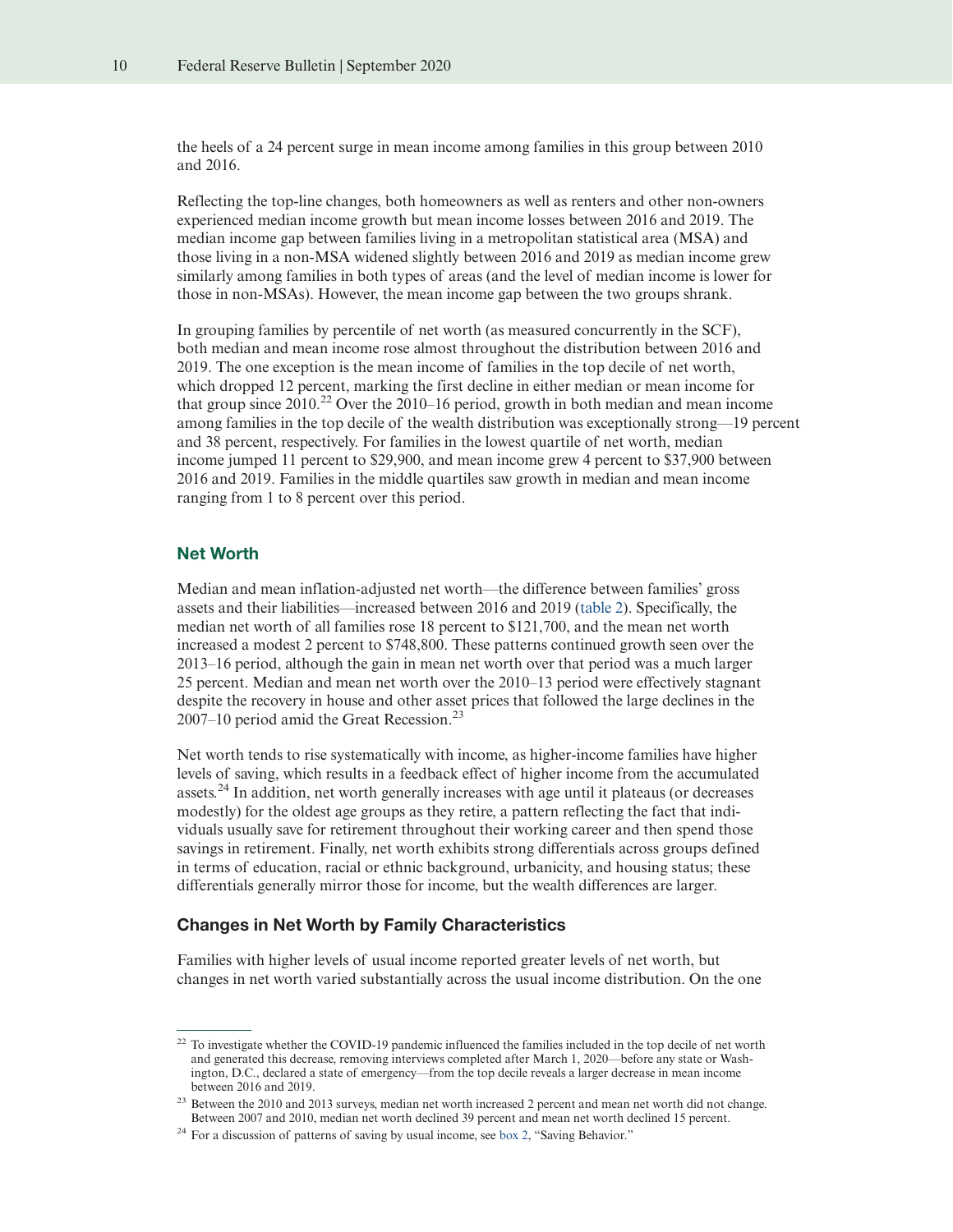#### <span id="page-10-0"></span>Table 2. Family median and mean net worth, by selected characteristics of families, 2016 and 2019 surveys

Thousands of 2019 dollars, except as noted

|                                                  |         | Median net worth |                                  | Mean net worth |         |                                  |
|--------------------------------------------------|---------|------------------|----------------------------------|----------------|---------|----------------------------------|
| Family characteristic                            | 2016    | 2019             | Percentage change<br>$2016 - 19$ | 2016           | 2019    | Percentage change<br>$2016 - 19$ |
| <b>All families</b>                              | 103.5   | 121.7            | 18                               | 736.0          | 748.8   | $\overline{2}$                   |
|                                                  | (2.9)   | (3.5)            |                                  | (13.6)         | (15.6)  |                                  |
| <b>Percentile of usual income</b>                |         |                  |                                  |                |         |                                  |
| Less than 20                                     | 7.1     | 9.8              | 37                               | 82.4           | 114.1   | 38                               |
| $20 - 39.9$                                      | 31.5    | 44.0             | 40                               | 128.0          | 136.0   | 6                                |
| $40 - 59.9$                                      | 94.2    | 92.9             | $-1$                             | 242.2          | 220.5   | -9                               |
| 60-79.9                                          | 181.5   | 199.1            | 10                               | 394.2          | 423.0   | $\overline{7}$                   |
| $80 - 89.9$                                      | 421.7   | 382.3            | $-9$                             | 851.3          | 850.0   | $\overline{0}$                   |
| $90 - 100$                                       | 1,732.3 | 1,589.3          | $-8$                             | 4,814.3        | 4,850.1 | 1                                |
| Age of reference person (years)                  |         |                  |                                  |                |         |                                  |
| Less than 35                                     | 11.7    | 13.9             | 19                               | 81.0           | 76.3    | $-6$                             |
| $35 - 44$                                        | 63.6    | 91.3             | 44                               | 307.0          | 436.2   | 42                               |
| $45 - 54$                                        | 132.1   | 168.6            | 28                               | 773.7          | 833.2   | 8                                |
| $55 - 64$                                        | 199.2   | 212.5            | $\overline{7}$                   | 1,241.6        | 1,175.9 | $-5$                             |
| $65 - 74$                                        | 237.6   | 266.4            | 12                               | 1,133.7        | 1,217.7 | $\overline{7}$                   |
| 75 or more                                       | 281.6   | 254.8            | $-10$                            | 1,134.8        | 977.6   | $-14$                            |
| <b>Education of reference person</b>             |         |                  |                                  |                |         |                                  |
| No high school diploma                           | 24.3    | 20.5             | $-16$                            | 167.1          | 137.8   | $-18$                            |
| High school diploma                              | 71.3    | 74.0             | $\overline{4}$                   | 265.4          | 305.2   | 15                               |
| Some college                                     | 70.2    | 88.8             | 26                               | 362.2          | 376.4   | $\overline{4}$                   |
| College degree                                   | 310.7   | 308.2            | $-1$                             | 1,607.2        | 1,519.9 | $-5$                             |
| Race or ethnicity of respondent                  |         |                  |                                  |                |         |                                  |
| White non-Hispanic                               | 181.9   | 188.2            | 3                                | 993.1          | 983.4   | $-1$                             |
| <b>Black or African American</b><br>non-Hispanic | 18.2    | 24.1             | 33                               | 146.8          | 142.5   | $-3$                             |
| Hispanic or Latino                               | 21.9    | 36.2             | 65                               | 203.3          | 165.5   | $-19$                            |
| Other or multiple race                           | 68.8    | 74.5             | 8                                | 486.8          | 657.2   | 35                               |
| <b>Housing status</b>                            |         |                  |                                  |                |         |                                  |
| Owner                                            | 246.2   | 255.0            | 4                                | 1,099.9        | 1,102.1 | $\mathbf{0}$                     |
| Renter or other                                  | 5.3     | 6.3              | 18                               | 96.8           | 95.6    | $-1$                             |
| <b>Urbanicity</b>                                |         |                  |                                  |                |         |                                  |
| Metropolitan statistical area (MSA)              | 105.3   | 126.0            | 20                               | 799.0          | 806.4   | $\mathbf{1}$                     |
| Non-MSA                                          | 93.3    | 90.4             | $-3$                             | 293.8          | 324.8   | 11                               |
| <b>Percentile of net worth</b>                   |         |                  |                                  |                |         |                                  |
| Less than 25                                     | .1      | .3               | 131                              | $-13.0$        | $-13.5$ | $-5$                             |
| $25 - 49.9$                                      | 42.3    | 57.3             | 36                               | 47.5           | 58.1    | 22                               |
| $50 - 74.9$                                      | 204.0   | 224.1            | 10                               | 217.1          | 236.3   | 9                                |
| 75-89.9                                          | 643.4   | 652.7            | $\mathbf{1}$                     | 701.2          | 703.7   | $\overline{0}$                   |
| $90 - 100$                                       | 2,539.3 | 2,598.7          | $\overline{2}$                   | 5,675.3        | 5,729.6 | $\mathbf{1}$                     |

Note: Net worth is the difference between families' gross assets and their liabilities. See the appendix for definitions of asset and liability<br>categories used in the Survey of Consumer Finances as well as details on stand the medians and means).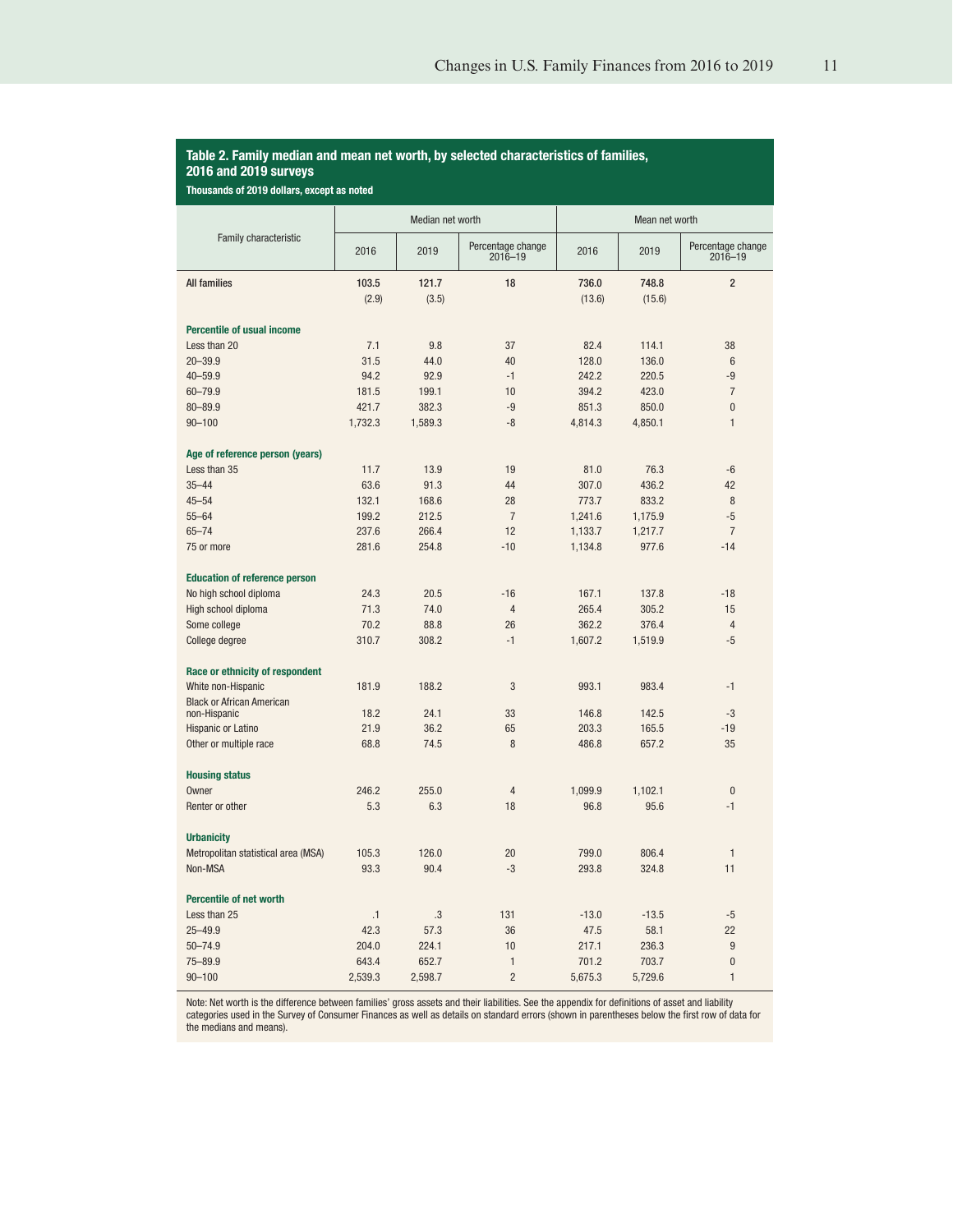hand, median and mean net worth rose—in most instances, considerably—between 2016 and 2019 for the bottom two quintiles. Those in the lowest usual income quintile saw a large jump in median net worth (37 percent to \$9,800) and a similar increase in mean net worth (38 percent to \$114,100). Further, families in the fourth quintile rebounded from relatively modest gains in median and mean net worth between 2013 and 2016. On the other hand, families in the third quintile of usual income saw declines in both median and mean net worth (1 percent and 9 percent, respectively). Those toward the top of the distribution experienced the largest declines in median net worth and essentially stable mean net worth.<sup>25</sup>

Nearly all age groups experienced increases in median net worth between 2016 and 2019, while mean net worth decreased for several age groups. With respect to both median and mean net worth, families aged 75 and older experienced the largest declines (10 percent and 14 percent, respectively), and families aged 35 to 44 experienced the largest increases  $(44)$  percent and 42 percent, respectively).<sup>26</sup> Growth in net housing wealth contributed to increases among those aged 35 to 44, while the drawing down of financial assets factored into decreases among the oldest group. As with income, prime working-age families generally experienced substantial gains in net worth, with the only exception being a modest decline in mean net worth among families younger than age 35.

Between 2016 and 2019, there was considerable variation in the extent to which median and mean net worth changed by education group, ranging from an 18 percent decrease to a 26 percent increase. Both measures of net worth continued to increase among families in which the reference person had either a high school diploma or some college. However, although families without a high school diploma saw the largest gains in both median and mean net worth between 2013 and 2016, they saw the largest drops between 2016 and 2019 (16 percent and 18 percent, respectively); nonetheless, both measures remained above their 2013 levels. Among families with a college degree, declines in median and mean net worth were more modest, leaving median net worth essentially unchanged from its 2013 level and mean net worth well above its 2013 level. As with income, these patterns generally point to a shrinking gap in net worth between families with and without a college degree between 2016 and 2019, with this gap nonetheless remaining substantial. $^{27}$ 

From 2016 to 2019, median net worth increased for all types of families grouped by race or ethnicity. Further, large gains among Black non-Hispanic and Hispanic families seen over the previous survey interval continued. Non-White and Hispanic families experienced larger proportional growth in median net worth than White non-Hispanic families during the 2016–19 period; nonetheless, the typical White non-Hispanic family still had more than double the amount of wealth than the typical family in any other racial or ethnic group in 2019. With respect to mean net worth, only families identified as other or multiple race saw

<sup>&</sup>lt;sup>25</sup> The top decile of the usual income distribution in 2019 included a larger share of younger families than in 2016. Further, median net housing wealth for the top decile of usual income declined between 2016 and 2019. These two factors likely contributed to lower median wealth for this group in 2019.

<sup>&</sup>lt;sup>26</sup> All in all, the changes in net worth by age group nearly reversed patterns once again between the two previous surveys, as families younger than age 45 and between ages 65 and 74 had experienced the only declines over the 2013–16 period. Over the 2010–13 period, median and mean net worth increased for families younger than age 45, decreased for those between ages 45 and 64, increased for those between ages 65 and 74, and decreased for the oldest group.

<sup>&</sup>lt;sup>27</sup> For a discussion of transmission of wealth by parental education, see [box 3,](#page-13-0) "Intergenerational Transmission of Wealth."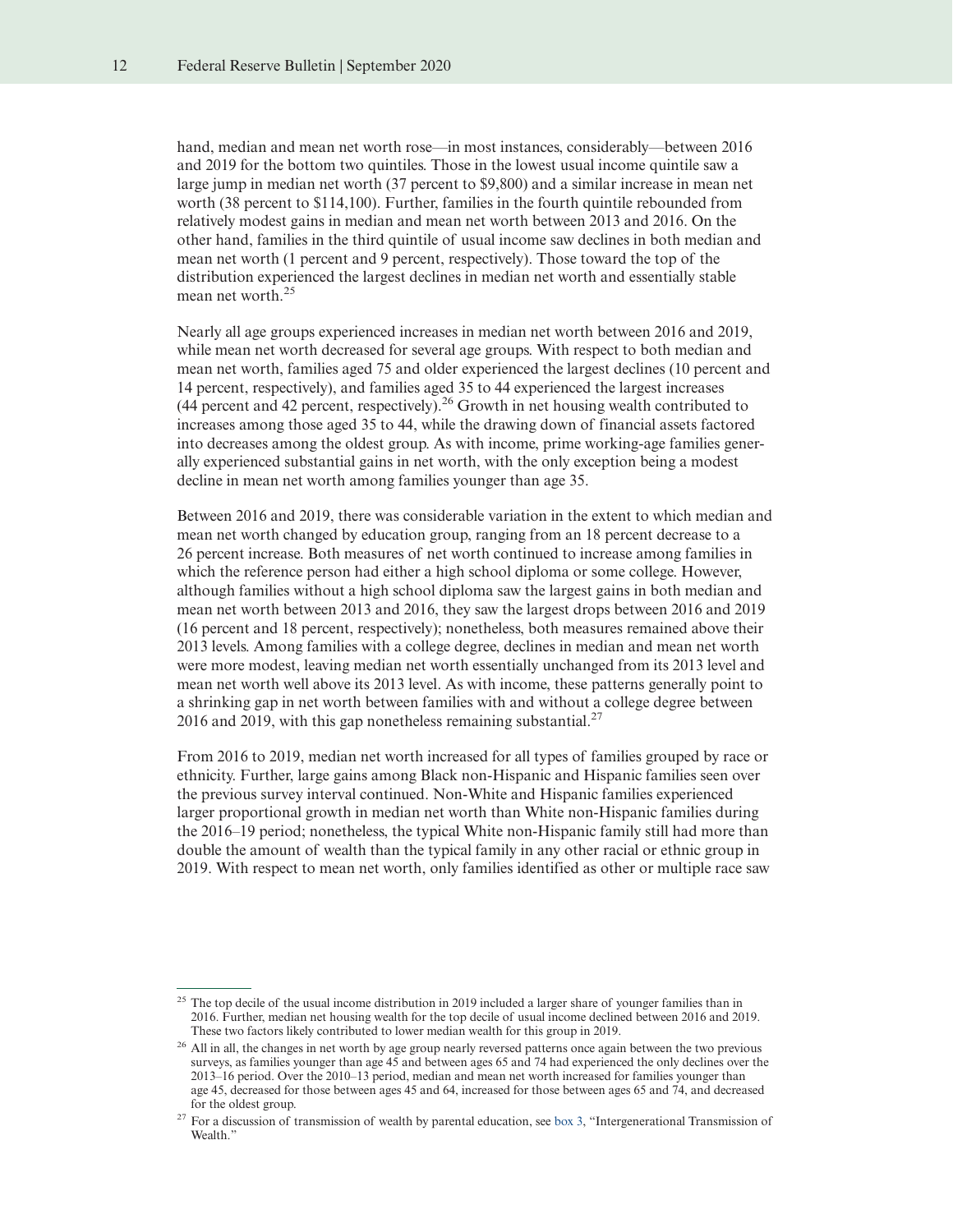# <span id="page-12-0"></span>Box 2. Saving Behavior

Because saving out of current income is an important determinant of family net worth, the Survey of Consumer Finances asks respondents whether, over the preceding year, the family's spending was less than, more than, or about equal to its income. Though only qualitative, the answers are a useful indicator of whether families are saving.

The fraction of families that reported saving has increased over the past three surveys (figure A). Between 2016 and 2019, the proportion of all families that saved increased from 55 percent to 59 percent.



Within a given year, the fraction of families saving is greater for families with higher usual income. In 2019, for example, the fraction of families in the top decile of income that saved was 84 percent, almost double the 46 percent of the bottom half of the income distribution that saved. Between 2016 and 2019, the fraction of families that saved increased across all three income groups.

an increase.<sup>28</sup> While two of the remaining groups experienced relatively modest decreases, mean net worth among Hispanic families dropped 19 percent.<sup>29</sup>

The median net worth of homeowners grew modestly between 2016 and 2019, while their mean net worth essentially did not change. Renters or other non-homeowners, whose average levels of net worth are far exceeded by those of homeowners, experienced an 18 percent jump in median net worth and a 1 percent decline in mean net worth.

Between 2016 and 2019, families living in MSAs experienced a 20 percent increase in median net worth and a slight 1 percent increase in mean net worth, while families in other

<sup>&</sup>lt;sup>28</sup> Similar to mean income, the change in the value of mean net worth for families identifying as other or multiple race was quite large—35 percent—but not statistically significant at conventional levels, as the small size of the group makes the mean particularly sensitive to extreme values.

<sup>&</sup>lt;sup>29</sup> Relative to 2016, more Hispanic families were younger than age 35 in 2019. Further, this group constituted only about 10 percent of families in both 2016 and 2019, and, thus, median and mean values exhibit more variability.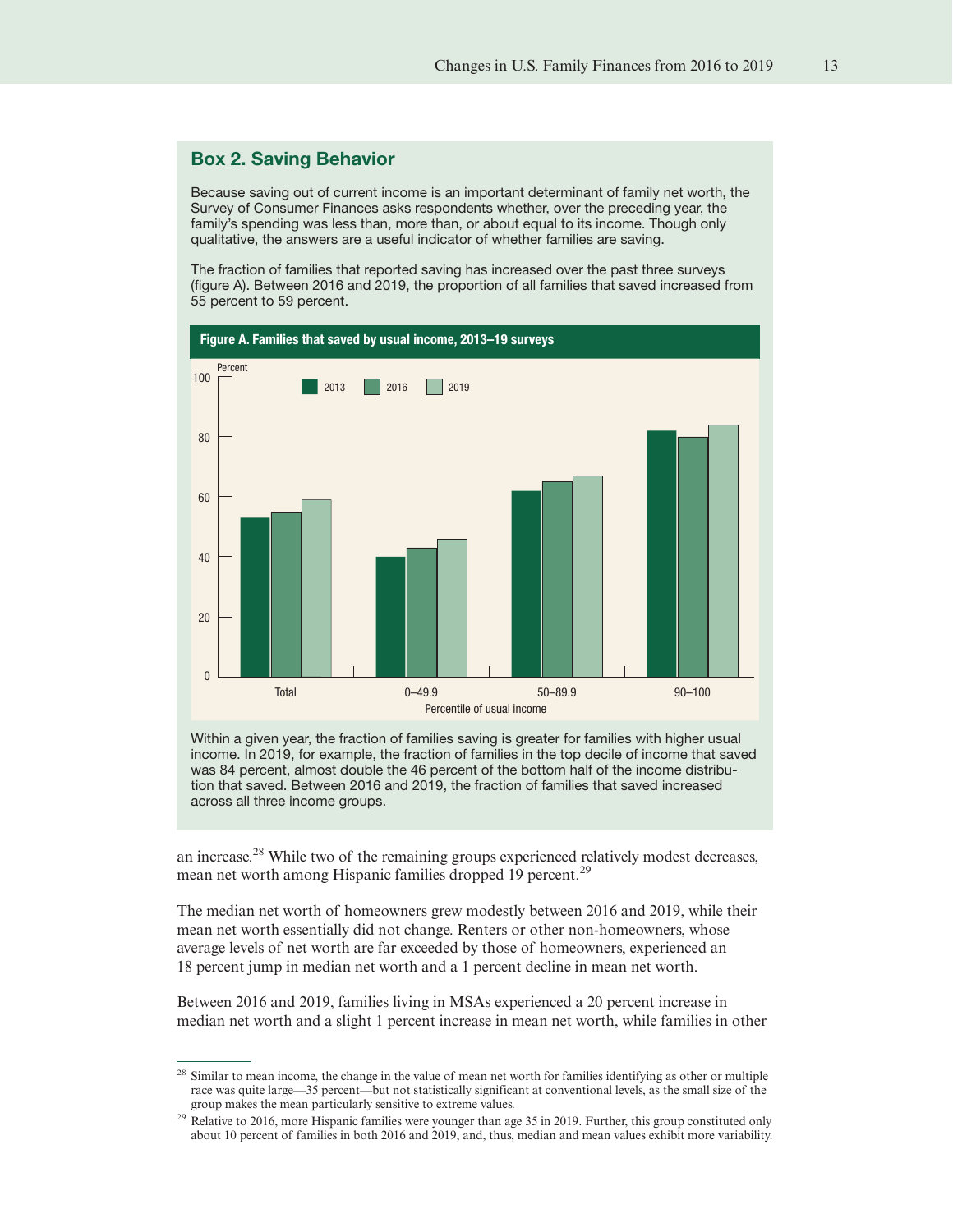# <span id="page-13-0"></span>Box 3. Intergenerational Transmission of Wealth

Families can transmit wealth and resources across generations in numerous ways. Families can directly transfer their wealth to the next generation in the form of a bequest. They can also provide the next generation with inter vivos transfers (gifts)—for example, providing down-payment support to enable a home purchase. In addition to direct transfers or gifts, families can make investments in their children that indirectly increase their wealth. For example, families can invest in their children's educational success, which can, in turn, increase their children's ability to accumulate wealth.

The Survey of Consumer Finances (SCF) collects information about the highest level of education obtained by a parent. Because higher levels of education are associated with higher levels of wealth and income, as seen in [tables 1](#page-6-0) and [2](#page-10-0) in the main text, splitting families according to their parents' level of education is a common way to examine the intergenerational transmission of economic resources.<sup>1</sup>

Overall, higher levels of parental education are associated with higher wealth (figure A). The typical family with a parent with a college degree has about 1.7 times the wealth of a family without a parent with a college degree. However, a family's own education is a stronger predictor of its wealth than the education of its parents. Further, when families are split according to their own level of education, parental education has a differential relationship with wealth holding. Among families without a college degree themselves, there is almost no relationship between parental education and wealth. However, among families with a college degree, families with a parent who also has a college degree have higher levels of wealth.



The SCF collects information on all inheritances, trusts, and substantial gifts a family has received, enabling an examination of direct transfers from one generation to the next. Direct transfers collected in the SCF include both financial assets and nonfinancial assets like real estate or a business.

Parental education is positively associated with the probability that a family received an inheritance, trust, or gift (table B). Twenty-seven percent of families with a parent who has a college degree have received an inheritance, compared with 22 percent of families without a parent who has a college degree. Conditional on receiving an inheritance, higher levels of parental education are also associated with larger inheritances. Among families that have received an inheritance, the typical value of all inheritances received by families with a parent who has a college degree is \$92,700, compared with \$76,200 for families without a parent who has a college degree.<sup>2</sup>

continued on next page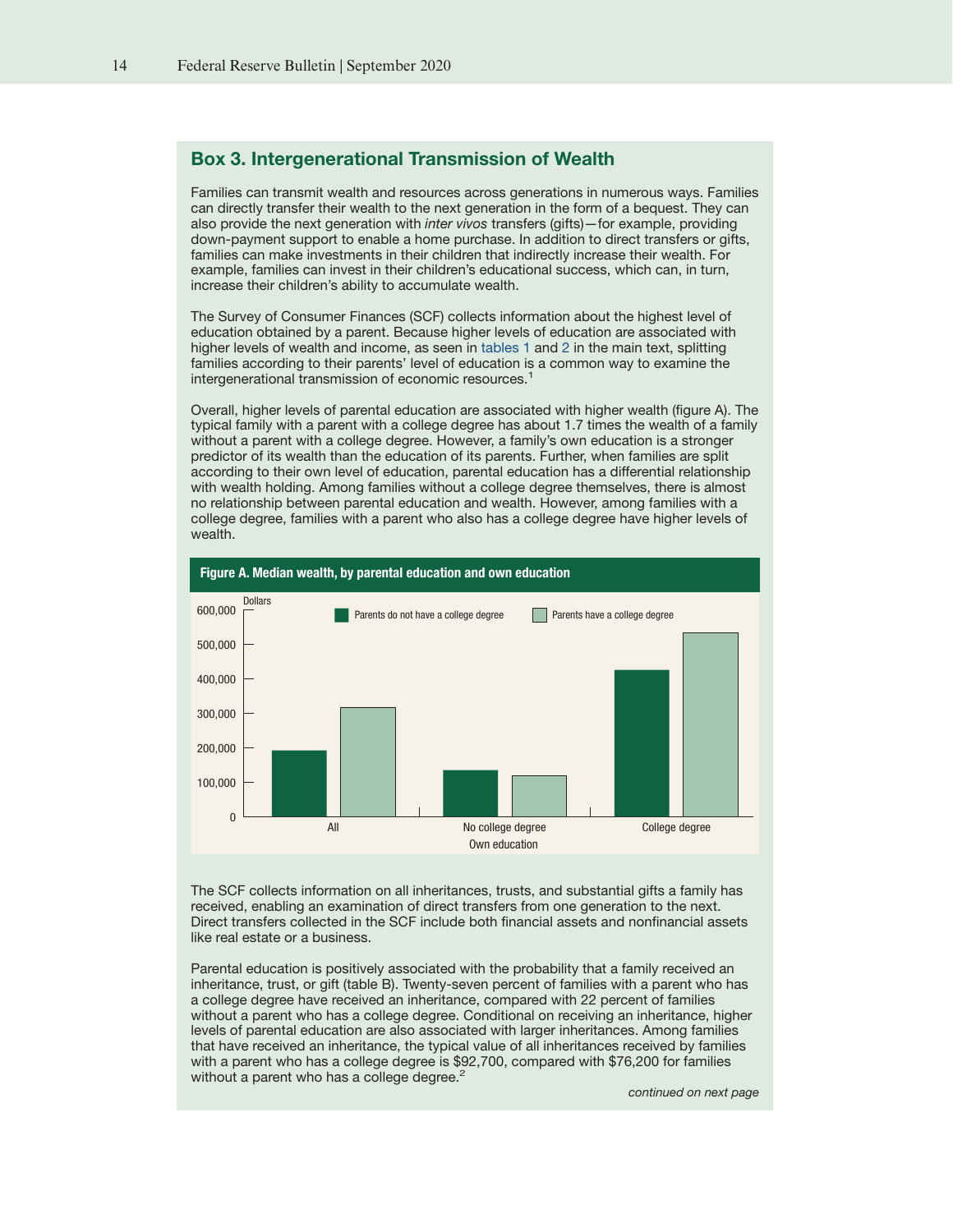# Box 3. Intergenerational Transmission of Wealth—continued

| Percent or 2019 dollars                 |                                            |                                                      |                                      |                                                   |
|-----------------------------------------|--------------------------------------------|------------------------------------------------------|--------------------------------------|---------------------------------------------------|
| Parental education                      | Received an inheritance,<br>trust, or gift | Conditional median value<br>of inheritances received | Expects to receive an<br>inheritance | Conditional median value<br>inheritances expected |
| Parents do not have a<br>college degree | 21.9%                                      | \$76,200                                             | 9.5%                                 | \$100,000                                         |
| Parents have a college<br>dearee        | 27 2 <sub>%</sub>                          | \$92,700                                             | 23.6%                                | \$200000                                          |

degree 27.2% \$92,700 23.6% \$200,000 \$92,000 23.6%

Table B. Receipt and expected receipt of inheritances, by parental education

Some families may not have received an inheritance but expect to receive one at a later date if, for example, a parent is still living. The SCF collects information on expected inheritances as well as received inheritances. Higher levels of parental education are also positively associated with expected inheritances. Families with a parent who has a college degree are more than twice as likely to expect an inheritance (23.6 percent) than families without a parent who has a college degree (9.5 percent). And conditional on expecting an inheritance, families with a parent who has a college degree expect to receive double the size of the inheritance of families without a parent who has a college degree.

<sup>1</sup> Parental education refers to the highest degree obtained by the reference person's mother or father.

 $2$  The value of up to three reported inheritances are adjusted to 2019 dollars using the year of receipt and the consumer price index for all urban consumers. Any additional inheritances are unadjusted because the SCF only collects the year of receipt for up to three inheritances.

areas saw a modest 3 percent dip in median net worth but an 11 percent increase in mean net worth.

Median and mean net worth rose for much of the net worth distribution, with the bottom quartile's 5 percent loss in mean net worth representing the only decline. For the lowest quartile, median net worth was \$100 in 2016 and \$300 in 2019, and mean net worth was negative \$13,000 in 2016 and negative \$13,500 in 2019. The wealth portfolio of families in the middle of the net worth distribution is dominated by housing, and, as such, changes in their wealth between surveys tend to reflect the extent to which growth in house prices surpassed inflation.<sup>30</sup> Indeed, both the second and third quartiles saw growth in their median and mean net worth between 2016 and 2019, with the second quartile experiencing particularly large gains in both measures (36 percent and 22 percent, respectively). Finally, following outsized increases in both median and mean net worth between 2010 and 2016, families near the top of the wealth distribution saw very little change in net worth; nonetheless, median and mean net worth for that group were about four and eight times the levels of the next decile, respectively—evidence that wealth remains concentrated among these families.

#### Assets

In 2019, virtually all families owned some type of asset, little changed from 2016 [\(table 3\)](#page-15-0). Conditional on holding at least one asset, median total asset holdings rose 13 percent, to about \$228,000 in 2019. The conditional mean value of total assets rose a modest 2 percent.

#### Financial Assets

Overall, 98.7 percent of families in 2019 owned at least one financial asset—which includes transaction accounts, certificates of deposit, savings bonds, other bonds, stocks, pooled

conditional median of

<sup>30</sup> For instance, recessionary declines in house prices led to a disproportionate decrease in the wealth of families in the middle of the net worth distribution.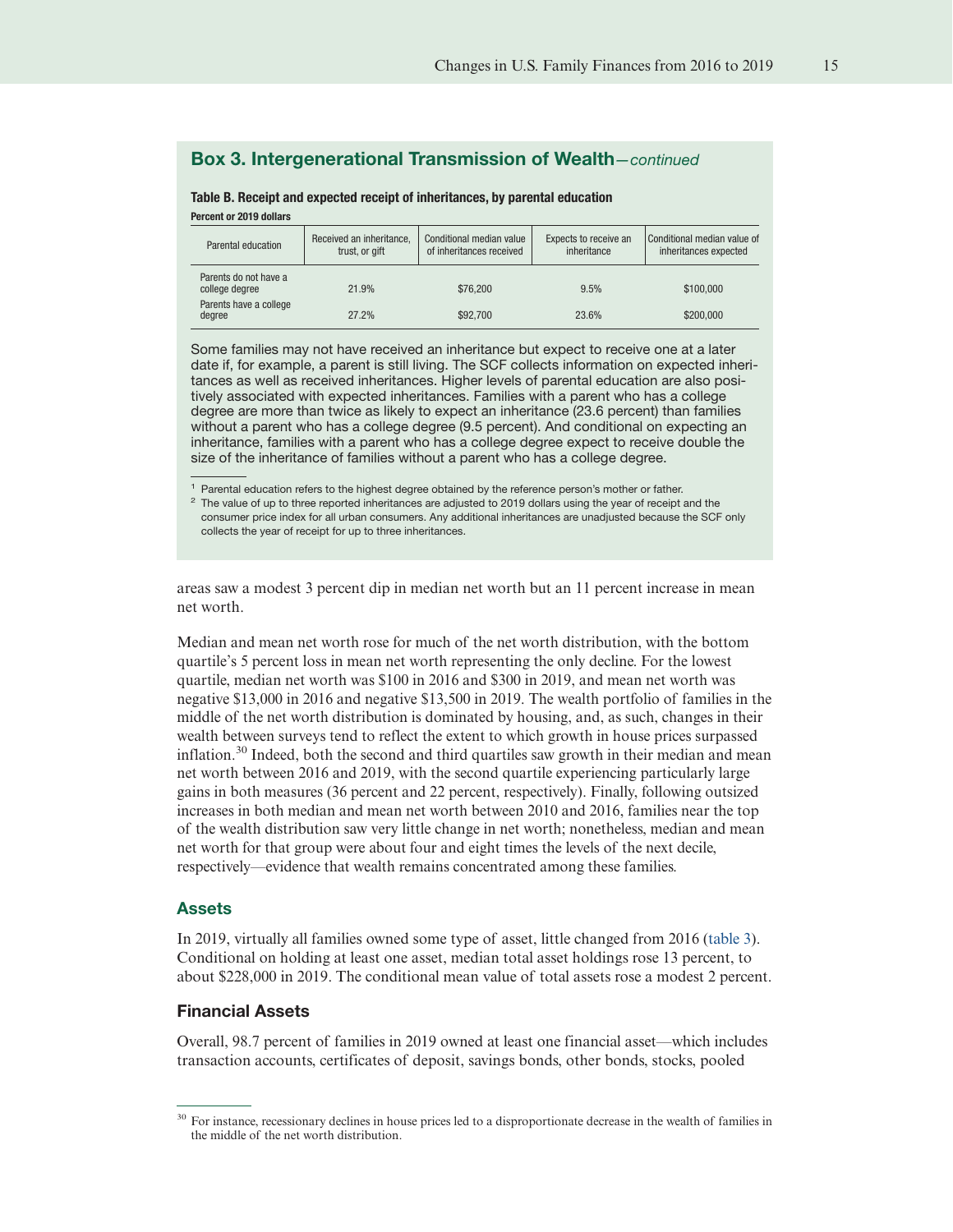<span id="page-15-0"></span>

| Table 3. Holding and values of assets, 2016 and 2019 surveys<br>Thousands of 2019 dollars, except as noted |      |                 |       |                          |                                     |         |                        |                                     |
|------------------------------------------------------------------------------------------------------------|------|-----------------|-------|--------------------------|-------------------------------------|---------|------------------------|-------------------------------------|
|                                                                                                            |      | Percent holding |       | Conditional median value |                                     |         | Conditional mean value |                                     |
| <b>Balance sheet item</b>                                                                                  | 2016 | 2019            | 2016  | 2019                     | Percentage<br>change<br>$2016 - 19$ | 2016    | 2019                   | Percentage<br>change<br>$2016 - 19$ |
| Any asset                                                                                                  | 99.4 | 99.6            | 201.9 | 227.6                    | 13                                  | 842.3   | 860.3                  | $\overline{2}$                      |
| <b>Types of financial asset</b>                                                                            |      |                 |       |                          |                                     |         |                        |                                     |
| Any financial asset                                                                                        | 98.5 | 98.7            | 25.0  | 25.7                     | 3                                   | 361.5   | 363.7                  | $\mathbf{1}$                        |
| <b>Transaction accounts</b>                                                                                | 98.0 | 98.2            | 4.8   | 5.3                      | 11                                  | 42.8    | 41.7                   | $-3$                                |
| <b>Certificates of deposit</b>                                                                             | 6.5  | 7.7             | 21.3  | 25.0                     | 18                                  | 80.5    | 102.0                  | 27                                  |
| Savings bonds                                                                                              | 8.6  | 7.5             | 1.1   | .8                       | $-25$                               | 10.1    | 8.5                    | $-16$                               |
| <b>Bonds</b>                                                                                               | 1.2  | 1.1             | 106.4 | 121.0                    | 14                                  | 820.0   | 653.6                  | $-20$                               |
| <b>Stocks</b>                                                                                              | 13.9 | 15.2            | 26.6  | 25.0                     | $-6$                                | 348.6   | 348.5                  | $\Omega$                            |
| Pooled investment funds                                                                                    | 10.0 | 9.0             | 121.2 | 110.0                    | $-9$                                | 825.3   | 854.3                  | 4                                   |
| <b>Retirement accounts</b>                                                                                 | 52.1 | 50.5            | 63.8  | 65.0                     | $\overline{2}$                      | 243.5   | 255.2                  | 5                                   |
| Cash value life insurance                                                                                  | 19.4 | 19.0            | 9.0   | 9.0                      | $\theta$                            | 39.8    | 41.0                   | 3                                   |
| Other managed assets                                                                                       | 5.5  | 5.9             | 117.0 | 115.0                    | $-2$                                | 503.8   | 512.2                  | $\overline{2}$                      |
| Other                                                                                                      | 8.1  | 7.4             | 5.9   | 4.0                      | $-32$                               | 57.1    | 73.8                   | 29                                  |
| <b>Types of nonfinancial asset</b>                                                                         |      |                 |       |                          |                                     |         |                        |                                     |
| Any nonfinancial asset                                                                                     | 90.8 | 91.4            | 169.0 | 194.3                    | 15                                  | 529.8   | 544.6                  | 3                                   |
| <b>Vehicles</b>                                                                                            | 85.2 | 85.4            | 18.4  | 17.2                     | $-7$                                | 27.0    | 26.6                   | $-1$                                |
| Primary residence                                                                                          | 63.7 | 64.9            | 196.8 | 225.0                    | 14                                  | 320.3   | 344.2                  | $\overline{7}$                      |
| Other residential property                                                                                 | 13.8 | 13.1            | 154.9 | 160.0                    | 3                                   | 381.0   | 400.3                  | 5                                   |
| Equity in nonresidential                                                                                   |      |                 |       |                          |                                     |         |                        |                                     |
| property                                                                                                   | 6.2  | 6.7             | 74.5  | 72.0                     | -3                                  | 505.4   | 377.1                  | $-25$                               |
| <b>Business equity</b>                                                                                     | 13.0 | 13.4            | 85.0  | 89.1                     | 5                                   | 1.266.4 | 1,248.7                | $-1$                                |
| Other                                                                                                      | 6.5  | 7.9             | 13.8  | 15.0                     | 8                                   | 86.6    | 75.8                   | $-13$                               |

# Table 3. Holding and values of assets, 2016 and 2019 surveys

Note: See the appendix for definitions of asset categories used in the Survey of Consumer Finances.

investment funds, retirement accounts, cash value life insurance, and other managed assets—little changed from 2016.<sup>31</sup> The conditional median value of all financial assets held by families rose 3 percent to \$25,700 in 2019. The conditional mean value increased a modest 1 percent to \$363,700. The large difference between median and mean values reflects the highly disproportionate share of financial assets held by some households.

Transaction accounts—which include checking, savings, money market, call accounts, and prepaid debit cards—remained the most commonly held type of financial asset in 2019, with an ownership rate of more than 98 percent.<sup>32</sup> The conditional median value of transaction accounts rose 11 percent between 2016 and 2019, to \$5,300. The mean value of transaction accounts in 2019 was about \$42,000, down slightly from 2016.

The second-most commonly held type of financial asset continued to be retirement accounts—including individual retirement accounts, Keogh accounts, and certain employer-sponsored accounts, such as 401(k), 403(b), and thrift savings accounts. About half of families owned such accounts in 2019. The conditional median value of retirement accounts increased a modest 2 percent between 2016 and 2019, to \$65,000, while the conditional mean value rose 5 percent to \$255,200 in 2019.<sup>33</sup>

<sup>&</sup>lt;sup>31</sup> See the appendix for detailed definitions of SCF asset and liability categories.

<sup>&</sup>lt;sup>32</sup> For a discussion on use of online and in-person banking services for transaction accounts, see [box 4,](#page-16-0) "Online Banking."

<sup>&</sup>lt;sup>33</sup> For more details, see [box 6,](#page-19-0) "Retirement Plan Participation."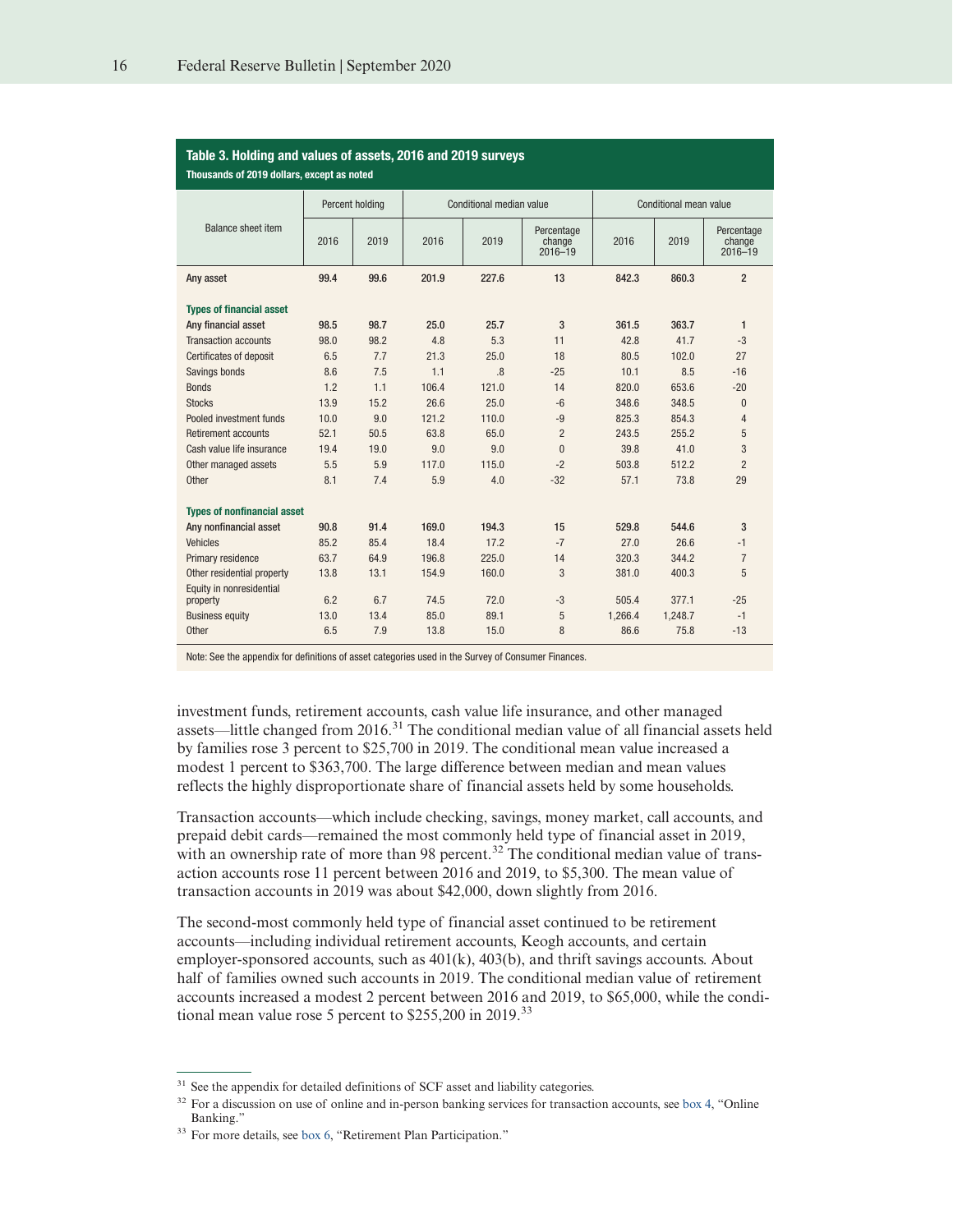# <span id="page-16-0"></span>Box 4. Online Banking

The Survey of Consumer Finances (SCF) asks families about their use of online banking.<sup>1</sup> In 2019, families reported, on average, increased use of online banking (figure A, left bars).



One question is whether use of online banking has reduced use of physical financial services.<sup>2</sup> Fortunately, the SCF also collects some information on families' use of physical financial services. For example, the fraction of families that wrote a paper check in the past 12 months to make a payment declined somewhat in 2019 (figure A, right bars).

That said, even families that used online banking continued to use at least some physical financial services, such as visiting local bank branches (table B). Among families that did not use online banking, 85 percent visited their main checking account branch and 81 percent visited their main savings account branch. Yet, even among those families that used online banking, 79 percent visited their checking account branch and 67 percent visited their savings account branch.<sup>3</sup> Online banking appears to be an imperfect substitute for at least some physical financial services, including visiting a local bank branch.

# Table B. Visiting main checking or main savings account bank branch in the past 12 months, by use of online banking in the past 12 months

|  | <b>Percent</b> |
|--|----------------|
|--|----------------|

| Type of banking activity   | Visited checking branch | Visited savings branch |
|----------------------------|-------------------------|------------------------|
| Used online banking        | 79                      | 67                     |
| Did not use online banking | 85                      | 81                     |

<sup>&</sup>lt;sup>1</sup> In 2016, the SCF changed the way it asks about online banking to be a separate question. Before 2016, online banking was one of the options for how a household interacted with a financial institution.

<sup>&</sup>lt;sup>2</sup> As discussed in [box 10,](#page-29-0) "Shopping for Financial Services," more families are using the internet for information on borrowing or investing services, which may be contributing to the reduced use of physical financial services.

<sup>&</sup>lt;sup>3</sup> These statistics update the estimates in table 1 of Elliot Anenberg, Andrew C. Chang, Serafin Grundl, Kevin B. Moore, and Richard Windle (2018), "The Branch Puzzle: Why Are There Still Bank Branches?" FEDS Notes (Washington: Board of Governors of the Federal Reserve System, August 20), [https://dx.doi.org/10.17016/2380-](https://dx.doi.org/10.17016/2380-7172.2206) [7172.2206.](https://dx.doi.org/10.17016/2380-7172.2206)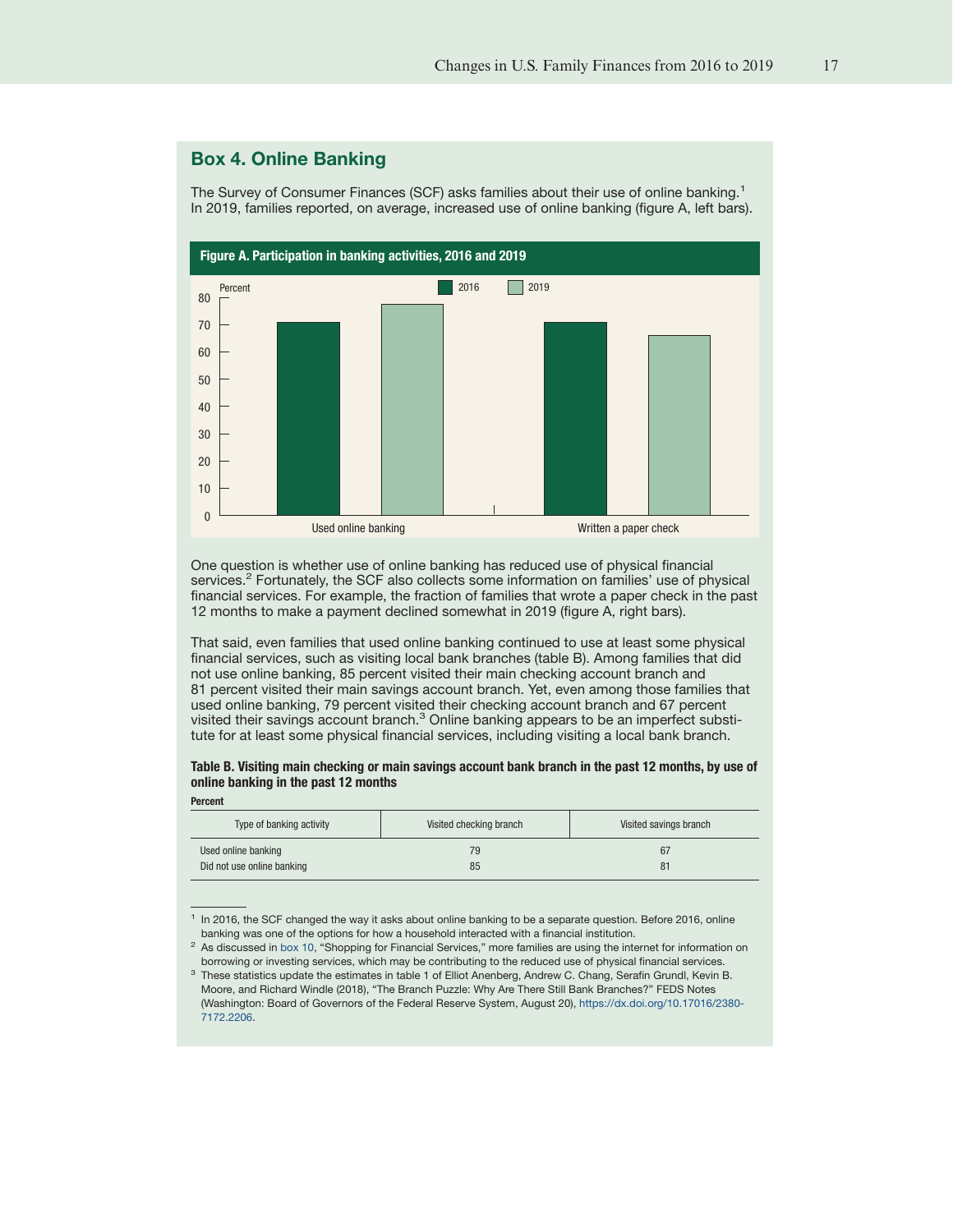# <span id="page-17-0"></span>Box 5. Direct and Indirect Holdings of Publicly Traded Stock

Families may hold stocks in publicly traded companies directly or indirectly, and information about each of these forms of stock holding is collected separately in the Survey of Consumer Finances.<sup>1</sup> When direct and indirect forms of stock holdings are combined, the 2019 data show a slight uptick in stock ownership since 2016. In 2019, about 53 percent of families owned stocks, compared with nearly 52 percent in 2016 (figure A). Grouping families by their location in the usual income distribution reveals that families in the bottom half of the income distribution exhibited an increase in stock ownership from 2016 to 2019. That said, in any given year, participation in the stock market among families in the two higher income groups stands well above the bottom half's participation. In 2019, about 31 percent of families in the bottom half of the income distribution held stocks, whereas about 70 percent of families in the upper-middle-income group held stock, and more than 90 percent of families in the top decile held stock.



In addition to these differences across income groups in stock market participation rates, there are significant differences in the value of stock market holdings, conditional on holding stock. In 2019, the conditional median value of stock holdings for the bottom half of the income distribution was about \$10,000, compared with \$40,000 for the uppermiddle-income group and nearly \$439,000 for the top income decile (table B). Conditional mean values are substantially larger than the conditional median values and exhibit wider differences across groups.

For the top decile of income, conditional median and mean values of stock holdings were higher in 2019 than in 2016 and substantially above levels observed in 2013. In contrast, for the bottom half of the distribution, conditional median and mean values were lower in 2019 relative to 2013. That said, these changes over time should be interpreted with caution, as they are influenced by changes in the composition of families holding stock. For example, as noted earlier, the bottom half of the income distribution exhibited a significant increase in stock market participation since 2013, which could push median and mean values down over time, as new participants are likely to have relatively small amounts invested in stocks.

continued on next page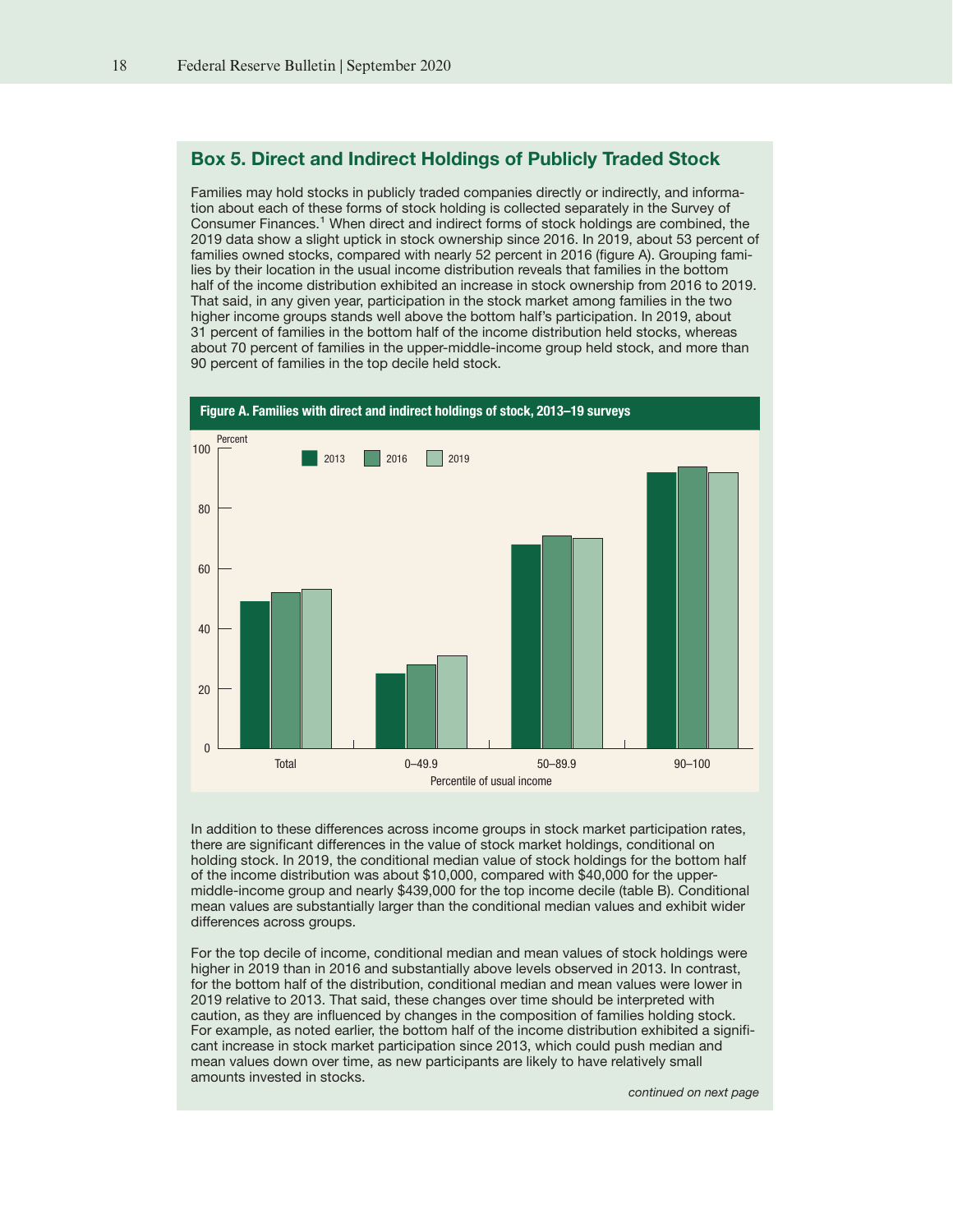# Box 5. Direct and Indirect Holdings of Publicly Traded Stock continued

Table B. Median and mean levels for direct and indirect holdings of stock, 2013–19 surveys Thousands of 2019 dollars

| Survey year                      | 2013    | 2016    | 2019    |
|----------------------------------|---------|---------|---------|
| <b>Conditional median values</b> |         |         |         |
| All                              | 39.5    | 42.5    | 40.0    |
| Percentile of usual income       |         |         |         |
| $0 - 49.9$                       | 11.0    | 11.2    | 9.9     |
| $50 - 89.9$                      | 38.2    | 42.5    | 40.0    |
| $90 - 100$                       | 310.9   | 378.6   | 438.5   |
| <b>Conditional mean values</b>   |         |         |         |
| All                              | 296.4   | 366.4   | 373.2   |
| Percentile of usual income       |         |         |         |
| $0 - 49.9$                       | 58.9    | 55.7    | 55.8    |
| $50 - 89.9$                      | 145.2   | 162.8   | 174.8   |
| $90 - 100$                       | 1,064.4 | 1,452.3 | 1,505.2 |

1 Indirect holdings are those in pooled investment funds, retirement accounts, and other managed assets. Indirect holdings, particularly through tax-deferred retirement accounts, are much more common than direct holdings.

Direct ownership of stocks increased slightly between 2016 and 2019, to more than 15 percent of families. Stocks may also be indirectly held in pooled investment funds and other managed assets, which were held by 9 percent and nearly 6 percent of families, respectively (for more on families' stock holdings, see [box 5,](#page-17-0) "Direct and Indirect Holdings of Publicly Traded Stock"). Rates of ownership of almost all other types of financial assets are below 10 percent, the exception being cash value life insurance at 19 percent.

### Nonfinancial Assets

Ownership of nonfinancial assets—including vehicles, residential or nonresidential property, and business equity—remained high in 2019 at about 91 percent. Ownership of primary residences increased slightly to almost 65 percent in 2019.<sup>34</sup> Reported values of primary residences rose markedly between 2016 and 2019. The conditional median value increased 14 percent to \$225,000. In addition to ownership of primary residences, about 13 percent of families in 2019 reported owning other residential property, such as second homes or time shares.

The most commonly held type of nonfinancial asset in 2019 was vehicles, which includes cars, vans, sport utility vehicles (SUV), trucks, motor homes, recreational vehicles, motorcycles, boats, airplanes, and helicopters. Between 2016 and 2019, the fraction of families owning a vehicle held steady at about 85 percent, but the conditional median value declined 7 percent, to about \$17,000.<sup>35</sup>

<sup>&</sup>lt;sup>34</sup> For more details, see [box 7,](#page-21-0) "Homeownership and Net Housing Wealth."

<sup>&</sup>lt;sup>35</sup> Survey respondents are asked to provide the year, make, and model of each of their cars, vans, SUVs, and trucks. This information is used to obtain market prices from data collected by the National Automobile Dealers Association and a variety of other sources. For other types of vehicles, the respondent is asked to provide a best estimate of the current value.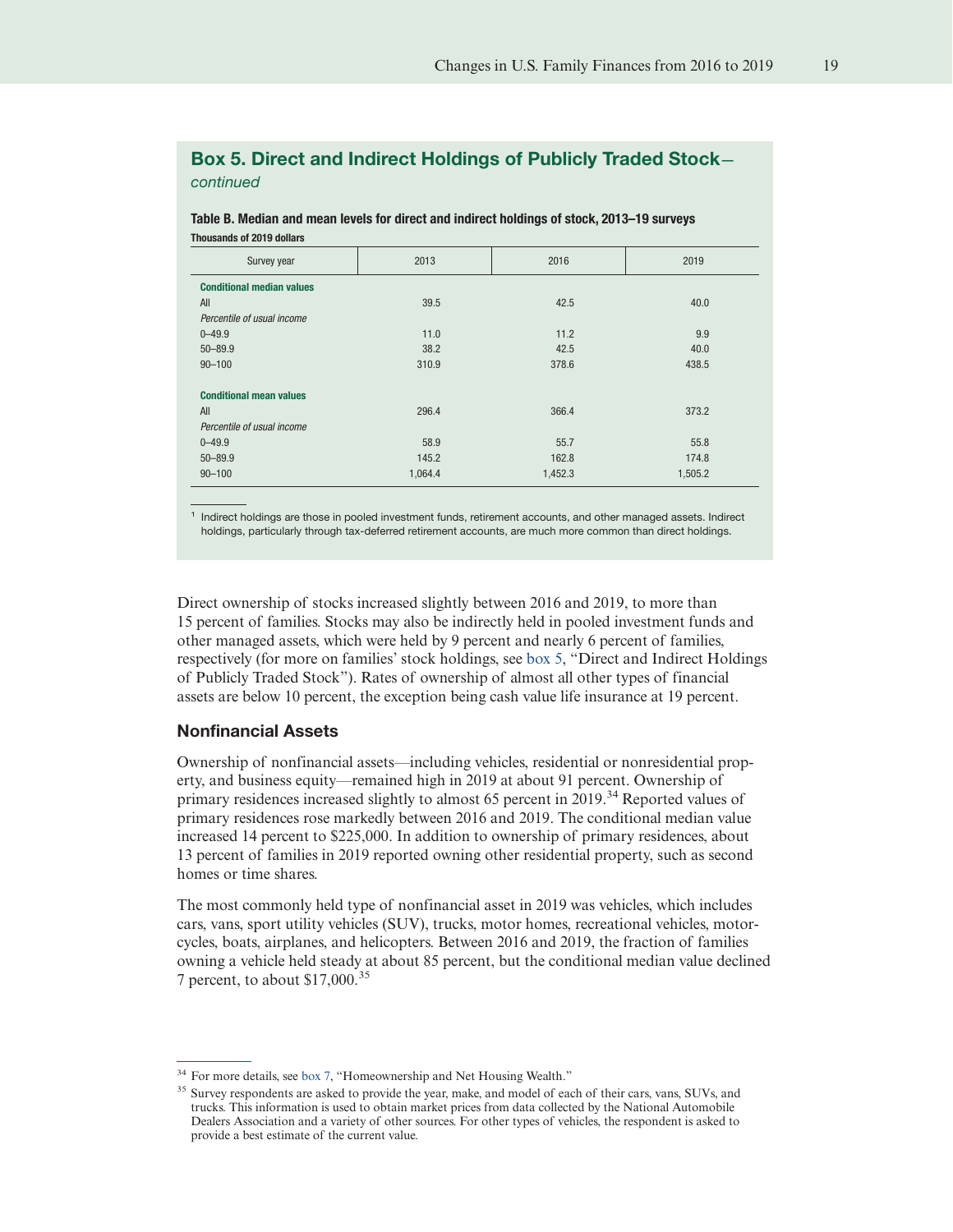# <span id="page-19-0"></span>Box 6. Retirement Plan Participation

Participation in retirement plans can both increase families' net worth and provide extra retirement financial security through lower taxes on savings, a guaranteed income in retirement, or both. In this discussion, a family is considered a participant in a retirement plan if it has any of the following: an individual retirement account (IRA); an account-type job pension (defined contribution plan, or DC), which includes 401(k)s; or a defined-benefit (DB) pension. The following discussion focuses on working families with a reference person aged 35 to 64, by usual income group. The focus is on these families because, generally speaking, these families have finished their education but have not retired.

Across the usual income distribution, families, on average, saw decreases in retirement plan participation from 2016 to 2019 (figure A). These decreases followed increases in 2016 and left participation little changed, on balance, since 2013.



The decline in participation in any retirement plan from 2016 to 2019 was driven by declines in IRA or DC participation across all usual income groups (figure B, left bars). Though families in the top decile of the usual income distribution slightly decreased their IRA or DC participation, the decrease in participation for the bottom two usual income groups was more pronounced, driven by declines in IRA participation in particular (not shown). $<sup>1</sup>$ </sup>

Although all usual income groups decreased IRA or DC participation, for families in the top half of the distribution, there was a partially offsetting increase in DB participation, while for families in the bottom half, there was also a decline in DB participation (figure B, right bars).<sup>2</sup>

For many families, the assets held in IRAs and DC plans (typically associated with either a current job or a past job) are among the most important components of their balance sheets and are a significant determinant of their future retirement security. Among families that have these assets, the average combined IRA and DC pension account balance increased to \$269,600 in 2019, and the gains occurred throughout the usual income distribution (table C). For families in the bottom half of the distribution, although participation in IRA or DC plans fell in 2019, the average balance for participating families increased slightly from 2016, reaching \$57,400. The average balance for participating families in the upper-middle part of the distribution increased about \$3,700 between 2016 and 2019, to continued on next page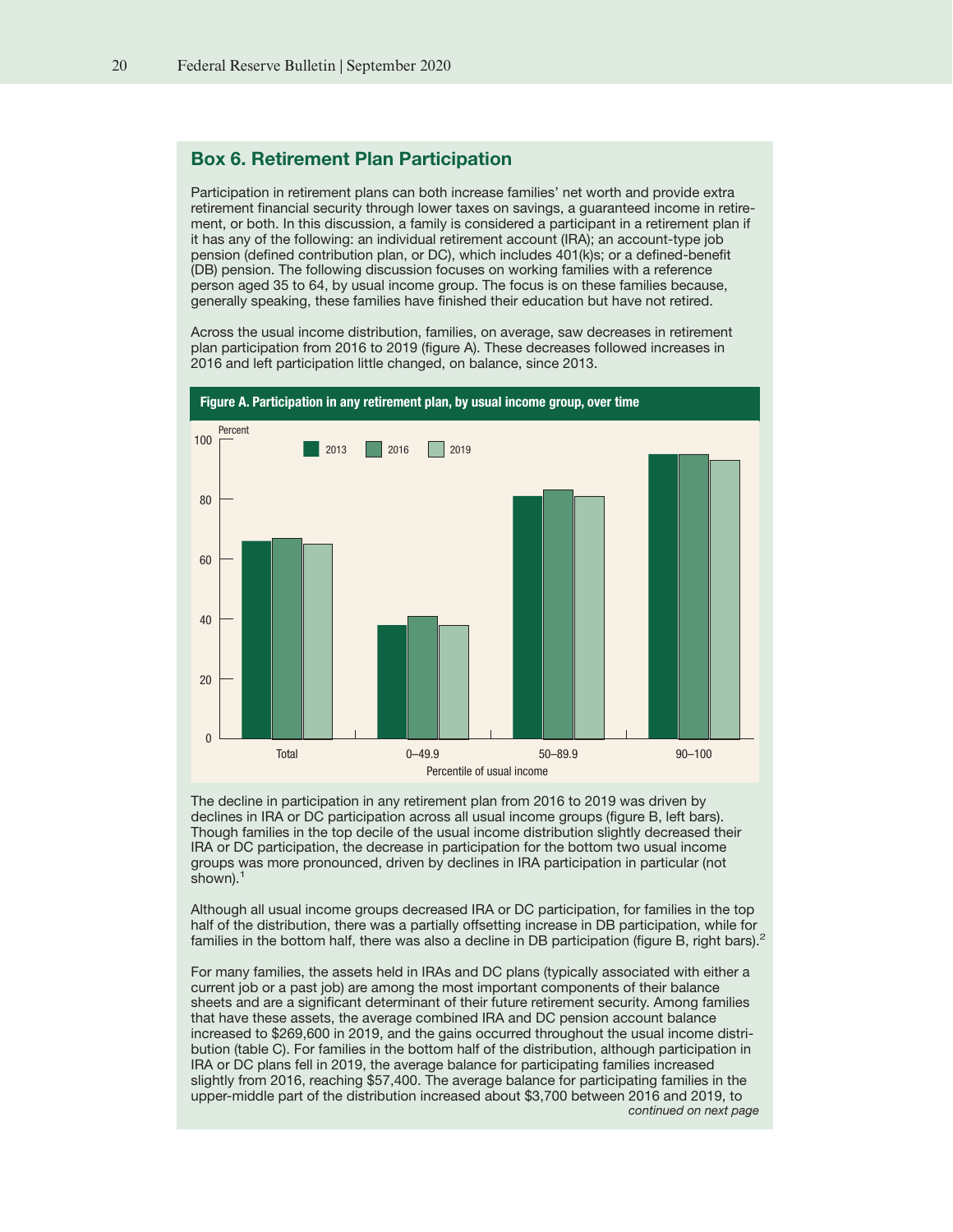# Box 6. Retirement Plan Participation—continued

\$170,600. The average balance for participating families in the top 10 percent of the distribution increased the most, reaching \$692,800.



Note: IRA is individual retirement account, DC is defined contribution plan, and DB is defined-benefit pension.

# Table C. Mean retirement savings among those with an individual retirement account or an account-type job pension, families ages 35 to 64, 2013–19 surveys

2019 dollars

| Percentile of usual income | 2013    | 2016    | 2019    |
|----------------------------|---------|---------|---------|
| All                        | 213,900 | 252,700 | 269,600 |
| $0 - 49.9$                 | 42,900  | 56,900  | 57,400  |
| $50 - 89.9$                | 161,700 | 166,900 | 170,600 |
| $90 - 100$                 | 489.900 | 682,200 | 692,800 |

<sup>1</sup> Participation in IRA or DC plans for the three usual income groups from lowest to highest income were 31 (29) percent, 74 (70) percent, and 92 (91) percent in 2016 (2019).

<sup>2</sup> Participation in DB plans for the three usual income groups from lowest to highest income were 17 (14) percent, 34 (36) percent, and 31 (35) percent in 2016 (2019).

Ownership of business equity was about 13 percent in 2019.<sup>36</sup> The conditional median value was more than \$89,000, and the conditional mean value was more than \$1.2 million. The wide difference between the median and mean values reflects the small fraction of privately held businesses with very high valuations. Ownership of equity in nonresidential property was 6.7 percent in 2019, and conditional median and mean values of equity in nonresidential property were about \$70,000 and \$375,000, respectively.

<sup>36</sup> For more details, see [box 8,](#page-24-0) "Holdings of Business Equity."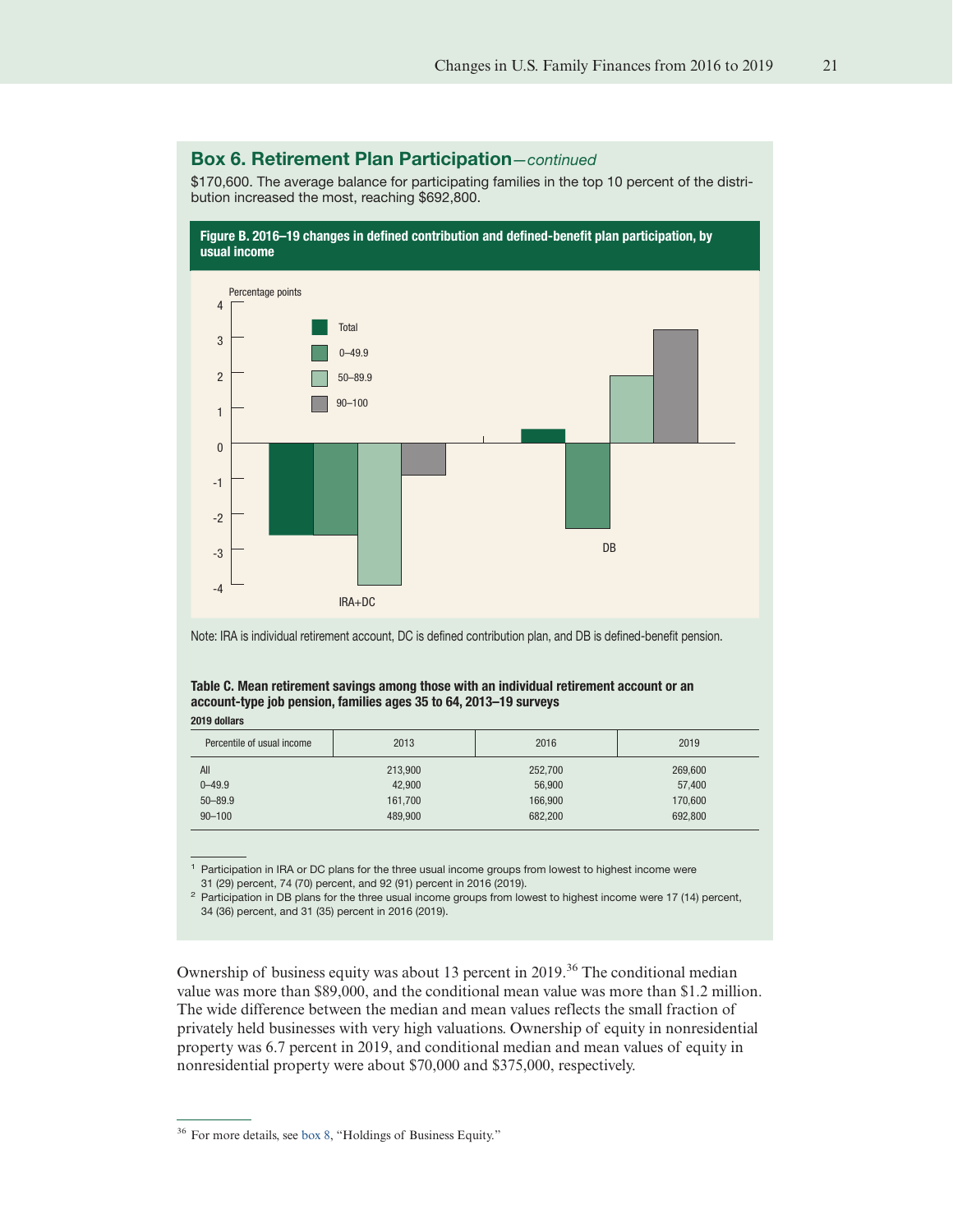#### <span id="page-21-0"></span>Box 7. Homeownership and Net Housing Wealth

The percentage of families that owned their primary residence increased from 63.7 percent in 2016 to 64.9 percent in 2019 (figure A). The 2016 homeownership rate was the lowest recorded in the Survey of Consumer Finances (SCF) since 1989, and the 2019 rate remains well below the peak observed in 2004.<sup>1</sup> Across families grouped by percentile of usual income, there are large differences in homeownership rates, which tend to increase with usual income. For families in the bottom half of the income distribution, the homeownership rate was 49.1 percent in 2019, while the homeownership rate for those in the top 10 percent of the distribution was 93.6 percent.

Between 2016 and 2019, the homeownership rate rose for the bottom half and top 10 percent of the income distribution, while the rate essentially did not change for the upper-middle-income group. The 2016–19 period is a change in the trend for the bottom usual income group, for which homeownership had declined in each survey since 2007. For the top income group, the homeownership rate has fluctuated within a relatively narrow range, between 91.4 and 93.6 percent, since 2007.



For families that own their primary residence, the median net housing value—defined as the home's value minus any debts secured by the home (that is, outstanding mortgages, home equity loans, and home equity lines of credit)—increased between 2016 and 2019, continuing the rise in values between 2013 and 2016 (table B).<sup>2</sup> In 2016, among homeowning families, the median net housing value was \$106,400. In 2019, that number had risen to \$120,000, an increase of 13 percent.

Across usual income groups, the median net housing value increases as usual income rises. In 2019, the median value of net housing wealth among homeowners in the bottom half of the income distribution was \$89,000. For the top income group, the mean net housing value was almost four times larger, at \$346,000.

Between 2016 and 2019, median net housing value increased for homeowners in the bottom half of the income distribution as well as for upper-middle-income homeowners. For the bottom income group, net housing value rose the most—19 percent. This trend, continued on next page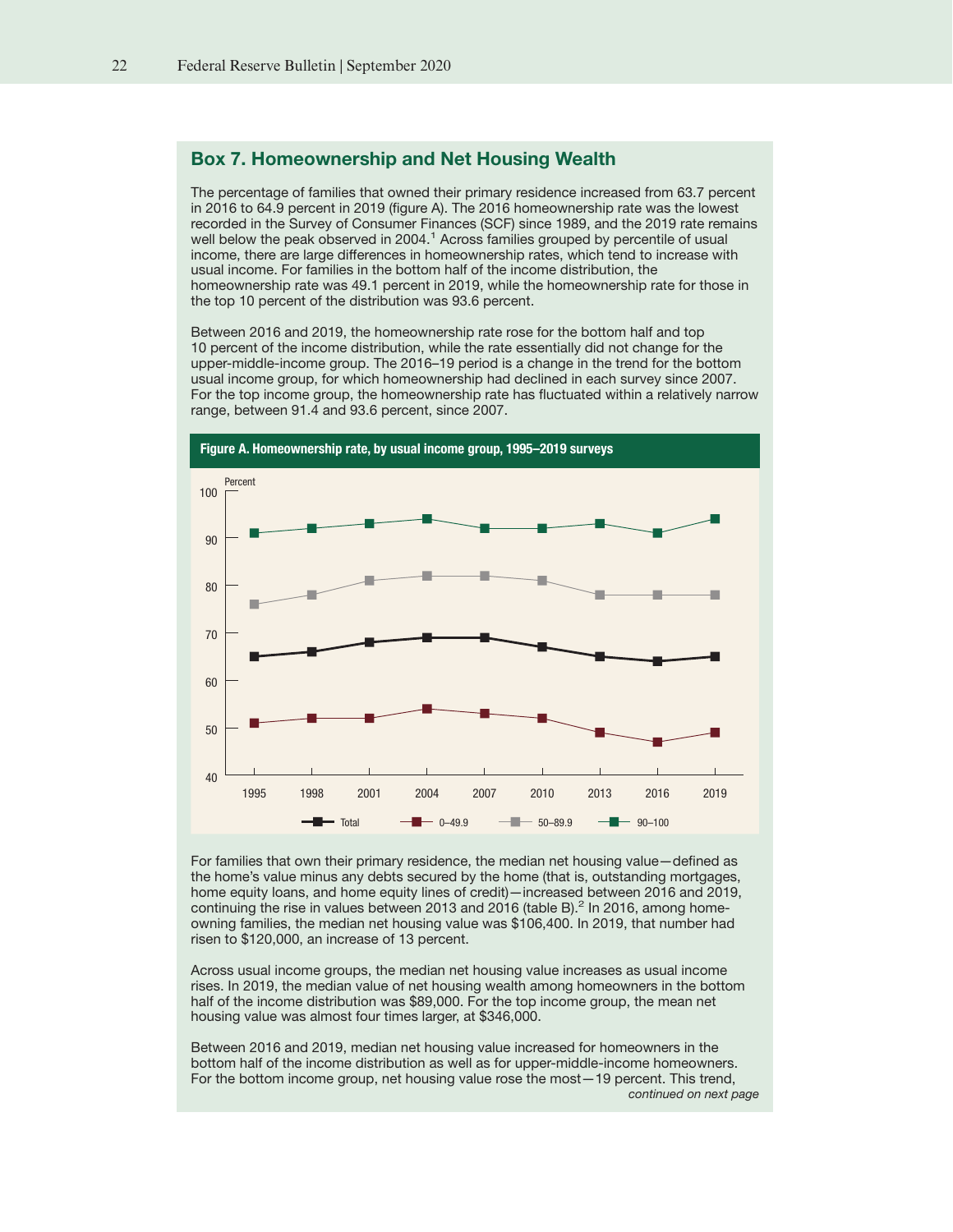#### <span id="page-22-0"></span>Box 7. Homeownership and Net Housing Wealth—continued

along with the group's increase in homeownership rates, contributed to the group's growth in wealth.

For the upper-middle-income group, the median net housing value increased 9 percent. Meanwhile, the top income group saw a net housing value decline of 6 percent. These changes stand in contrast to the patterns in 2013 and 2016, where higher-income households gained more.

#### Table B. Median net housing value for homeowners, 2013–19 surveys

Thousands of 2019 dollars

| Percentile of usual income | 2013  | 2016  | 2019  |
|----------------------------|-------|-------|-------|
| All                        | 87.9  | 106.4 | 120.0 |
| $0 - 49.9$                 | 65.9  | 74.5  | 89.0  |
| $50 - 89.9$                | 84.3  | 103.6 | 113.0 |
| $90 - 100$                 | 274.5 | 367.4 | 346.0 |

<sup>1</sup> The homeownership rate in 1989 was 63.9 percent. It rose to a peak of 69.1 percent in 2004.

 $2$  SCF respondents are asked to report the value of their home. Only primary residences are included. Debts on the home include any mortgages or home equity loans against the primary residence.

# Debt, Debt Burden, and Credit Market Experiences

The share of families holding any type of debt held steady between 2016 and 2019, at roughly 77 percent (table 4). $37$  The conditional median value of debt increased 2 percent to nearly \$65,000, and the conditional mean value increased 7 percent to more than \$140,000.

| Table 4. Holding and values of debt items, 2016 and 2019 surveys<br>Thousands of 2019 dollars, except as noted |      |                 |       |                          |                                     |       |                        |                                     |
|----------------------------------------------------------------------------------------------------------------|------|-----------------|-------|--------------------------|-------------------------------------|-------|------------------------|-------------------------------------|
|                                                                                                                |      | Percent holding |       | Conditional median value |                                     |       | Conditional mean value |                                     |
| Types of debts                                                                                                 | 2016 | 2019            | 2016  | 2019                     | Percentage<br>change<br>$2016 - 19$ | 2016  | 2019                   | Percentage<br>change<br>$2016 - 19$ |
| Any debt                                                                                                       | 77.1 | 76.6            | 63.6  | 64.8                     | $\overline{2}$                      | 131.2 | 140.6                  | $\overline{7}$                      |
| Secured by residential property                                                                                |      |                 |       |                          |                                     |       |                        |                                     |
| Primary residence                                                                                              | 41.9 | 42.1            | 118.1 | 134.8                    | 14                                  | 167.7 | 180.8                  | 8                                   |
| Other                                                                                                          | 5.6  | 4.7             | 106.4 | 122.0                    | 15                                  | 170.8 | 205.9                  | 21                                  |
| Lines of credit not secured by<br>residential property<br>Installment loans                                    | 1.8  | 1.5             | 3.2   | 2.0                      | $-37$                               | 59.2  | 40.4                   | $-32$                               |
| <b>Education loans</b>                                                                                         | 22.4 | 21.5            | 20.2  | 22.3                     | 10                                  | 36.4  | 40.3                   | 11                                  |
| Vehicle Ioans                                                                                                  | 33.8 | 36.9            | 13.6  | 13.1                     | $-4$                                | 18.3  | 17.6                   | $-4$                                |
| Other installment loans                                                                                        | 11.2 | 10.5            | 3.6   | 3.8                      | 5                                   | 16.4  | 20.6                   | 26                                  |
| Credit card balances                                                                                           | 43.9 | 45.4            | 2.4   | 2.7                      | 10                                  | 6.1   | 6.3                    | 3                                   |
| Other                                                                                                          | 5.4  | 5.2             | 5.3   | 5.0                      | $-6$                                | 28.5  | 24.7                   | $-13$                               |

Note: See the appendix for definitions of liability categories used in the Survey of Consumer Finances.

<sup>&</sup>lt;sup>37</sup> For a discussion of the resources that families use when making borrowing and investment decisions, see [box 10,](#page-29-0) "Shopping for Financial Services." See the appendix for a detailed definition of SCF liability categories.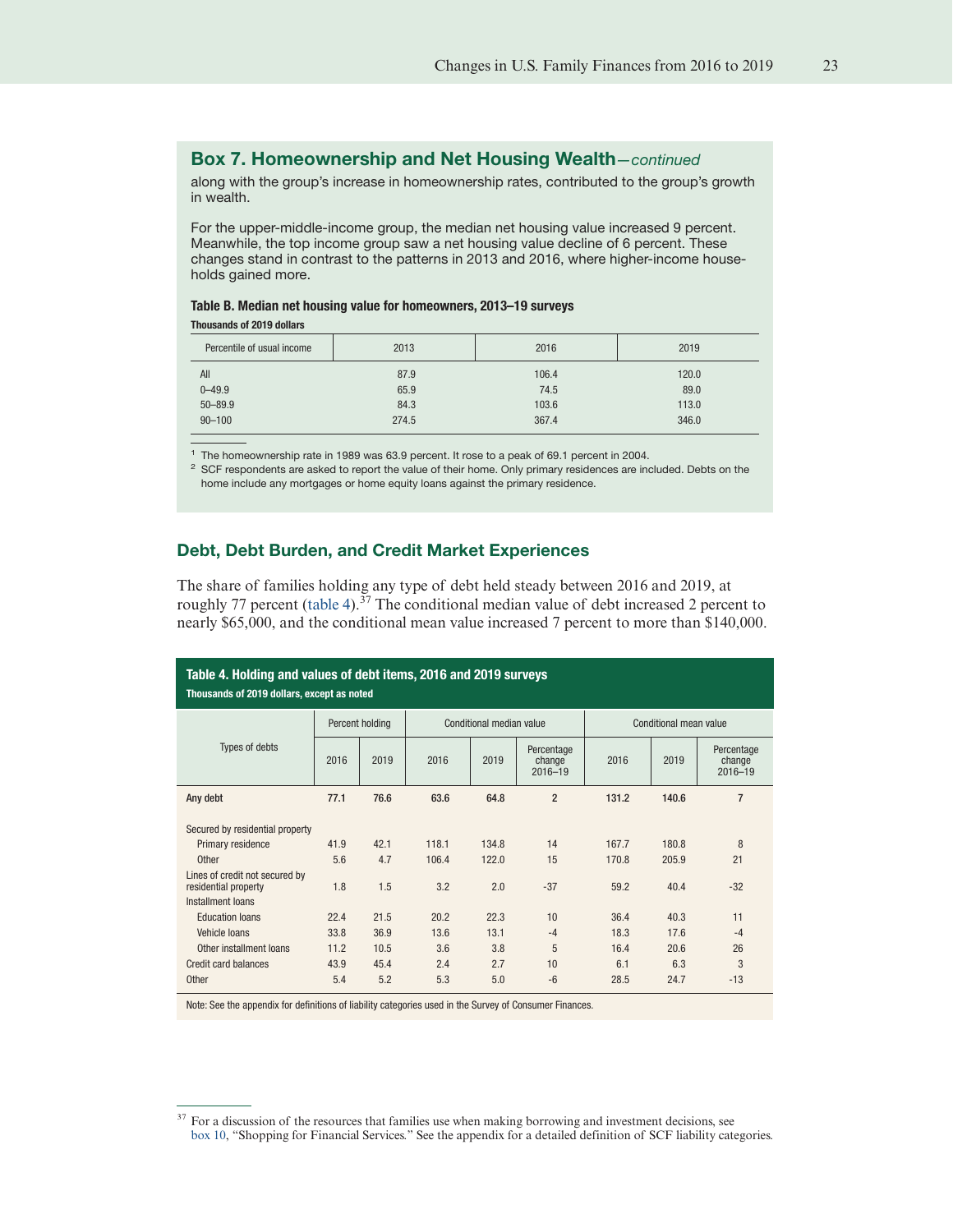# Debt Holdings by Type

About 42 percent of families in 2019 held debt secured by a primary residence, similar to the percentage in 2016. As observed earlier in [table 3,](#page-15-0) about 65 percent of families in 2019 owned their principal residence. These numbers imply that almost two-thirds of homeowners have home-secured debt, while more than one-third of homeowners own their home free of debt.

The conditional median and mean values of home-secured debt increased between 2016 and 2019, closely tracking the rise in home values shown in [table 3.](#page-15-0) The conditional median value of home-secured debt increased 14 percent, from \$118,100 to \$134,800, and the conditional mean value of home-secured debt increased 8 percent.

Credit card debt continued to be the most widely held type of debt in 2019, with more than 45 percent of families reporting a credit card balance after their last payment. Of those with credit card debt, the median family owed \$2,700 in 2019, up 10 percent from 2016. About 37 percent of families held vehicle loans, and nearly 22 percent of families had education loans in 2019. Conditional median and mean balances on vehicle loans declined between 2016 and 2019, as did vehicle values shown in [table 3.](#page-15-0) In contrast, conditional median and mean balances on education loans increased much more between surveys—to \$22,300 and \$40,300, respectively—representing a continuation of the long-term trend of rising education debt. (For more on education debt, see [box 9,](#page-26-0) "Education Debt.")

In 2019, 10.5 percent of families held other installment loans, down slightly from 2016. These loans are often associated with purchases of furniture, appliances, and other durable goods, though the category also includes medical debt.

#### Debt Burden

The ability of individual families to service their loans is a function of many factors, including the level of their loan payments and the income and assets they have available to meet those payments. In planning their borrowing, families make assumptions about their future ability to repay their loans. Problems may occur when events turn out to be contrary to those assumptions. If economic shocks are sufficiently large and prevalent, a broad pattern of default, restraint in spending, and financial distress in the wider economy might ensue.

The SCF data can be used to construct three measures of debt burdens: leverage ratios, debt-to-income ratios, and payment-to-income ratios. Leverage ratios compare debts to assets, debt-to-income ratios compare debt to income, and payment-to-income ratios compare payments made on debt relative to income. All three ratios can be constructed either in aggregate or as a median for debtors.<sup>38</sup>

Most of these ratios increased slightly between 2016 and 2019, implying families faced somewhat higher debt burdens, after having declined from 2010 to 2016 [\(table 5\)](#page-28-0).<sup>39</sup> However, these ratios remain below their levels just before the 2007–08 financial crisis. In 2019, the median leverage ratio for debtors was slightly below its 2007 level at 33.9 percent; median debt-to-income and payment-to-income ratios for debtors in 2019—at 95.7 percent and 15.3 percent, respectively—were well below 2007 levels.<sup>40</sup>

<sup>&</sup>lt;sup>38</sup> The aggregate is defined as the total amount of debt held (or payments) divided by the total assets held (or income) among all survey respondents. The median for debtors is defined as the median of each individual family's ratio among those carrying debt only.

 $39$  For definitions of the components of [table 5,](#page-28-0) see the appendix.

<sup>&</sup>lt;sup>40</sup> An alternative aggregate version of payment-to-income ratios is the debt service ratio. See Karen Dynan,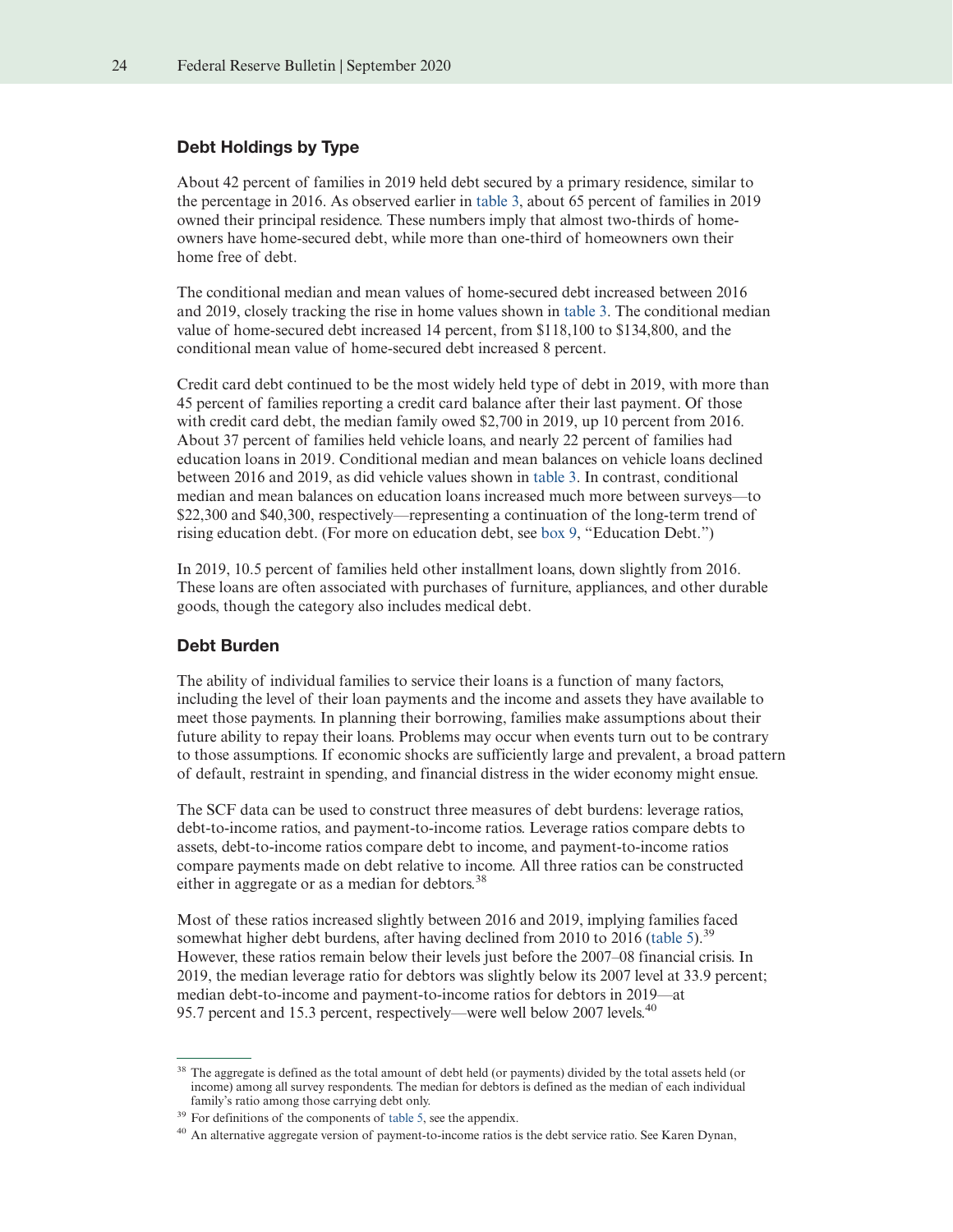# <span id="page-24-0"></span>Box 8. Holdings of Business Equity

About 13 percent of families in the 2019 Survey of Consumer Finances (SCF) owned a privately held business, which is up slightly relative to the past two surveys (figure  $A$ ).<sup>1</sup> As in past surveys, business ownership increases with income, and nearly 40 percent of families in the top income decile own a business.



Most families that own businesses in the SCF employ fewer than five people (table B). $^2$  For these families, mean business equity in the 2019 SCF was about \$450,000, while mean business equity for families that own businesses with five or more employees was about \$4.1 million. For businesses of each size, median valuations were more modest (\$50,000 for smaller and \$725,000 for larger businesses).

#### Table B. Assets and income, by size of business

#### Percent or 2019 dollars

| Percentile of usual income. | <b>Business owners</b>   | All others             |           |  |
|-----------------------------|--------------------------|------------------------|-----------|--|
|                             | Less than five employees | Five or more employees |           |  |
| Share of businesses         | 78                       | 22                     | n.a.      |  |
| Business assets (mean)      | \$447,400                | \$4,081,500            | n.a.      |  |
| Business assets (median)    | \$<br>50,000             | \$725,000              | n.a.      |  |
| Net worth* (mean)           | \$1,327,500              | \$3,479,500            | \$392,100 |  |
| Net worth* (median)         | \$308,100                | \$1,065,600            | \$89,000  |  |
| Usual income (mean)         | 166,700<br>\$            | \$498,900              | \$82,000  |  |
| Usual income (median)       | 97,600                   | \$258,600              | \$54,500  |  |

n.a. Not applicable.

\* Net worth excludes the value of businesses.

Business-owning families also tend to be wealthier and have higher incomes than families without a business (table B). For example, the mean net worth of families without a continued on next page

Kathleen Johnson, and Karen Pence (2003), "Recent Changes to a Measure of U.S. Household Debt Service," *Federal Reserve Bulletin,* vol. 89 (October), pp. 417–26, [https://www.federalreserve.gov/pubs/bulletin/2003/](https://www.federalreserve.gov/pubs/bulletin/2003/1003lead.pdf) [1003lead.pdf.](https://www.federalreserve.gov/pubs/bulletin/2003/1003lead.pdf) A discussion of how this measure compares with the one presented here can be found in the appendix.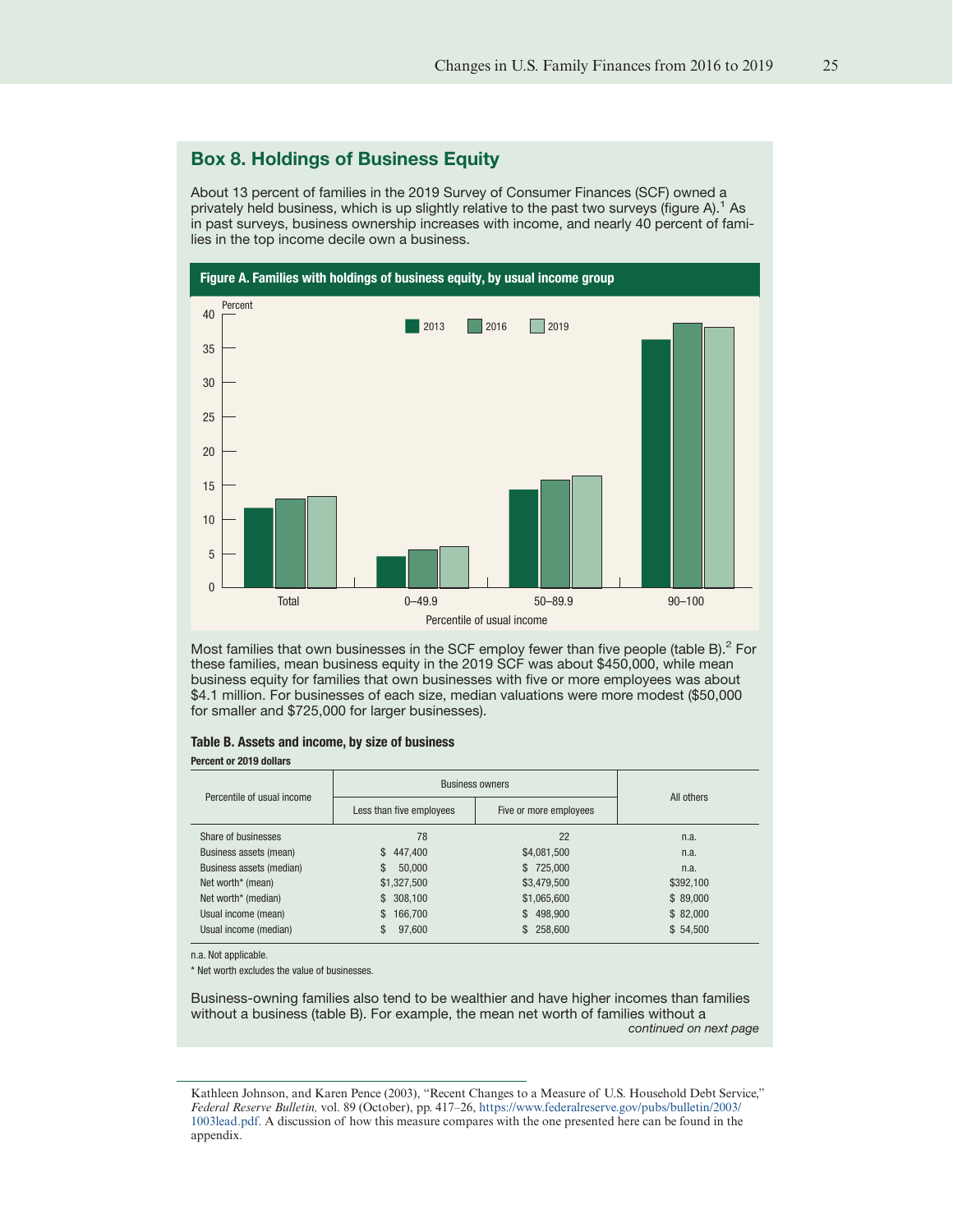#### Box 8. Holdings of Business Equity—continued

business was about \$400,000, while the mean net worth of families that own businesses employing fewer than five people or five or more people—excluding the value of businesses—was about \$1.3 million and \$3.5 million, respectively. A similar pattern is observed for mean and median family income (table B).

Another important indicator of potential financial distress is the proportion of families with unusually large debt burdens. In 2019, 7.4 percent of debtors had payment-to-income ratios greater than 40 percent. This value represents a slight increase from 2016, when 7.0 percent of debtors had payment-to-income ratios greater than 40 percent. However, the level in 2019 is substantially lower than the level observed in 2007.

#### Credit Market Experiences

The SCF also collects various measures of respondents' recent experiences with credit markets, such as information on credit applications and payment behavior. The SCF asks several questions that attempt to capture whether families are credit constrained, two of which are (1) whether the family was turned down for credit over the past 12 months, and (2) whether the family decided not to apply for credit during the past 12 months for fear of being turned down.<sup>41</sup> In 2019, almost 11 percent of families responded "yes" to the first question, and about 13 percent responded "yes" to the second.

SCF families' capacity to stay current on their financial obligations improved between 2016 and 2019, continuing a trend since 2010 [\(table 5\)](#page-28-0). Families that have any debt at the time of their interview are asked whether they were behind on any of their loan payments in the preceding year. In 2019, 12.3 percent of families reported being late on payments, down from 13.5 percent in 2016 and 20.8 percent in 2007. The percentage of families that reported being 60 days late or more declined from 5.8 percent in 2016 to 4.6 percent in 2019, substantially below the recent peak of 8.1 percent in 2010.

The SCF asks respondents if they have taken out a payday loan in the past year. Payday loans are unsecured loans that are typically small and short term, and they generally carry interest rates far exceeding those for conventional forms of credit. In 2019, about 3 percent of families reported taking out a payday loan, similar to 2016.

Additional measures of financial distress are whether families have declared bankruptcy or experienced a foreclosure. In 2019, 2 percent of families reported having declared bankruptcy in the past five years, and about 1 percent of families reported having foreclosure proceedings brought against properties they owned in the past five years.<sup>42</sup>

<sup>&</sup>lt;sup>1</sup> The forms of business in this category are sole proprietorships, limited partnerships, other types of partnerships, subchapter S corporations and other types of corporations that are not publicly traded, limited liability companies, and other types of private businesses. If the family surveyed lived on a farm or ranch used at least in part for agricultural business, the value of that part, net of the corresponding share of associated debts, is included with other business assets. Note: This definition excludes the 5 percent of SCF families in which the reference person is self-employed but does not report a business interest.

 $2$  For families with more than one business, we use the business with the larger amount of employees.

<sup>&</sup>lt;sup>41</sup> This 12-month time frame differs from analogous questions in surveys before 2016, which had asked families about their experiences with credit constraints over the past five years. Consequently, [table 5](#page-28-0) reports only one year of historical data on credit constraints over the past 12 months.

<sup>42</sup> The SCF began asking about foreclosure experiences starting with the 2016 survey.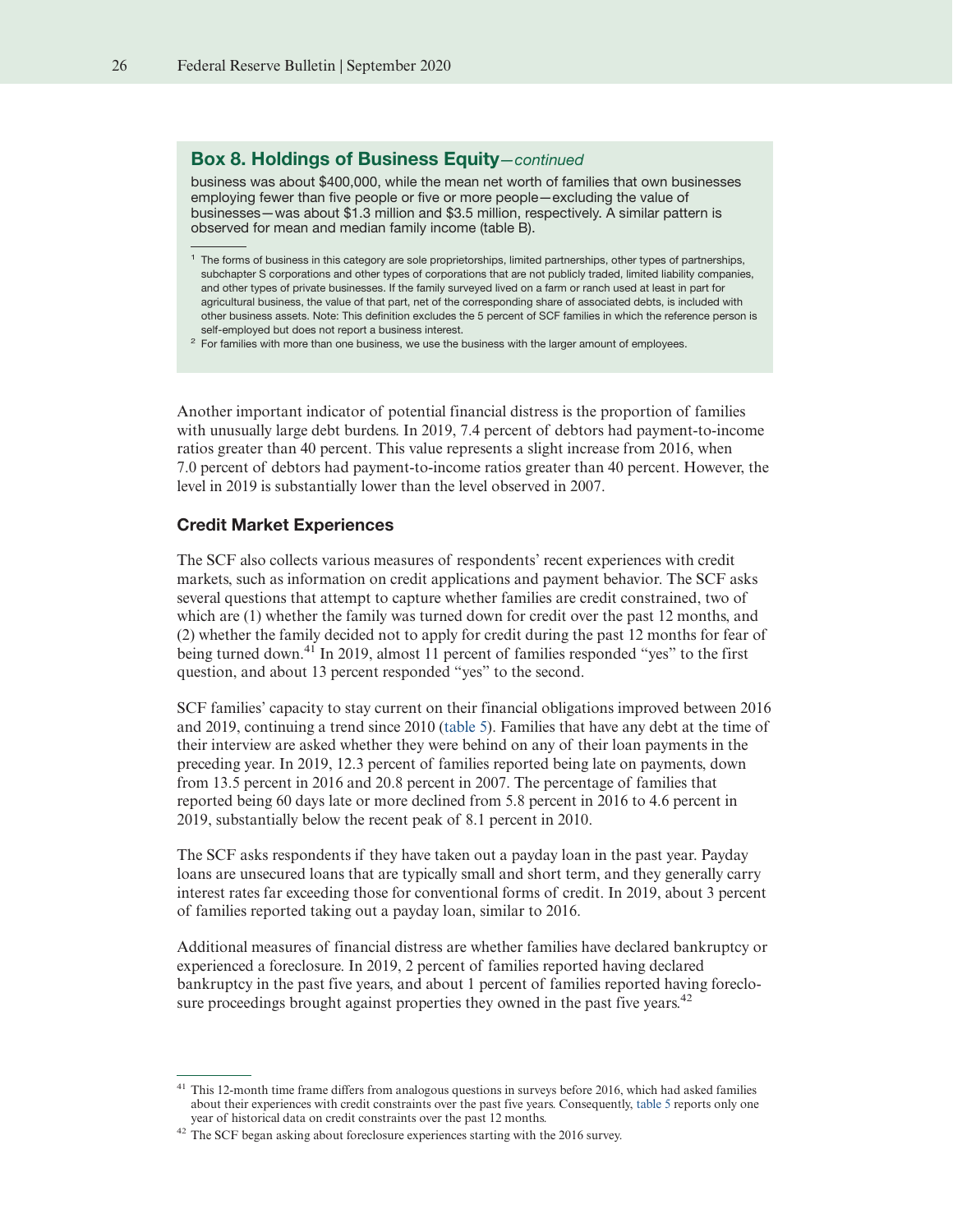# <span id="page-26-0"></span>Box 9. Education Debt

Student debt continued to be the largest source, in dollar terms, of nonmortgage debt owed by families in the 2019 Survey of Consumer Finances (SCF) (see [table 4](#page-22-0) in the main text).

The amount of student debt that a family has can correlate negatively or positively with economic well-being. On the one hand, increased student borrowing can reflect lower socioeconomic status during schooling that persists into later periods. In addition, higher student debt balances may crowd out consumption or investment opportunities, either directly or indirectly (via reduced access to credit). On the other hand, higher student debt balances may reflect more time in school or more expensive education, both of which are often, but not always, commensurate with better future economic positions. Table A compares families across the distribution of student debt along several key dimensions generally unavailable in other data sources and helps illustrate this tension.

#### Table A. Characteristics of families with student debt, 2019

2019 dollars, except as noted

|                                                                                    |         | All     |         |         |
|------------------------------------------------------------------------------------|---------|---------|---------|---------|
| <b>Family characteristics</b>                                                      | Lowest  | Middle  | Highest |         |
| Mean student debt                                                                  | 5,900   | 23,900  | 92,600  | 40,300  |
| Mean income                                                                        | 95,200  | 87,400  | 98,800  | 93,800  |
| Mean net worth<br>(excluding student debt)                                         | 230,700 | 193,800 | 298,600 | 240,800 |
| Mean student loan<br>payment-to-income ratio                                       | 1.9%    | 2.9%    | 5.0%    | 3.3%    |
| Percentage of families<br>with zero payment                                        | 28%     | 30%     | 30%     | 29%     |
| Percentage of families<br>making payments under<br>income-driven<br>repayment plan | 27%     | 32%     | 45%     | 35%     |
| Percentage of families<br>that own their home                                      | 54%     | 55%     | 59%     | 56%     |
| Percentage of families<br>that completed their<br>degree                           | 55%     | 63%     | 78%     | 65%     |
| Percentage of families<br>with master's degree or<br>higher                        | 14%     | 20%     | 52%     | 28%     |
| Mean age of reference<br>person (years)                                            | 40      | 39      | 40      | 40      |
|                                                                                    |         |         |         |         |

Note: This table excludes families with zero education debt. Education level refers to the maximum education between a reference person and his or her spouse or partner. Degree completion refers to the educational program that the household's first reported student loan financed.

The 22 percent of families with student debt had lower average income and net worth (excluding student debt) than the population (see [tables 1,](#page-6-0) [2,](#page-10-0) and [4](#page-22-0) in the main text). However, the relationship is not as clear cut across the distribution of families with student debt, as both income and wealth exhibit a U-shape across the distribution, with those in the middle of the distribution (that averaged \$23,900 of student debt) having lower income and wealth than the lowest and highest terciles (that averaged \$5,900 and \$92,600, respectively).

Some measures of financial hardship, though, rise throughout the distribution.<sup>1</sup> The likelihood a family was making payments under an income-driven repayment (IDR) plan as well as the likelihood a family was not making student loan payments both increase with student debt.<sup>2</sup> Notably, 45 percent of families in the top one-third of the distribution reported paying under an IDR plan in 2019, a rate more than 10 percentage points higher than either of the other two groups. Further, despite disproportionately many families continued on next page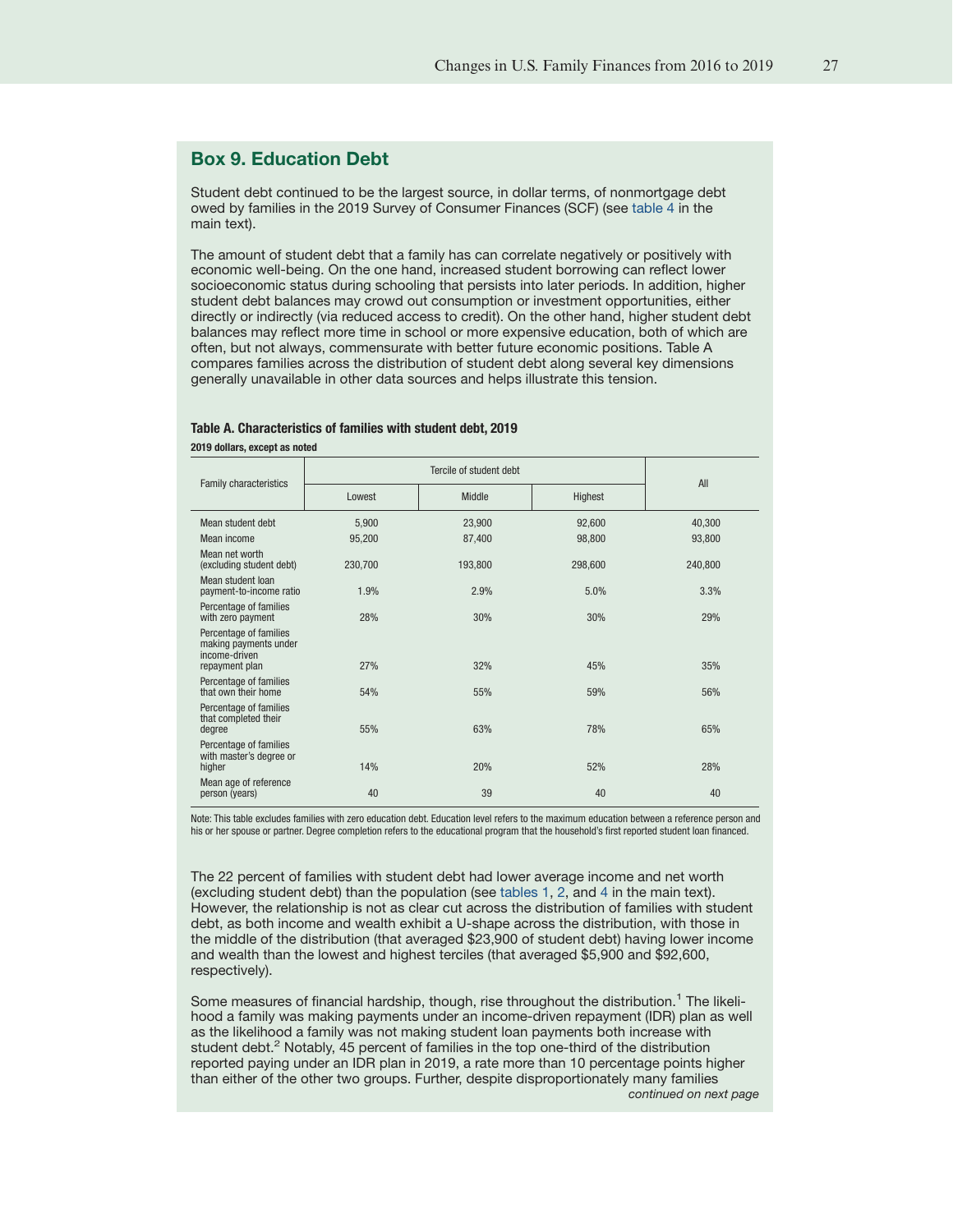# Box 9. Education Debt—continued

making zero or reduced payments, average student loan repayment burdens, as measured by the payment-to-income ratio, increase along the distribution.

Other measures indicate that economic positions improve throughout the distribution. Families with more debt in 2019 were more likely to both have graduated and hold an advanced degree, with those in the top one-third of the distribution more than 20 percentage points more likely to have completed their program and more than 35 percentage points more likely to have at least a master's degree than those in the bottom one-third.<sup>3</sup> Additionally, those with more student debt were more likely to own their homes.

Figure B shows the distribution of student debt across usual income quintiles through its surge over the past couple of decades. While there is some variation in how the debt was apportioned across quintiles over time, the distribution in 2019 closely resembled the distribution in 2001. In addition, across survey periods, student debt has consistently been disproportionately held by higher-income families, which likely can support their loan payments. Indeed, in each survey, more than half of outstanding student debt belonged to the top 40 percent of the income distribution, and the bottom quintile never held more than 14 percent of the debt.



<sup>1</sup> Table A indicates that 35 percent of families with student debt were making a payment under an IDR plan in 2019. Including families that were on an IDR plan but not making a payment increases this figure to 37 percent. In 2018, 29 percent of federal Direct Loan student borrowers were on an IDR plan, as calculated by the College Board using data from the Federal Student Loan Portfolio; see page 20 of [https://research.collegeboard.org/pdf/trends](https://research.collegeboard.org/pdf/trends-student-aid-2018-full-report.pdf)[student-aid-2018-full-report.pdf.](https://research.collegeboard.org/pdf/trends-student-aid-2018-full-report.pdf)

 $2$  That said, the fraction of families with student debt that held a private student loan—which are not all eligible for IDR plans and can have higher interest rates than federal student loans—was inversely related to the amount of student debt a family had (not shown).

 $3$  The SCF asks respondents with student loans whether they completed the educational program that each student loan financed, and we use the response that refers to the first reported student loan. Elsewhere in the survey, respondents are asked about their educational attainment and that of their spouse or partner, neither of which was necessarily financed with loans. Further, 32 percent of families on IDR plans had at least a master's degree (not shown), which is higher than 28 percent of all families with student debt with a master's degree in table A. These patterns are consistent with a recent Congressional Budget Office report that found that individuals who borrowed to attend graduate programs have much larger loan balances, on average, and are more likely to enroll in IDR plans than those who borrowed only to attend undergraduate programs; see [https://www.cbo.gov/system/files/2020-02/](https://www.cbo.gov/system/files/2020-02/55968-CBO-IDRP.pdf) [55968-CBO-IDRP.pdf.](https://www.cbo.gov/system/files/2020-02/55968-CBO-IDRP.pdf)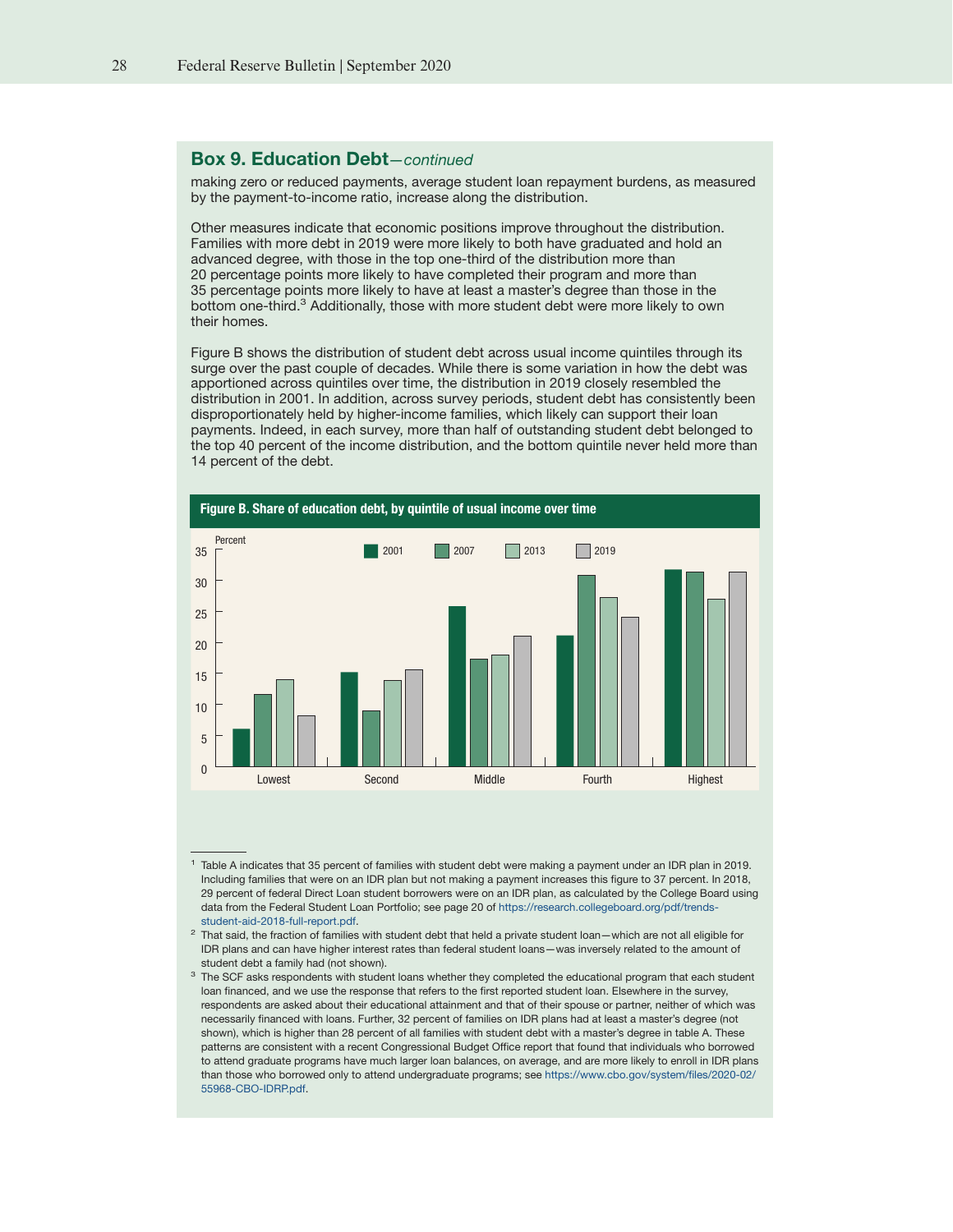<span id="page-28-0"></span>

| Table 5. Debt burdens and credit market experiences, 2007-19 surveys<br><b>Percent</b> |       |       |       |      |       |
|----------------------------------------------------------------------------------------|-------|-------|-------|------|-------|
| Measure of debt burden or interaction<br>with credit markets                           | 2007  | 2010  | 2013  | 2016 | 2019  |
| <b>Debt burden</b>                                                                     |       |       |       |      |       |
| Leverage ratio                                                                         |       |       |       |      |       |
| Aggregate                                                                              | 14.8  | 16.4  | 14.6  | 12.1 | 12.6  |
| Median for debtors                                                                     | 34.8  | 41.3  | 38.6  | 36.4 | 33.9  |
| Debt-to-income ratio                                                                   |       |       |       |      |       |
| Aggregate                                                                              | 115.2 | 124.7 | 104.6 | 92.6 | 101.2 |
| Median for debtors                                                                     | 111.1 | 118.8 | 107.3 | 95.1 | 95.7  |
| Payment-to-income ratio                                                                |       |       |       |      |       |
| Aggregate                                                                              | 14.6  | 14.7  | 12.0  | 10.8 | 11.8  |
| Median for debtors                                                                     | 18.7  | 18.1  | 15.9  | 14.7 | 15.3  |
| Fraction with payment-to-income ratio greater<br>than 40 percent                       | 11.4  | 10.4  | 8.2   | 7.0  | 7.4   |
| <b>Credit market experiences</b>                                                       |       |       |       |      |       |
| Credit constrained                                                                     |       |       |       |      |       |
| Turned down for credit (past year)                                                     | n.a.  | n.a.  | n.a.  | 10.8 | 10.7  |
| Did not apply for credit for fear of being turned<br>down (past year)                  | n.a.  | n.a.  | n.a.  | 14.4 | 12.7  |
| Either turned down for credit or feared denial<br>(past year)                          | n.a.  | n.a.  | n.a.  | 20.8 | 18.4  |
| Either turned down for credit or feared denial<br>(past 5 years)                       | 24.5  | 28.3  | 27.6  | n.a. | n.a.  |
| Late on payments                                                                       |       |       |       |      |       |
| Late on payments                                                                       | 20.8  | 17.3  | 14.9  | 13.5 | 12.3  |
| Late on payments 60 days or more                                                       | 5.5   | 8.1   | 6.9   | 5.8  | 4.6   |
| Took out a payday loan in past year                                                    | 2.4   | 3.9   | 4.2   | 3.4  | 2.8   |
| Declared bankruptcy in past 5 years                                                    | 3.8   | 3.6   | 4.1   | 3.0  | 2.0   |
| Had foreclosure start in past 5 years                                                  | n.a.  | n.a.  | n.a.  | 2.1  | 1.3   |
| Used credit cards for convenience only (that is, do<br>not carry a balance)            | 56.2  | 63.0  | 64.0  | 57.5 | 56.0  |

Note: See the appendix for a description of measures of debt burden and credit market experiences.

n.a. Not available (relevant data not collected).

Finally, between 2016 and 2019, the share of families that used a credit card exclusively for convenience (that is, they did not carry a balance) essentially did not change, remaining several percentage points below the 2010 and 2013 shares.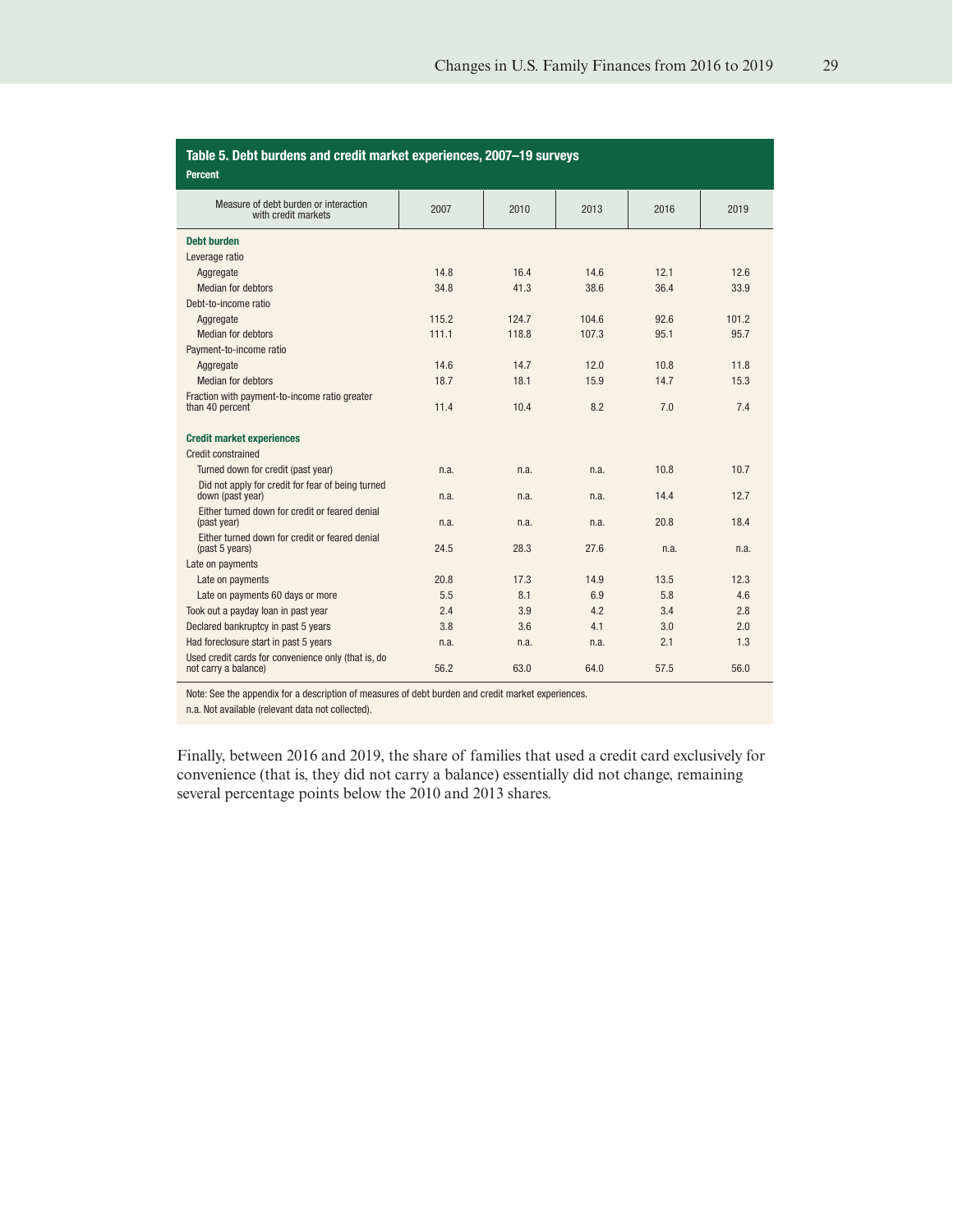# <span id="page-29-0"></span>Box 10. Shopping for Financial Services

As part of their financial lives, families make a variety of decisions to select loan products for any credit they may use or investment products for any savings they may have. To the extent that families devote more or less attention to such decisions, or are better or worse informed, the wealth of otherwise comparable families may differ substantially over time.

The Survey of Consumer Finances (SCF) contains a self-assessment of families' intensity of shopping for borrowing and investing services. Since 2016, the SCF has asked families to rate the intensity of searching for borrowing or investing services, separately, on a 0 to 10 scale, with 10 being the highest intensity.<sup>1</sup>

Families' intensity of shopping for borrowing or investing services remained stable at a moderate level from 2016 to 2019 (table A). Another similar trend in 2019 is that families with higher usual income, on average, reported that they search more intensely for both borrowing and investing services than families with lower usual income. Among families that reported either a 9 or 10 for borrowing (investing) search intensity, families in the top usual income decile were overrepresented by about 21 (16) percent.

| Table A. Mean amount of shopping around by families, by usual income group, 2016 and 2019 |  |
|-------------------------------------------------------------------------------------------|--|
| Index, $0 - 10$                                                                           |  |

| Percentile of usual<br>income | Shop for credit, 2016 | Shop for credit, 2019 |     | Shop for investment, 2016   Shop for investment, 2019 |
|-------------------------------|-----------------------|-----------------------|-----|-------------------------------------------------------|
| All                           | 6.5                   | 6.5                   | 6.0 | 5.9                                                   |
| $0 - 49.9$                    | 5.9                   | 5.8                   | 5.5 | 5.4                                                   |
| $50 - 89.9$                   | 7.1                   | 7.1                   | 6.4 | 6.3                                                   |
| $90 - 100$                    | 7.3                   | 7.4                   | 7.0 | 6.8                                                   |
|                               |                       |                       |     |                                                       |

Note: Mean intensity of shopping for credit or investment information by usual income percentile. Intensity of shopping ranges from 0 to 10, with 10 being the highest.

The SCF also asks families what sources of information they use to make decisions about borrowing or investing (table B).<sup>2</sup> In general, in 2019, families relied most heavily on the internet, personal connections, and business professionals for both borrowing and investing information.<sup>3</sup>

| Table B. Sources of information for borrowing and investing decisions |  |  |
|-----------------------------------------------------------------------|--|--|
|-----------------------------------------------------------------------|--|--|

Percent

| Source of                            |      | For credit |      |      | For investments |      |
|--------------------------------------|------|------------|------|------|-----------------|------|
| information                          | 2001 | 2010       | 2019 | 2001 | 2010            | 2019 |
| Calling around                       | 36.2 | 26.9       | 20.7 | 19.4 | 15.7            | 13.1 |
| Advertisements<br>and media          | 41.8 | 34.2       | 25.0 | 26.8 | 26.1            | 19.5 |
| Internet                             | 21.8 | 41.7       | 55.5 | 14.8 | 33.0            | 45.2 |
| Friends,<br>relatives,<br>associates | 39.1 | 42.8       | 49.2 | 36.0 | 39.7            | 43.5 |
| <b>Business</b><br>professionals     | 39.7 | 47.6       | 53.7 | 48.9 | 56.7            | 56.5 |
| Does not borrow<br>or invest         | 10.9 | 14.5       | 10.0 | 9.4  | 11.7            | 8.1  |
| Other                                | 8.9  | 5.5        | 6.2  | 15.1 | 8.0             | 9.2  |

The internet has become an increasingly important source of information over time. For information on borrowing, 55 percent of families reported using the internet in 2019, up 14 percentage points from 2010 and up 34 percentage points since 2001. Similarly, for information on investing, 45 percent of families reported using the internet, up 12 percentage points from 2010 and up 30 percentage points from 2001.

continued on next page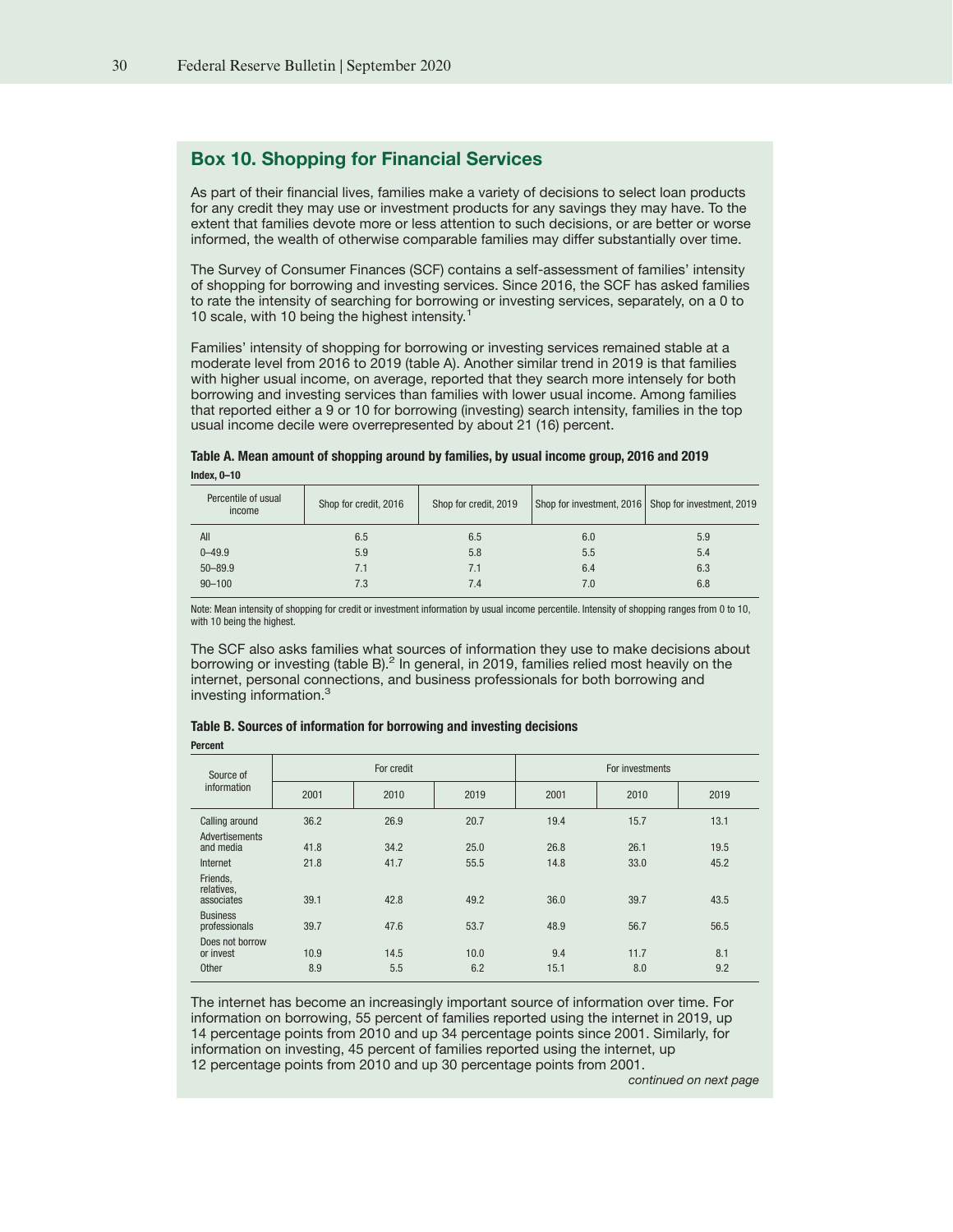### Box 10. Shopping for Financial Services—continued

Families reported less reliance on other forms of advertisements and media for information on borrowing or investing, also continuing a long-run trend and balancing out increased internet use. The use of friends, relatives, associates, and business professionals as sources has trended upward since 2001 for both borrowing and investing information, although it was roughly stable from 2016 to 2019 (not shown).

- $2$  The SCF asks families to list all sources of information from 24 options. Table B combines some of these options. Advertisements and media include the sum of responses to four options: advertisements, magazines, mail, and TV or radio. Business professionals combines seven options: accountant, banker, broker, financial planner, insurance agent, lawyer, and real estate agent. Other consists of nine options: don't shop, material from work, past experience, personal research, other institution, self or spouse, shop around, store or dealer, and telemarketer. Calling around, internet, and friend or relative are individual options.
- <sup>3</sup> One way to measure the relationship between the sources of information for borrowing versus investing is using the Spearman correlation. The Spearman correlation compares the rank-order of selections between two sets of options. Using all 24 possible response options, the Spearman correlation between sources of information for borrowing versus investing in 2019 was 0.89.

#### Appendix: Survey Procedures and Statistical Measures

The 2019 data used here are derived from the final internal version of the survey information. Data from this survey, suitably altered to protect the privacy of respondents, along with additional tabulations of data from the surveys beginning with 1989, are expected to be available in September 2020 on the Federal Reserve Board's website.<sup>43</sup>

As part of the general reconciliations required for this article, the survey data were compared with many external estimates. One particularly important comparison is between the Survey of Consumer Finances (SCF) and the Federal Reserve's Statistical Release Z.1, "Financial Accounts of the United States," for the household sector.<sup>44</sup> This comparison suggests that when the definitions of the variables in the two sources are adjusted to a common conceptual basis, the estimates of totals in the two systems tend to be close. The data series in the SCF and in Statistical Release Z.1 usually show very similar growth rates.<sup>45</sup> In general, the median values for income and net worth in the SCF are most

<sup>&</sup>lt;sup>1</sup> Before 2016, the SCF also asked about shopping for financial services, though the response options were on a five-point scale, with 1 equaling "almost no shopping," 3 equaling "moderate shopping," and 5 equaling "a great deal of shopping."

Data from the 2019 SCF as well as links to the data used in this article for earlier periods and links to working papers describing statistical methodologies are available on the Board's website at [https://www.federalreserve](https://www.federalreserve.gov/econresdata/scf/scfindex.htm) [.gov/econresdata/scf/scfindex.htm.](https://www.federalreserve.gov/econresdata/scf/scfindex.htm) Results reported in this article for earlier surveys may differ from the results reported in earlier articles because of additional statistical processing, correction of data errors, revisions to the survey weights, conceptual changes in the definitions of variables used in the articles, and adjustments for inflation.

<sup>44</sup> See Board of Governors of the Federal Reserve System (2020), Statistical Release Z.1, "Financial Accounts of the United States" (June 11), [https://www.federalreserve.gov/releases/z1;](https://www.federalreserve.gov/releases/z1) and Michael Batty, Jesse Bricker, Joseph Briggs, Elizabeth Holmquist, Susan McIntosh, Kevin Moore, Eric Nielsen, Sarah Reber, Molly Shatto, Kamila Sommer, Tom Sweeney, and Alice Henriques Volz (2019), "Introducing the Distributional Financial Accounts of the United States," Finance and Economics Discussion Series 2019-017 (Washington: Board of Governors of the Federal Reserve System, March), [https://dx.doi.org/10.17016/FEDS.2019.017.](https://dx.doi.org/10.17016/FEDS.2019.017)

<sup>45</sup> For details on how these comparisons are structured and the results of comparisons for earlier surveys, see Alice M. Henriques and Joanne W. Hsu (2013), "Analysis of Wealth Using Micro and Macro Data: A Comparison of the Survey of Consumer Finances and Flow of Funds Accounts," Finance and Economics Discussion Series 2013-46 (Washington: Board of Governors of the Federal Reserve System, May), [https://](https://www.federalreserve.gov/pubs/feds/2013/201346/201346pap.pdf) [www.federalreserve.gov/pubs/feds/2013/201346/201346pap.pdf;](https://www.federalreserve.gov/pubs/feds/2013/201346/201346pap.pdf) and Lisa J. Dettling, Sebastian J. Devlin-Foltz, Jacob Krimmel, Sarah J. Pack, and Jeffrey P. Thompson (2015), "Comparing Micro and Macro Sources for Household Accounts in the United States: Evidence from the Survey of Consumer Finances," Finance and Economics Discussion Series 2015-086 (Washington: Board of Governors of the Federal Reserve System, June), [http://dx.doi.org/10.17016/FEDS.2015.086.](http://dx.doi.org/10.17016/FEDS.2015.086)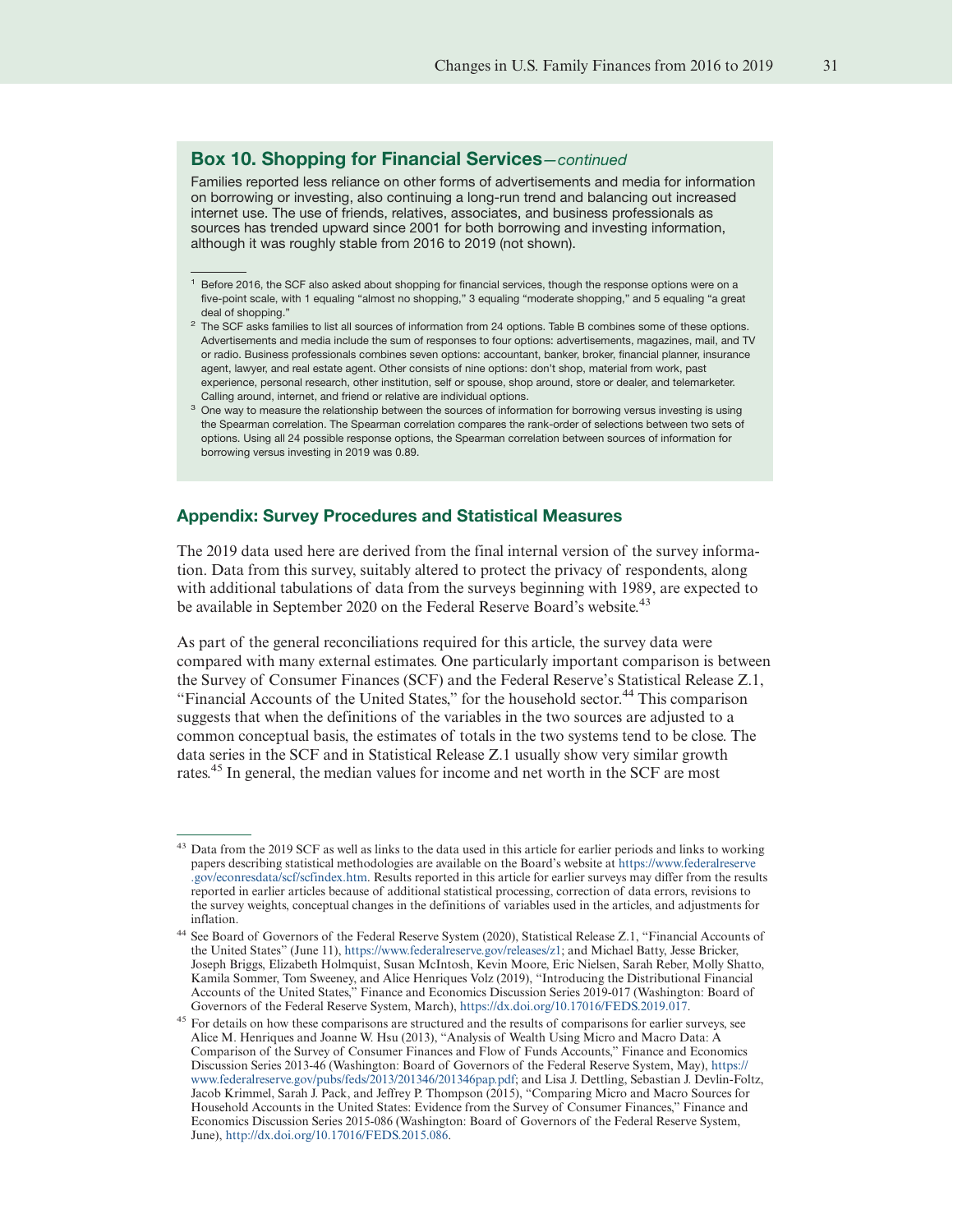comparable with values in other household surveys because of the special design of the SCF sample.<sup>46</sup>

#### Adjustment for Inflation

In this article, unless otherwise specified, all dollar amounts from the SCF are adjusted to 2019 dollars using the "current methods" version of the consumer price index (CPI) for all urban consumers. In an ongoing effort to improve accuracy, the U.S. Bureau of Labor Statistics has introduced several revisions to its CPI methodology. The current-methods index attempts to extend these changes to earlier years to obtain a series as consistent as possible with current practices in the official CPI.<sup>47</sup> To adjust assets and liabilities to 2019 dollars and to adjust family income for the preceding calendar year to 2019, the figures given in the following table were applied:

| Survey year | Adjustment factor for assets and debts in the<br>survey year | Adjustment factor for income in the calendar year<br>before the survey year |
|-------------|--------------------------------------------------------------|-----------------------------------------------------------------------------|
| 2004        | 1.3557                                                       | 1.3923                                                                      |
| 2007        | 1.2344                                                       | 1.2694                                                                      |
| 2010        | 1.1782                                                       | 1.1977                                                                      |
| 2013        | 1.0982                                                       | 1.1144                                                                      |
| 2016        | 1.0636                                                       | 1.0773                                                                      |
| 2019        | 1.0000                                                       | 1.0181                                                                      |
|             |                                                              |                                                                             |

# Definition of "Family" in the Survey of Consumer Finances

The definition of "family" used throughout this article differs from that typically used in other government studies. In the SCF, a household unit is divided into a primary economic unit (PEU)—the family—and everyone else in the household. The PEU is intended to be the economically dominant single person or couple (whether married or living together as partners) and all other persons in the household who are financially interdependent with that economically dominant person or couple.

This report also designates a reference person within the PEU, not to convey a judgment about how an individual family is structured but as a means of organizing the data consistently. For example, the age and educational classifications ascribed to families throughout this report describe the age and education of the reference person. If a couple is economically dominant in the PEU, the reference person is the male in a mixed-sex couple or the older person in a same-sex couple. If a single person is economically dominant, that person is designated as the family reference person in this report. Note that the

<sup>&</sup>lt;sup>46</sup> Family income measures help highlight the issues that can arise when comparing SCF medians and means against other survey estimates. Over the 2016–19 period, estimates of inflation-adjusted household income for the previous year from the Current Population Survey (CPS) of the U.S. Census Bureau show an increase in both the median (6.3 percent) and the mean (7.4 percent). The change in the median is slightly larger than the corresponding increase in the SCF, whereas the change in the mean is opposite signed. The medians for 2019 are similar in the SCF (\$58,600) and the CPS (\$64,200). Typically, the SCF shows a higher level of mean income than does the CPS; for 2019, the SCF yields an estimate of \$106,500, while the CPS yields an estimate of \$91,600. The two surveys differ in their definitions of the units of observation and in other aspects of their methodologies. Most relevant is the fact that a CPS household can contain more people than a corresponding SCF family. If the SCF measure is expanded to include the income of household members not included in the SCF definition of a family, the median rises 4.6 percent over the period (from \$60,300 in 2016 to \$63,100 in 2019), while the mean decreases a smaller 1.9 percent (from \$112,700 in 2016 to \$110,600 in 2019). The substantial difference in means is likely largely the result of the truncation of large values in the CPS data above a certain amount, which is done with the intent of minimizing the possibility that participants in that survey might be identifiable.

<sup>&</sup>lt;sup>47</sup> For technical information about the construction of this index, see Kenneth J. Stewart and Stephen B. Reed (1999), "Consumer Price Index Research Series Using Current Methods, 1978–98," *Monthly Labor Review,* vol. 122 (June), pp. 29–38.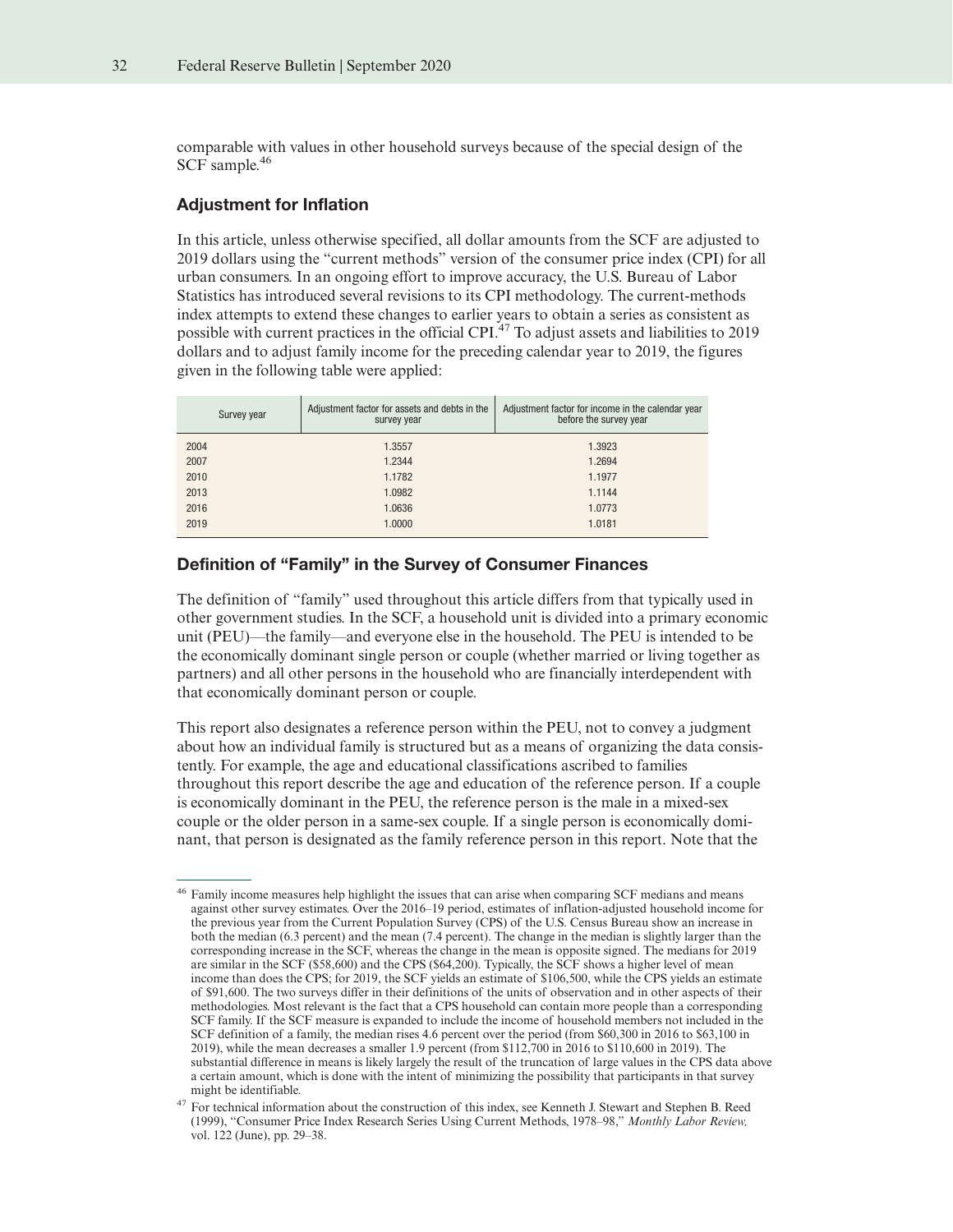term "reference person" is a new descriptor as of the 2019 survey, replacing the outdated "household head" terminology used in previous surveys.

#### Asset and Liability Categories in the Survey of Consumer Finances

The specific concepts of asset and liability categories in the SCF are necessarily tied to the survey question wording and associated field interviewer instructions, both of which can be found in the SCF codebook for the year(s) in question.<sup>48</sup> What follows is a general exposition of the asset and liability categories reported in the tables.

Transaction accounts include checking, savings, and money market deposit accounts; money market funds (MMF); call or cash accounts at brokerages; and prepaid debit cards. Call accounts include those that hold money received from the sale of securities until the money is reinvested. The savings account category includes a relatively small number of tax-preferred accounts such as medical or health savings accounts and Coverdell or 529 education accounts. Prepaid debit cards, collected in the SCF for the first time in 2016, include reloadable prepaid debit cards and government benefit cards.

Certificates of deposit are accounts held for a set period that must be cashed or renewed at the maturity date. Savings bonds include only U.S. government issues; recent series include EE, HH, and I, and older bonds may be series E and H. Other bonds include only those held directly (not part of a managed investment account or bond fund) and include corporate and mortgage-backed bonds; federal, state, and local government bonds; and foreign bonds. Stocks include publicly traded stocks that are directly held—that is, corporate equities not held as part of a managed investment account or mutual fund.

Pooled investment funds include stock funds, tax-free bond funds, government bond funds, other bond funds, and any combinations thereof but exclude MMFs and indirectly held mutual funds. These funds include all other types of directly held pooled investments, such as traditional open-end and closed-end mutual funds, exchange-traded funds, real estate investment trusts, and hedge funds.

Retirement accounts include individual retirement accounts, Keogh accounts, and certain employer-sponsored accounts, such as  $401(k)$ ,  $403(b)$ , and thrift savings accounts from current or past jobs; other current job plans from which loans or withdrawals can be made; and accounts from past jobs from which the family expects to receive the account balance in the future. This definition of employer-sponsored plans is intended to confine the analysis to accounts that are portable across jobs and for which families will ultimately have the option to withdraw the balance. Usually, such accounts may be invested in virtually any asset, including stocks, bonds, pooled investment funds, options, and real estate. In principle, employer-sponsored plans may be invested in a similarly broad way, but, in practice, a person's choices for investment are sometimes limited to a narrower set of assets.<sup>49</sup>

<sup>48</sup> Codebooks for each SCF wave can be found at [https://www.federalreserve.gov/econresdata/scf/scfindex.htm.](https://www.federalreserve.gov/econresdata/scf/scfindex.htm)

<sup>&</sup>lt;sup>49</sup> Although tax-deferred retirement assets are clearly an important element in retirement planning, families may hold a variety of other assets intended, at least in part, to finance retirement. Two common and often particularly important types of retirement plans are not included in the assets described in this section: Social Security (the federally funded Old-Age and Survivors' Insurance program (OASI)) and employer-sponsored definedbenefit (DB) plans. OASI is well described elsewhere, and it covers the great majority of the population. (See Social Security Administration, "Online Social Security Handbook: Your Basic Guide to the Social Security Programs," Publication 65-008, [https://www.ssa.gov/OP\\_Home/handbook/handbook.html.](https://www.ssa.gov/OP_Home/handbook/handbook.html)) The retirement income provided by DB plans is typically based on workers' salaries and years of work with an employer, a group of employers, or a union. Unfortunately, future income streams from OASI and DB plans cannot be translated directly into a current value because valuation depends critically on assumptions about future events and conditions—work decisions, earnings, inflation rates, discount rates, mortality, and so on—and no widely agreed-upon standards exist for making these assumptions.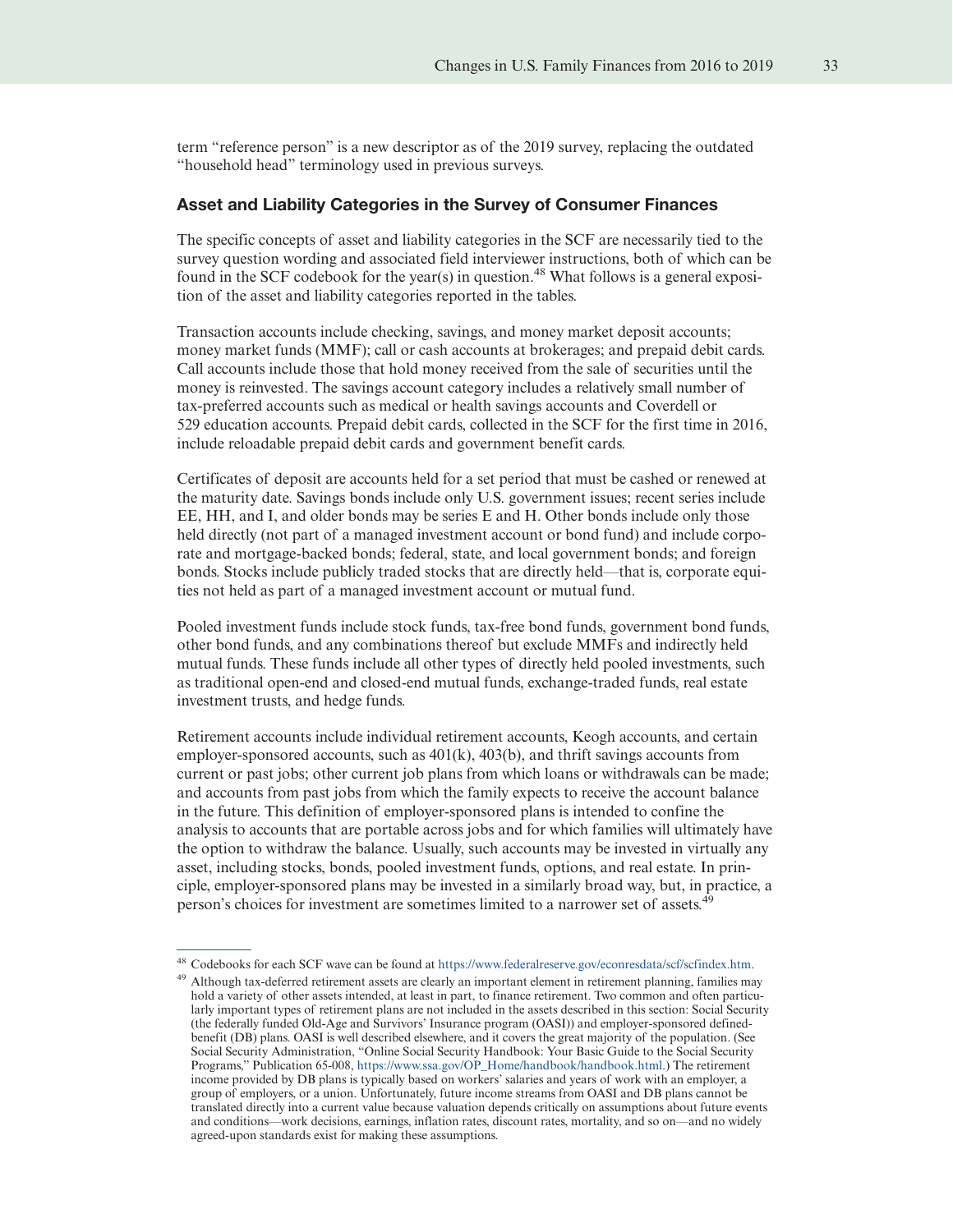Cash value life insurance is the current (nonzero) value of any life insurance policies with a cash value that can be withdrawn. The survey measures the value of such policies according to their current cash value, not their death benefit. In this article, the cash value is included as an asset only when the cash value at the time of the interview was nonzero. This designation excludes term life insurance policies, which only provide a death benefit.

Other managed assets include personal annuities and trusts with an equity interest and managed investment accounts. Annuities may be those in which the family has an equity interest in the asset or in which the family possesses an entitlement only to a stream of income. The wealth figures in this article include only the annuities in which the family has an equity interest.<sup>50</sup> The trusts or managed investment accounts included in other managed assets are those in which families have an equity interest and for which components were not separately reported. Typically, such accounts are those in which the ownership is complicated or the management is undertaken by a professional.<sup>51</sup>

Other financial assets include oil and gas leases, futures contracts, royalties, proceeds from lawsuits or estates in settlement, and loans made to others. One specific financial asset excluded from this category and any other is employment-related stock options. Because such options are typically not publicly traded or their execution is otherwise constrained, their value is uncertain until the exercise date; until then, meaningful valuation would require complex assumptions about the future behavior of stock prices.

Vehicles include cars, vans, sport utility vehicles (SUV), trucks, motor homes, recreational vehicles, motorcycles, boats, airplanes, and helicopters. <sup>52</sup> Primary residences include mobile homes and their sites, the parts of farms and ranches not used for farming or ranching business, condominiums, cooperatives, townhouses, other single-family homes, and other permanent dwellings. Other residential property includes second homes, time shares, oneto four-family rental properties, and other types of residential properties. It also includes outstanding balances on loans that the family may have made to finance the sale of properties the family previously owned and that are still owed to the family.

Nonresidential real estate includes the following types of properties unless they are owned through a business: commercial property, rental property with five or more units, farmland and ranch land, undeveloped land, and all other types of nonresidential real estate. Most often, nonresidential real estate properties are functionally more like a business than a residential property. They may have several owners, they are typically worth a considerable amount, and they often carry large mortgages, which appear to be paid from the revenues from the property, not the family's other income. As in the case of privately owned businesses, the value of the property in this analysis is taken to be the net value.

Business equity includes net worth in the following forms of business: sole proprietorships, limited partnerships, other types of partnerships, S corporations and other types of corporations that are not publicly traded, limited liability companies, and other types of

<sup>50</sup> In 2019, 4.7 percent of families reported having any type of annuity, and of these families, 76 percent reported having an equity interest.

 $51$  In 2019, 90.2 percent of families with trusts or managed investment accounts had an equity interest in such an account. The survey encourages respondents who have trusts or managed investment accounts held in relatively common investments to report the components separately. Of the 5.5 percent of families that reported having any kind of trust or managed investment account in 2019, 49.7 percent reported at least one of the component assets separately. Of families that detailed the components in 2019, 85.5 percent reported some type of financial asset, 12.7 percent reported a primary residence, 16.7 percent reported other real estate, 4.2 percent reported a business, and 1.1 percent reported another type of asset.

<sup>52</sup> Of families owning any type of vehicle in 2019, 99.7 percent had a car, van, SUV, motorcycle, or truck. The remaining types of vehicles were held by 12.8 percent of families.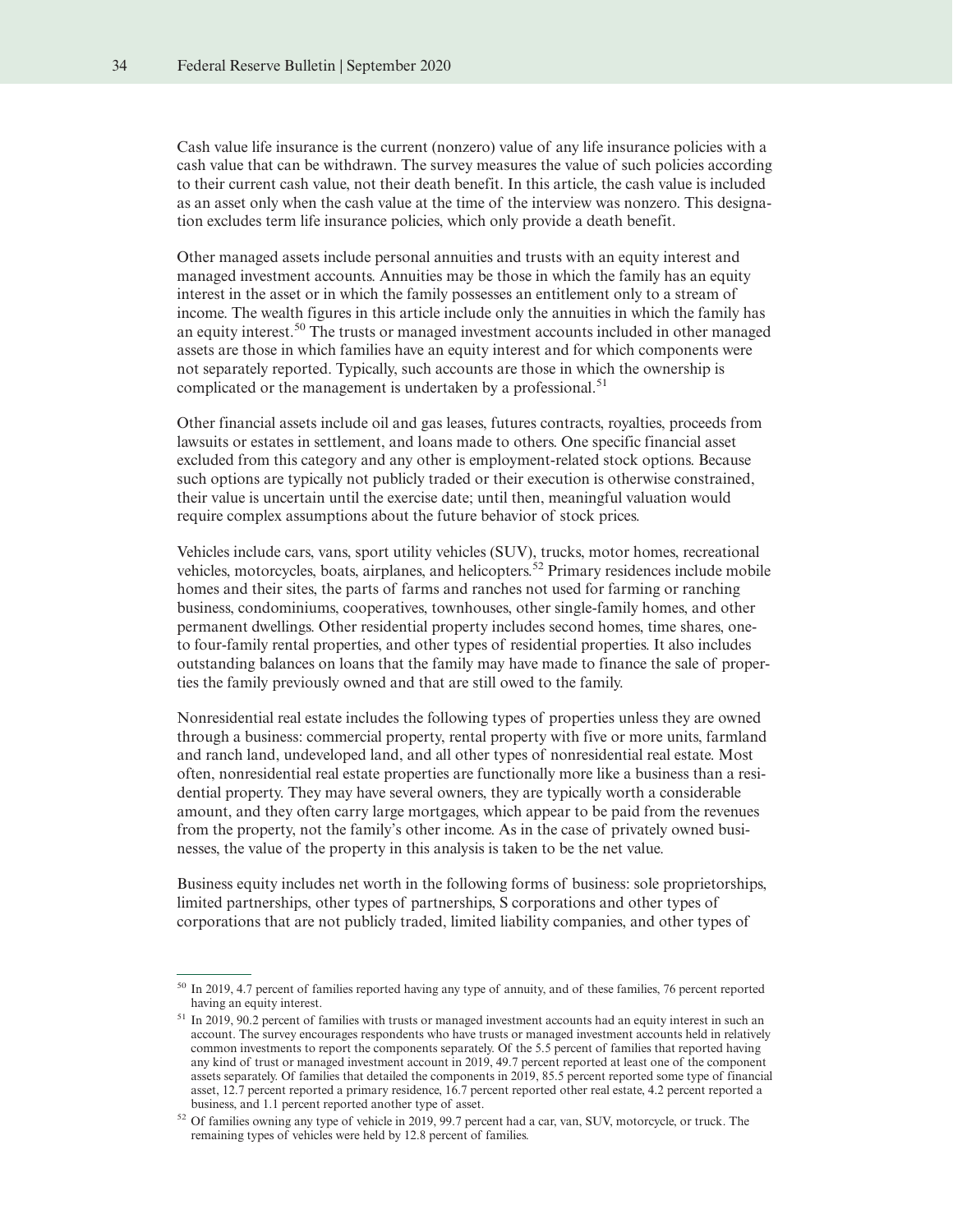private businesses. If the family lived on a farm or ranch used at least in part for agricultural business, then the value of that part, net of the corresponding share of associated debts, is included with other business assets. In the survey, self-employment status and business ownership are independently determined.<sup>53</sup>

Debt secured by residential property consists of first- and junior-lien mortgages and home equity lines of credit (HELOC) secured by the primary residence. For purposes of this article, first- and junior-lien mortgages consist only of closed-end loans—that is, loans typically with a one-time extension of credit, a set frequency of repayments, and a required repayment size that may be fixed or vary over time in accordance with a pre-specified agreement or with changes in a given market interest rate.<sup>54</sup> As a type of open-ended credit, HELOCs typically allow credit extensions at the borrower's discretion subject to a prearranged limit and allow repayments at the borrower's discretion subject to a prearranged minimum size and frequency.

Lines of credit not secured by residential property are any lines of credit except HELOCs and borrowing on credit cards.

The term "installment loan" describes closed-end consumer loans—that is, loans that typically have fixed payments and a fixed term. The most common examples are education loans, automobile loans, and loans for furniture, appliances, and other durable goods. Other installment loans include all closed-end consumer loans that are not for education or a vehicle—that is, loans that typically have fixed payments and a fixed term. Examples include loans for furniture, appliances, and other durable goods.

Credit card balances consist of balances on bank-type cards (such as Visa, MasterCard, and Discover as well as Optima and other American Express cards that routinely allow holders to carry a balance), store cards or charge accounts, care cards, gasoline company cards, so-called travel and entertainment cards (such as American Express cards that do not routinely allow holders to carry a balance and Diners Club), other credit cards, and revolving store accounts that are not tied to a credit card. Balances exclude purchases made after paying the most recent bill.

The "other" debt category comprises loans on cash value life insurance policies, loans against pension accounts, borrowing on margin accounts, and a miscellaneous category largely composed of personal loans not explicitly categorized elsewhere.

Finally, the SCF measure of liabilities excludes debt owed by family-owned businesses and debt owed on nonresidential real estate; in this article, such debt is netted against the corresponding assets.

#### Measures of Debt Burden and Credit Market Experiences in the Survey of Consumer Finances

The SCF includes several questions designed to capture information about respondents' debt burdens and interactions with credit markets. The specific concepts addressed in the SCF are necessarily tied to the survey question wording and associated field interviewer

<sup>53</sup> Among the 13.4 percent of families with a business in 2019, 69.9 percent had a reference person or a spouse or partner who was self-employed; among the 14.3 percent of families in which either the reference person or a spouse or partner was self-employed, 65.5 percent owned a business.

<sup>54</sup> Of all families, 39.6 percent had a first-lien mortgage in 2019 (39.4 percent in 2016), 1.5 percent had a juniorlien mortgage (2.3 percent in 2016), 6.9 percent had a HELOC (6.7 percent in 2016), and 4.5 percent had a HELOC with an outstanding balance (4.4 percent in 2016).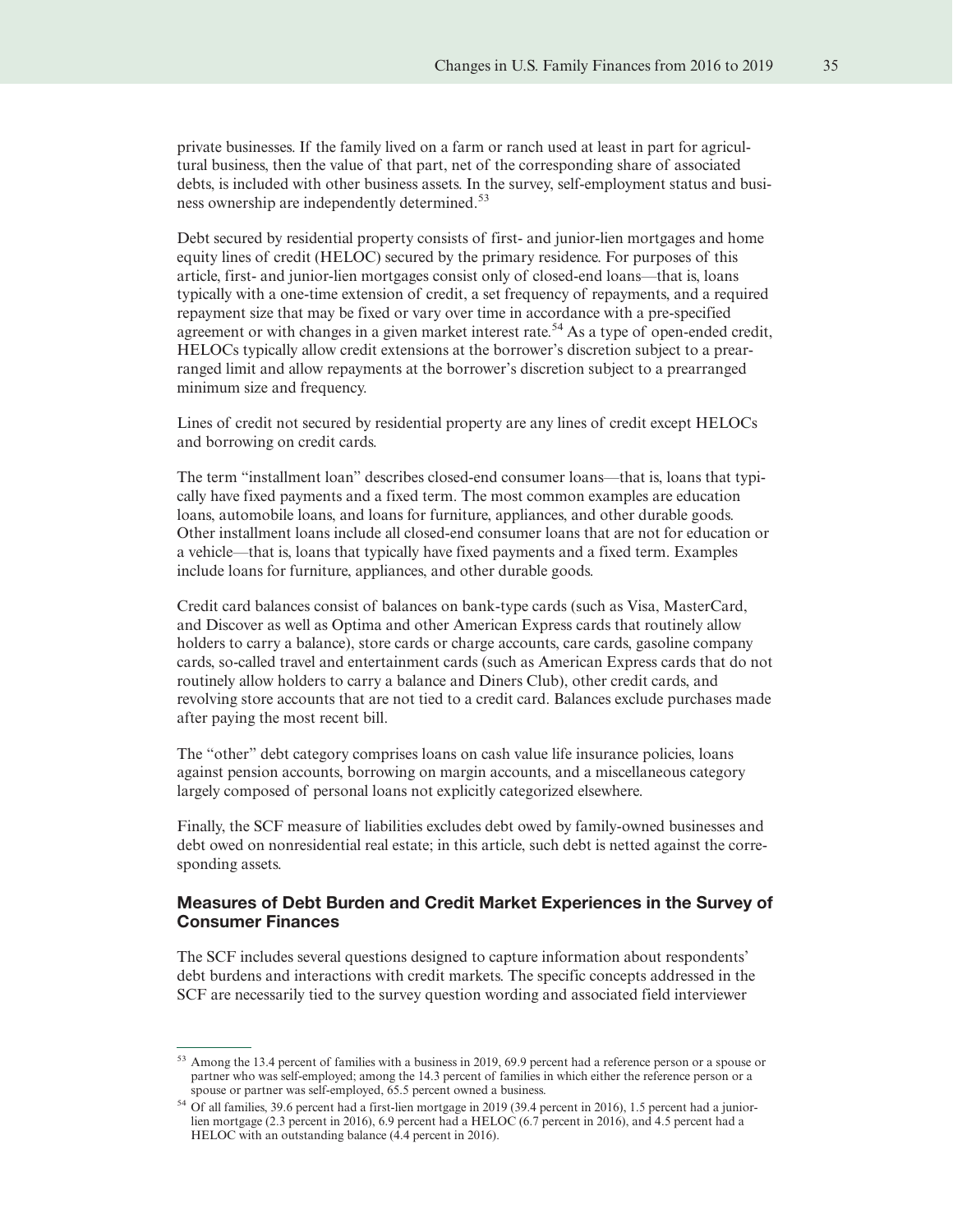instructions, which can be found in the SCF codebook for the year(s) in question.<sup>55</sup> What follows is a general exposition of the debt burden and credit market experience measures reported in the tables.

Leverage ratios compare the total of all debts to the total of all assets. The aggregate version of this measure is the sum of all debts for all SCF respondents, divided by the sum of all assets for SCF respondents. The median for debtors is the median of each individual family's leverage ratio and is calculated for those with positive values of total debt only.

The aggregate debt-to-income ratio is the sum of liabilities for all SCF respondents, divided by the total income for all SCF respondents. The median for debtors is the 50th percentile of an individual family's debt-to-income ratios and is calculated for those with positive values of total debt only.

Payment-to-income ratios measure total debt payments relative to total income.<sup>56</sup> The aggregate version of this measure is the sum of all debt payments for all SCF respondents, divided by total income for all SCF respondents. The median for debtors is the 50th percentile of an individual family's payment-to-income ratios and is calculated for those with positive values of total debt only.

The aggregate measure of the payment-to-income ratio referenced in this article can differ from other published measures that are conceptually similar, such as the debt service ratio, for several reasons.<sup>57</sup> First, the debt payments included in each measure are different. The aggregate-level measure includes only debts originated by depositories, finance companies, and other financial institutions, whereas the survey includes, in principle, debts from all sources. Second, the aggregate-level measure uses an estimate of disposable personal income from the national income and product accounts for the period concurrent with the estimated payments as the denominator of the ratio, whereas the survey measure uses total before-tax income reported by survey families for the preceding year; the differences in these two income measures are complex. Third, the payments in the aggregate-level measure are estimated using a formula that entails many assumptions about minimum payments and the distribution of loan terms at any given time; the survey measure of payments is directly asked of the survey respondents but may also include payments of taxes and insurance on real estate loans. Fourth, because the survey measures of payments and income are based on the responses of a sample of respondents, they may be affected by both sampling error and various types of response errors. As mentioned earlier in this article, the survey income measure tracks the most comparable measure of income in the U.S. Census Bureau's CPS.

The SCF asks multiple questions intended to capture whether families are credit constrained, which is broadly defined as having difficulty accessing credit.<sup>58</sup> One question

<sup>55</sup> Codebooks for each SCF wave can be found at [https://www.federalreserve.gov/econresdata/scf/scfindex.htm.](https://www.federalreserve.gov/econresdata/scf/scfindex.htm)

<sup>&</sup>lt;sup>56</sup> The definition of payment-to-income ratio in the SCF includes only debt payments, not payments on leases or rental payments. That said, the SCF collects information on vehicle lease payments and rent on primary residences. Therefore, the SCF can be used to create a broader measure of a family's payments that includes leases and rental payments. See, for example, Andrew C. Chang, Joanne W. Hsu, Sarah J. Pack, and Michael G. Palumbo (2018), "Where's the Money Going? The Importance of Accounting for Rent Payments in Measuring a Household's Financial Obligations," FEDS Notes (Washington: Board of Governors of the Federal Reserve System, June 20), [https://dx.doi.org/10.17016/2380-7172.2213.](https://dx.doi.org/10.17016/2380-7172.2213)

<sup>57</sup> See Karen Dynan, Kathleen Johnson, and Karen Pence (2003), "Recent Changes to a Measure of U.S. Household Debt Service," *Federal Reserve Bulletin,* vol. 89 (October), pp. 417–26, [https://www.federalreserve.gov/pubs](https://www.federalreserve.gov/pubs/bulletin/2003/1003lead.pdf) [/bulletin/2003/1003lead.pdf.](https://www.federalreserve.gov/pubs/bulletin/2003/1003lead.pdf)

<sup>58</sup> Before 2016, these questions had asked families about their experiences over the past five years, rather than over the past year.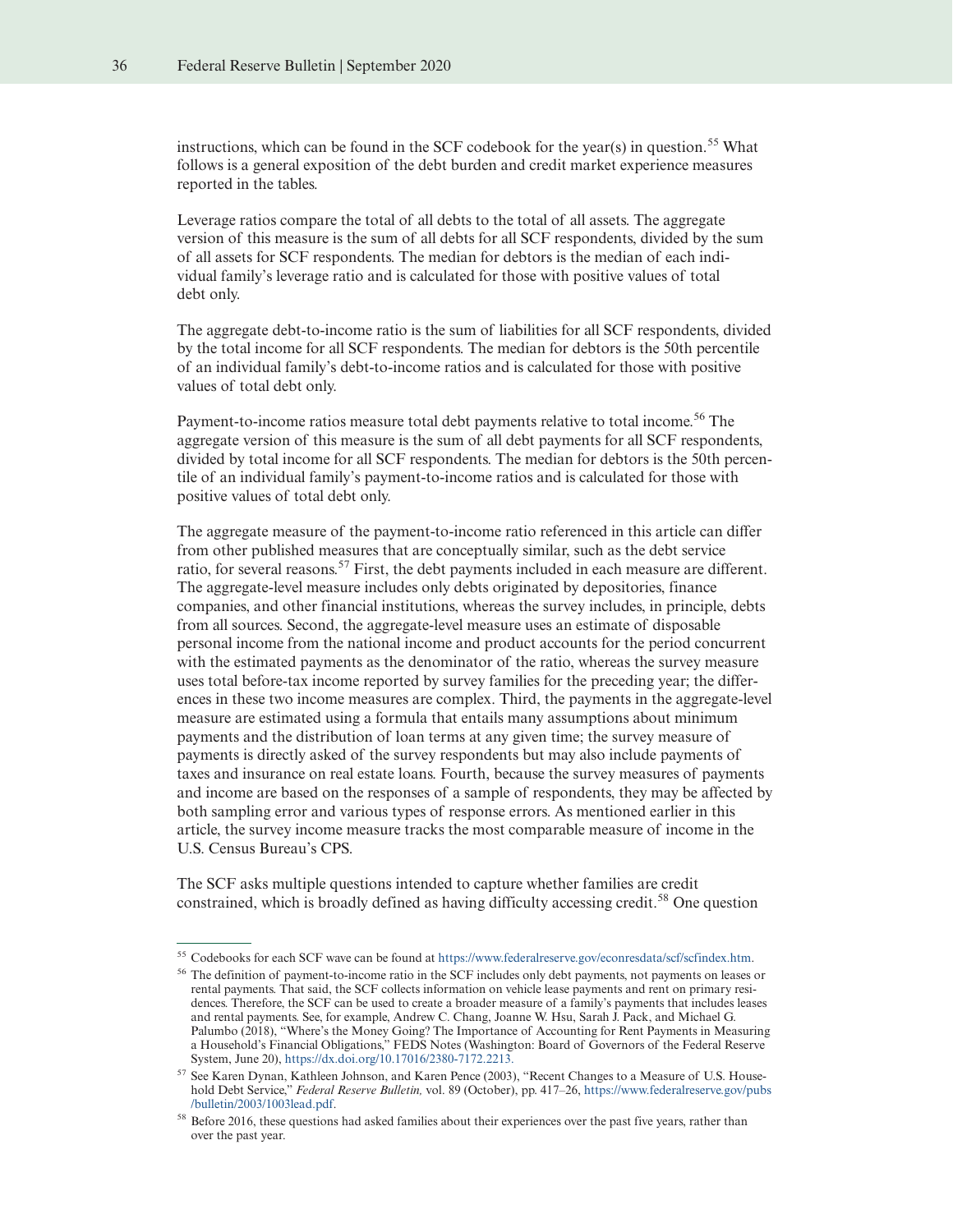asks the respondent whether the respondent or the spouse or partner applied for particular types of credit in the past year. Among those that answer in the affirmative, a follow-up question asks the respondent whether a lender declined an application for credit or provided less credit than was sought at any point in the past year. Among those that answer in the negative, a follow-up question probes the rationale behind the decision not to apply for credit in the past year and, among other choices, offers "you did not think you would get approved" as a possibility. A combination of these questions is used to measure overall credit constraints.

Delinquency on debt obligations is captured by asking families that have any debt at the time of their interview whether they have been behind in any of their loan payments in the preceding year. The survey asks if respondents have been behind at all and if they have been behind in payments for 60 days or more.

Payday loans are defined as loans that are meant to be repaid in full out of the respondent's next paycheck; they are unsecured loans that are typically small, short term, and carry aboveaverage interest rates.

Bankruptcy behavior over the past five years is based on a series of retrospective questions that ask whether the respondent or the partner or spouse has ever declared bankruptcy and, if so, the most recent year.

Foreclosure experience over the past five years is based on a series of retrospective questions that ask whether the respondent or the partner or spouse has ever had a foreclosure proceeding brought against an owned property and, if so, the most recent year.

Finally, convenience use of credit cards is determined using questions on whether a respondent had positive balances after the most recent payment for bank-type cards (such as Visa, MasterCard, and Discover as well as Optima and other American Express cards that routinely allow holders to carry a balance), store cards, gasoline company cards, and other credit cards.

# Percentiles of the Distributions of Income and Net Worth

Throughout this article, references are made to various percentile groups of the distributions of income or net worth. For a given characteristic, a percentile can be used to define a family's rank relative to other families. For example, the 10th percentile of the distribution of usual income is the amount of income received by a family for which less than 10 percent of other families have lower incomes and 90 percent have higher incomes. The percentiles of the distributions of income and net worth used to define the income and net worth groups in [tables 1](#page-6-0) and [2](#page-10-0) in the article are given in the following table:

| Item                              | Survey year |           |           |           |           |           |
|-----------------------------------|-------------|-----------|-----------|-----------|-----------|-----------|
|                                   | 2004        | 2007      | 2010      | 2013      | 2016      | 2019      |
| <b>Percentile of usual income</b> |             |           |           |           |           |           |
| 20                                | 28.400      | 27.700    | 28.800    | 25,600    | 26,900    | 28,400    |
| 40                                | 48,700      | 47,600    | 47,900    | 44,500    | 46,300    | 47,900    |
| 60                                | 76.600      | 76.200    | 74.300    | 69.300    | 73.900    | 75.300    |
| 80                                | 123,900     | 121,200   | 119,800   | 114,800   | 118,500   | 127,300   |
| 90                                | 181,000     | 171.400   | 179,700   | 169,800   | 188,400   | 188,400   |
| <b>Percentile of net worth</b>    |             |           |           |           |           |           |
| 25                                | 18.000      | 17,500    | 9,800     | 9,600     | 10.800    | 12,400    |
| 50                                | 126,200     | 148,900   | 91,100    | 89,200    | 103,500   | 121,700   |
| 75                                | 446.300     | 460.200   | 355.500   | 348,400   | 392,500   | 403.800   |
| 90                                | 1,130,600   | 1,123,700 | 1,122,300 | 1,034,100 | 1,261,800 | 1,220,200 |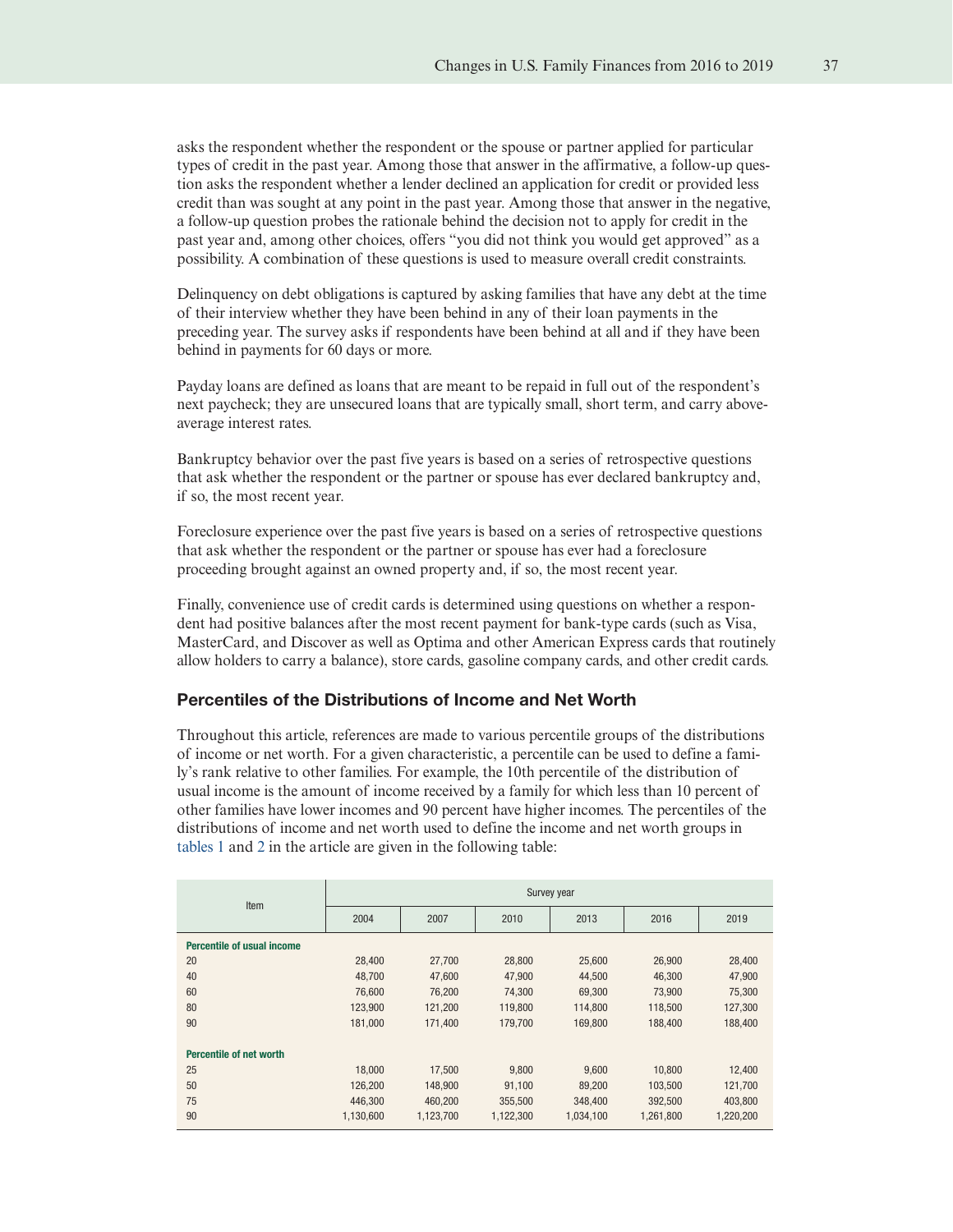The groups that are created when a distribution is divided at every 10th percentile are commonly referred to as deciles. Similarly, when a distribution is divided at every 20th (25th) percentile, the groups are known as quintiles (quartiles). Families in the first income decile, for example, are those with income below the 10th percentile.

#### Racial and Ethnic Identification

In this article, the race and ethnicity of a family in the SCF are classified according to the self-identification of that family's original respondent to the SCF interview. For greater comparability with earlier SCF data, the data reported in this article group respondents into four classifications based on their responses to the racial identification question: White non-Hispanic, Black non-Hispanic, Hispanic or Latino, and other or multiple race. The "other or multiple race" classification consists of respondents identifying as Asian, American Indian, Alaska Native, Native Hawaiian, Pacific Islander, other race, and all respondents reporting more than one racial identification.<sup>59</sup>

The questions underlying the method of classification used in the survey were changed in both 1998 and 2004. Starting in 1998, SCF respondents were allowed to report more than one racial identification; in surveys before then, only one response was recorded. For maximum comparability with earlier data, respondents reporting multiple racial identifications were asked to report their strongest racial identification first. In data reported in this article, respondents reporting multiple racial identifications in the surveys starting with 1998 are classified as "other or multiple race." In the 2019 SCF, 6.8 percent of respondents reported more than one racial identification, up from 6.4 percent in 2016, 6.1 percent in 2013, 5.4 percent in 2007, and 2.3 percent in 2004. The public release data set includes the racial and ethnic identification variables, enabling the construction of alternative classifications.

Beginning with the 2004 survey, the question on racial identification is preceded by a question on whether respondents consider themselves to be Hispanic or Latino in culture or origin; previously, such ethnic identification was captured only to the extent that it was reported as a response to the question on racial identification. The classifications in this article ignore the information on ethnic identification available in the surveys since 2004, again for greater comparability with earlier SCF data. Of those who responded affirmatively to the question on Hispanic or Latino identification in 2019, 90.2 percent also reported "Hispanic or Latino" as one of their racial identifications, and 82.2 percent reported it as their primary racial identification. Because the question on Hispanic or Latino ethnicity precedes the one on racial identification in the surveys from 2004 through 2019, the answer to the second of these two questions may have been influenced by the answer to the first  $60$ 

This all said, evolution of the racial and ethnic composition of the survey population represents important context for interpreting statistics describing the experiences of families by race or ethnicity over time. The next table displays the share of the SCF population each racial or ethnic group has represented in each survey since 2004 using current survey classifications:

<sup>&</sup>lt;sup>59</sup> Articles for years before the 2016 SCF reported data that classified all families into two groups: White non-Hispanic and non-White or Hispanic. The definition for White non-Hispanic in this article is consistent with that used in earlier years, while the non-White or Hispanic group has been split into three classifications (Black non-Hispanic, Hispanic or Latino, and other or multiple race).

<sup>60</sup> For a comprehensive discussion of standards for defining race and ethnicity, see Executive Office of the President, Office of Management and Budget (2002), "Provisional Guidance on the Implementation of the 1997 Standards for Federal Data on Race and Ethnicity," guidance document (Washington: Executive Office of the President, December 15).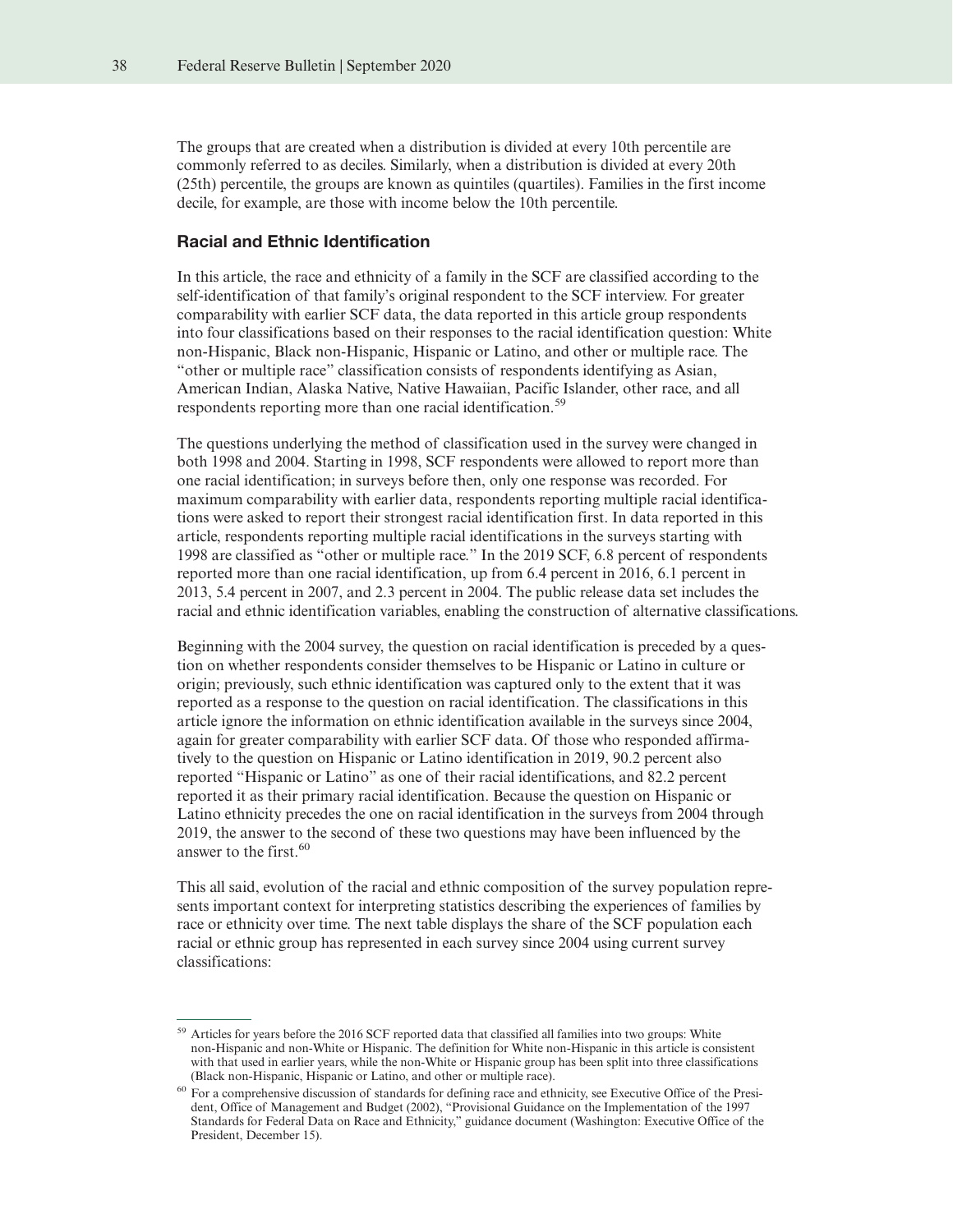| Race or ethnicity of respondent | Survey year |      |      |      |      |      |  |
|---------------------------------|-------------|------|------|------|------|------|--|
|                                 | 2004        | 2007 | 2010 | 2013 | 2016 | 2019 |  |
| White non-Hispanic              | 72.2        | 70.7 | 67.5 | 67.2 | 64.7 | 64.9 |  |
| <b>Black non-Hispanic</b>       | 13.1        | 11.7 | 13.0 | 13.3 | 14.6 | 14.2 |  |
| Hispanic or Latino              | 9.0         | 8.6  | 9.7  | 9.6  | 10.2 | 9.6  |  |
| Other or multiple race          | 5.8         | 9.0  | 9.9  | 9.9  | 10.5 | 11.3 |  |

#### Classifications of Educational Attainment

In this article, the educational attainment of a family refers to the highest degree obtained by the household reference person. Beginning with the 2016 survey, the SCF modified its educational attainment question to align the SCF more closely with other household surveys, including the Census and CPS. For surveys before 2016, respondents were asked to list the highest grade of school or year of college completed, and follow-up questions asked respondents about the type of degree obtained. Starting with the 2016 survey, the first educational attainment question asks about the highest degree obtained, and follow-up questions ask respondents who report a high school degree whether it was obtained by getting a General Education Development certificate or completing another equivalency program. Follow-up questions also ask respondents who report some college about the number of years of college. It is possible this change may have prompted changes in reporting, although the educational attainment of SCF families was similar to CPS families in both 2013 and 2016.<sup>61</sup>

Similar to race and ethnicity, evolution of the educational composition of the survey population represents important context for interpreting statistics describing the experiences of families by educational attainment over time. The next table displays the share of the SCF population each education group has represented in each survey since 2004 using current survey classifications:

| Education of reference person | Survey year |      |      |      |      |      |  |
|-------------------------------|-------------|------|------|------|------|------|--|
|                               | 2004        | 2007 | 2010 | 2013 | 2016 | 2019 |  |
| No high school diploma        | 14.4        | 13.5 | 12.0 | 11.0 | 12.7 | 10.7 |  |
| High school diploma           | 30.6        | 32.9 | 32.2 | 31.3 | 26.0 | 24.5 |  |
| Some college                  | 24.4        | 24.5 | 25.1 | 25.7 | 27.3 | 28.5 |  |
| College degree                | 30.5        | 29.1 | 30.8 | 32.0 | 34.0 | 36.3 |  |

# Age Classifications

In this article, the age of a family refers to the age of the household reference person. Similar to race and ethnicity, as well as educational attainment, evolution of the age composition of the survey population represents important context for interpreting statistics describing the experiences of families by age over time. The next table displays the share of the SCF population each age group has represented in each survey since 2004 using current survey classifications:

<sup>61</sup> In 2013, the educational attainment of SCF (CPS) household heads was the following: 11.0 (11.3) percent had no high school degree, 31.3 (27.9) percent had a high school degree, 25.7 (29.0) percent had some college, and 32 (31.8) percent had a college degree. In 2016, the educational attainment of SCF (CPS) household heads was the following: 12.7 (10.4) percent had no high school degree, 26 (27.2) percent had a high school degree, 27.3 (28.9) percent had some college, and 34.0 (33.5) percent had a college degree.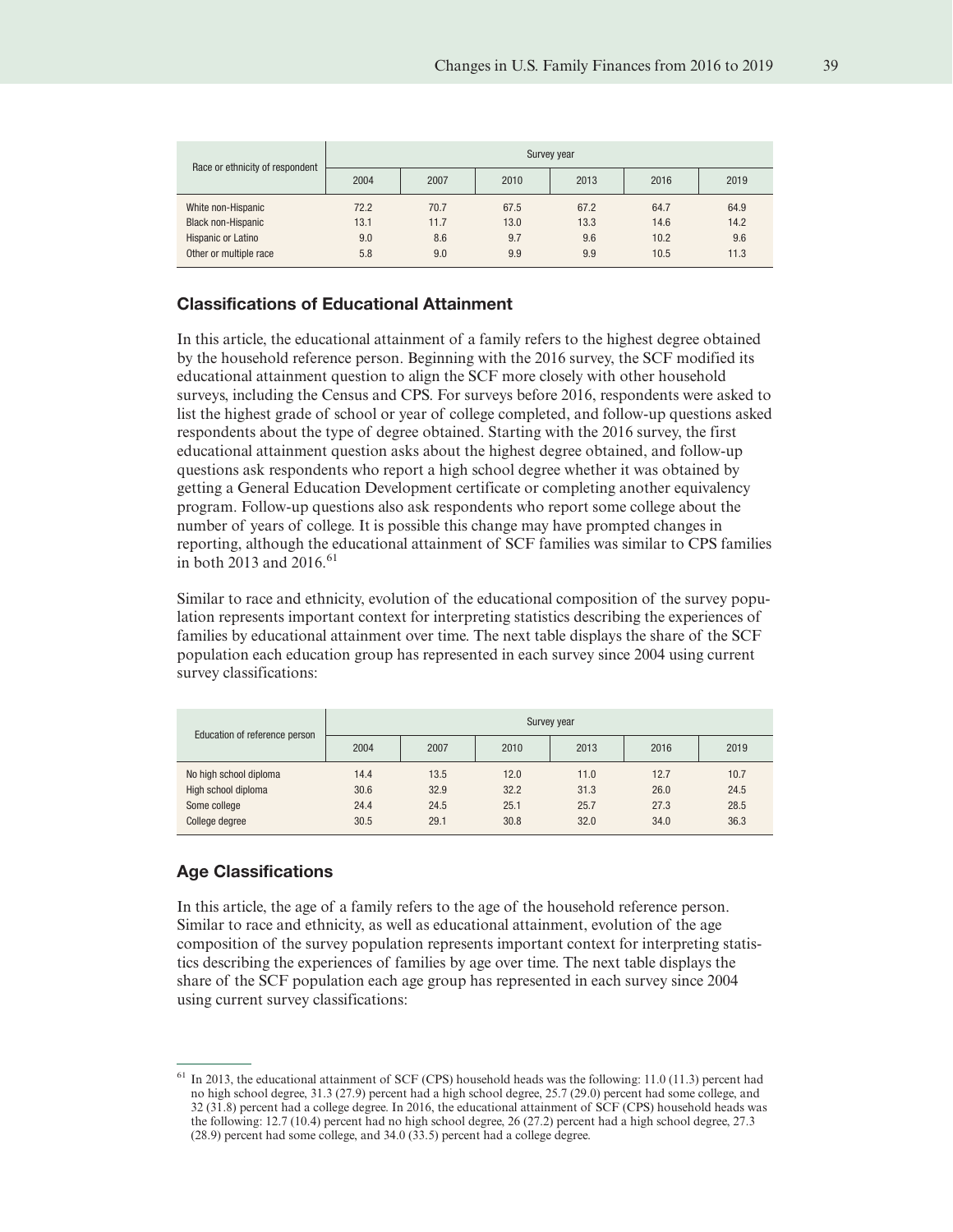|                                 | Survey year |      |      |      |      |      |  |
|---------------------------------|-------------|------|------|------|------|------|--|
| Age of reference person (years) | 2004        | 2007 | 2010 | 2013 | 2016 | 2019 |  |
| Less than 35                    | 22.2        | 21.6 | 21.0 | 20.8 | 20.3 | 20.9 |  |
| $35 - 44$                       | 20.6        | 19.6 | 18.2 | 17.3 | 16.8 | 16.6 |  |
| $45 - 54$                       | 20.8        | 20.8 | 21.1 | 19.6 | 18.3 | 17.2 |  |
| $55 - 64$                       | 15.2        | 16.8 | 17.5 | 18.7 | 19.2 | 18.8 |  |
| $65 - 75$                       | 10.5        | 10.5 | 11.5 | 12.9 | 14.1 | 15.3 |  |
| 75 or more                      | 10.7        | 10.6 | 10.7 | 10.7 | 11.2 | 11.3 |  |

# The Sampling Techniques

The survey is expected to provide a core set of data on family income, assets, and liabilities. The major aspects of the sample design that address this requirement have been largely constant since 1989. The SCF combines two techniques for random sampling. First, a standard multistage area-probability sample (a geographically based random sample) is selected to provide good coverage of characteristics, such as homeownership, that are broadly distributed in the population.

Second, a supplemental sample is selected to disproportionately include wealthy families, which hold a relatively large share of such thinly held assets as noncorporate businesses and tax-exempt bonds. Called the "list sample," this group is drawn from a list of statistical records derived from tax returns. These records are used under strict rules governing confidentiality, the rights of potential respondents to refuse participation in the survey, and the types of information that can be made available. Persons listed by *Forbes* as being among the wealthiest 400 people in the United States are excluded from sampling.<sup>62</sup>

Of the 5,783 interviews completed for the 2019 SCF, 4,291 were from the area-probability sample, and 1,492 were from the list sample; for 2016, 4,754 were from the area-probability sample, and 1,500 were from the list sample. The number of families represented in the surveys considered in this article is given by the following table:

| Year | Number of families represented<br>(millions) |
|------|----------------------------------------------|
| 2004 | 112.1                                        |
| 2007 | 116.1                                        |
| 2010 | 117.6                                        |
| 2013 | 122.5                                        |
| 2016 | 126.0                                        |
| 2019 | 128.6                                        |
|      |                                              |

Overall population growth between 2016 and 2019 was 1.5 percent, according to figures from the U.S. Census Bureau, down from the 2.2 percent growth rate between 2013 and 2016. Also according to U.S. Census Bureau estimates, the number of households increased 2.1 percent between 2016 and 2019—well below the rate of household formation between 2013 and 2016, which was 2.9 percent. With the population growing at a slightly slower rate than household formation, the average number of persons per household barely changed, from 2.56 people in 2016 to 2.55 in 2019.

<sup>&</sup>lt;sup>62</sup> For more information, see Jesse Bricker, Alice Henriques, and Kevin Moore (2017), "Updates to the Sampling of Wealthy Families in the Survey of Consumer Finances," Finance and Economics Discussion Series 2017-114 (Washington: Board of Governors of the Federal Reserve System, November), [https://dx.doi.org/10.17016/](https://dx.doi.org/10.17016/FEDS.2017.114) [FEDS.2017.114.](https://dx.doi.org/10.17016/FEDS.2017.114)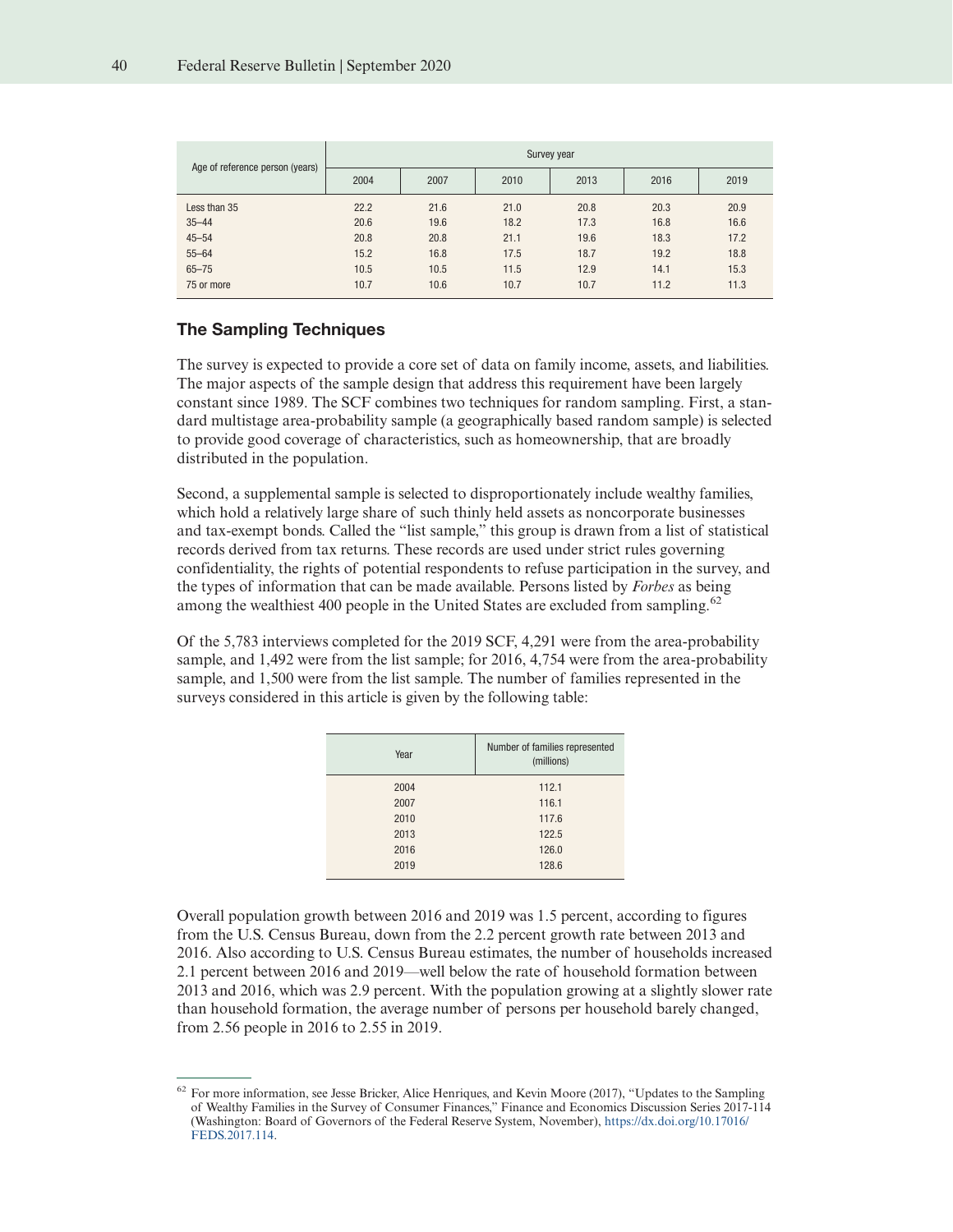#### The Interviews

Although questions have been modified and new questions added over time, the core of the survey questionnaire has changed in only minor ways since 1989. Changes to the questionnaire generally include instances in which the structure was altered to accommodate changes in financial behaviors; changes in types of financial arrangements available to families, including those with businesses that are not publicly traded; and changes in regulations covering data collection. In 2016, interview sections on educational attainment, education loans, payment methods, and financial institutions were revised, and additional questions addressing financial literacy among respondents, parental educational attainment, and decisions under hypothetical financial situations have also been included.<sup>63</sup> For all changes, every effort has been made to ensure the maximum degree of comparability of the data over time. Except where noted in the article, the data are highly comparable over time.

The generosity of families in giving their time for interviews has been crucial to the ongoing success of the SCF. In the 2019 SCF, the median interview length was about 100 minutes. However, in some particularly complicated cases, the amount of time needed was substantially more than three hours. The role of the interviewers in this effort is also critical. Without their dedication and perseverance, the survey would not be possible.

The SCF interviews were conducted largely between the months of May and December in each survey year, with a small fraction of interviews conducted in the first four months of the next calendar year, by NORC, a social science and survey research organization at the University of Chicago. The majority of interviews were obtained in person, although interviewers were allowed to conduct telephone interviews if that was more convenient for the respondent. Each interviewer used a program running on a laptop computer to administer the survey and collect the data.

The use of computer-assisted personal interviewing has the great advantage of enforcing systematic collection of data across all cases. The computer program developed to collect the data for the SCF was tailored to allow the collection of partial information in the form of ranges whenever a respondent either did not know or did not want to reveal an exact dollar figure.

For the 2019 SCF, about 200 area-probability interviews were conducted via a mixed mode strategy of web and in-person or telephone interviews. These cases were a test of the feasibility of offering the web as a potential mode for completing the SCF. Potential respondents were provided a personalized link to obtain access to the sections of the survey to complete via the web, with a follow-up in-person or telephone interview to complete the remainder of the interview. The questions for the web portion were nearly identical to those asked in the regular in-person or telephone interview, aside from formatting changes necessary for the web instrument.

The response rate in the area-probability sample is more than double that in the list sample. In 2019, about 60 percent of households selected for the area-probability sample actually completed interviews, down from 65 percent in 2016. The overall response rate in the list sample did not change in 2019 at about one-third; in the part of the list sample likely containing the wealthiest families, the response rate was only about one-half that level.

<sup>63</sup> For a detailed list of all changes to the questionnaire in 2016, see [https://www.federalreserve.gov/econres/files/](https://www.federalreserve.gov/econres/files/2016_scf_changes.txt) [2016\\_scf\\_changes.txt.](https://www.federalreserve.gov/econres/files/2016_scf_changes.txt)